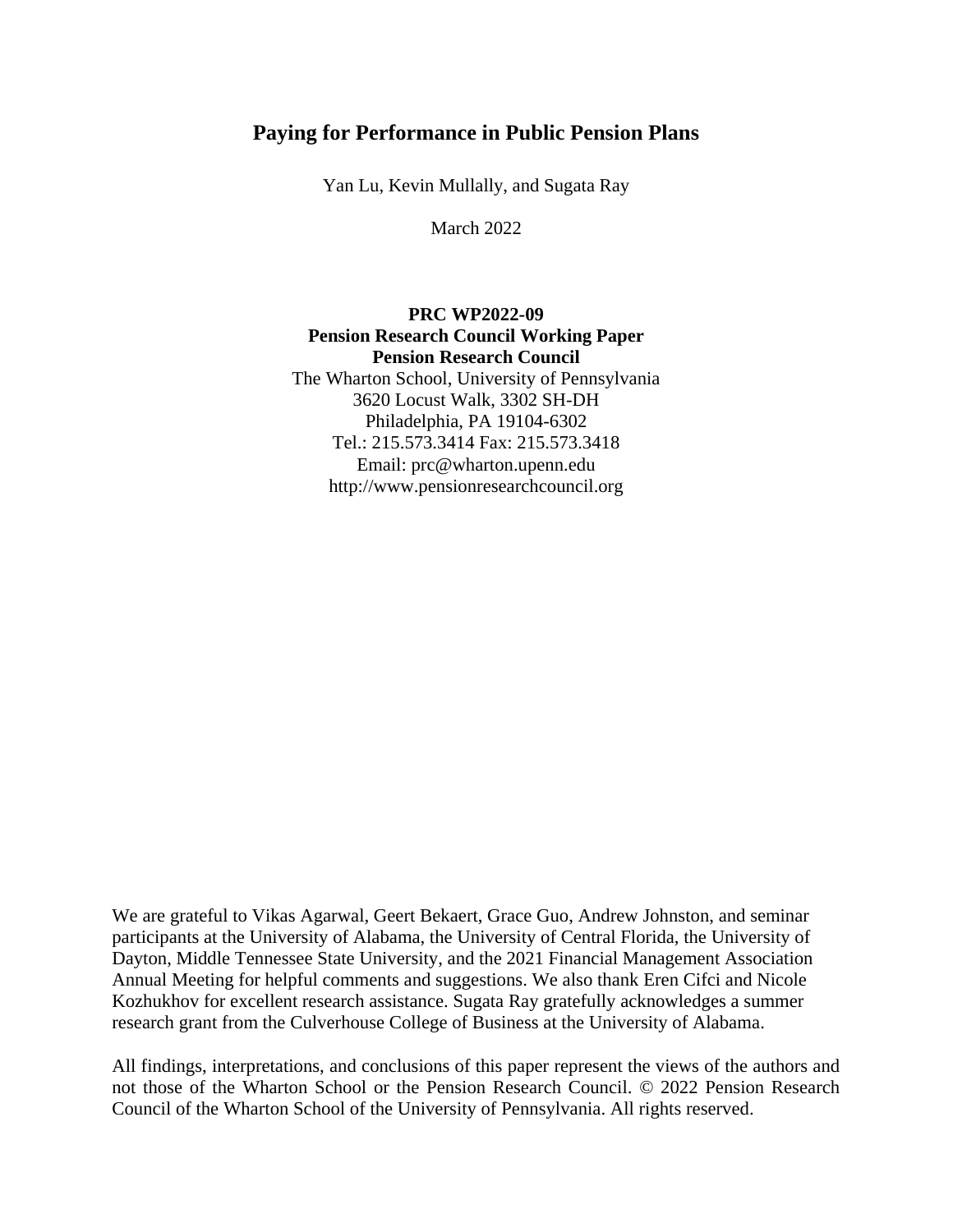# **Paying for Performance in Public Pension Plans**

### Abstract

We examine the relation between public pension plan Chief Investment Officer (CIO) compensation and plans' investment performance. Higher paid CIOs outperform their counterparts by 47 – 60 bps per year, largely through increased and superior investment in private equity and real estate. This outperformance generates an additional \$74.91 – \$95.63 million in economic value. Plans offering higher compensation hire better educated CIOs and are more likely to retain their CIOs. Higher CIO compensation is positively correlated with the use of incentive compensation, but incentive compensation does not directly affect performance. Demand- and supply-side frictions help explain the variation in CIO pay and the persistent low compensation paid by some plans despite the positive relation between compensation and performance.

Keywords: Public pension fund performance; compensation; incentives

## **Yan Lu**

University of Central Florida College of Business Administration PO Box 161400 Orlando, FL 32827 [yan.lu@ucf.edu](mailto:yan.lu@ucf.edu)

## **Kevin Mullally**

University of Central Florida College of Business Administration PO Box 161400 Orlando, FL 32827 [kevin.mullally@ucf.edu](mailto:kevin.mullally@ucf.edu)

### **Sugata Ray**

University of Alabama Culverhouse College of Business PO Box 870224 Tuscaloosa, AL 34587 [sugata.ray@cba.ua.edu](mailto:sugata.ray@cba.ua.edu)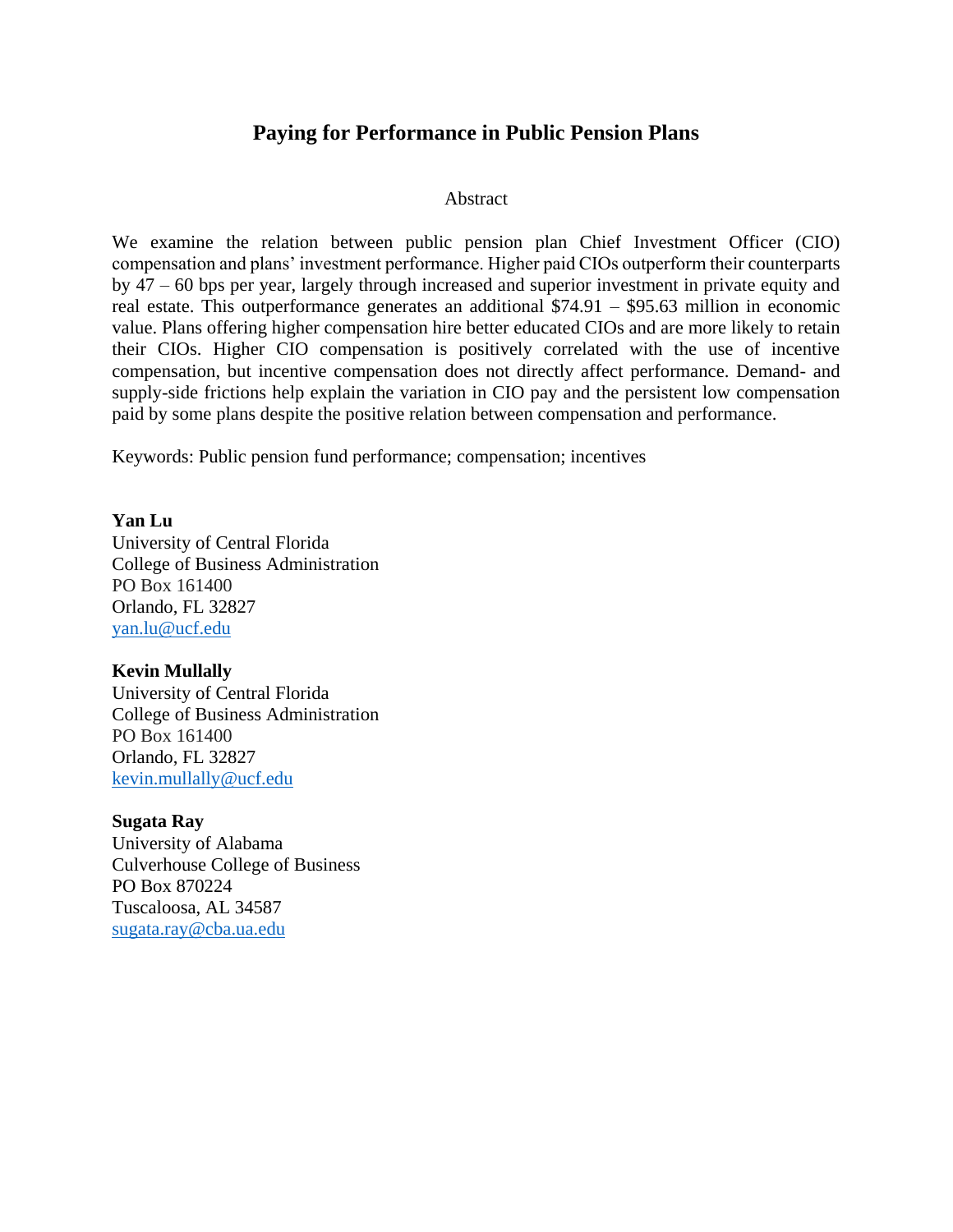# **Paying for Performance in Public Pension Plans\***

Forthcoming, *Management Science*

Yan Lu<sup>†</sup> Kevin Mullally<sup>‡</sup> Sugata Ray<sup>§</sup>

March 2022

#### **Abstract**

We examine the relation between public pension plan Chief Investment Officer (CIO) compensation and plans' investment performance. Higher paid CIOs outperform their counterparts by 47 – 60 bps per year, largely through increased and superior investment in private equity and real estate. This outperformance generates an additional \$74.91 – \$95.63 million in economic value. Plans offering higher compensation hire better educated CIOs and are more likely to retain their CIOs. Higher CIO compensation is positively correlated with the use of incentive compensation, but incentive compensation does not directly affect performance. Demand- and supply-side frictions help explain the variation in CIO pay and the persistent low compensation paid by some plans despite the positive relation between compensation and performance.

Keywords: Public pension fund performance; compensation; incentives

<sup>\*</sup> We are grateful to Vikas Agarwal, Geert Bekaert, Grace Guo, Andrew Johnston, and seminar participants at the University of Alabama, the University of Central Florida, the University of Dayton, Middle Tennessee State University, and the 2021 Financial Management Association Annual Meeting for helpful comments and suggestions. We also thank Eren Cifci and Nicole Kozhukhov for excellent research assistance. Sugata Ray gratefully acknowledges a summer research grant from the Culverhouse College of Business at the University of Alabama. † Yan Lu is from the University of Central Florida, College of Business Administration, PO Box 161400, Orlando, FL

<sup>32827,</sup> USA. Email: yan.lu@ucf.edu. Tel: +1 407-823-1237.

<sup>‡</sup> Kevin Mullally is from the University of Central Florida, College of Business Administration, PO Box 161400, Orlando, FL 32827, USA. Email: kevin.mullally@ucf.edu. Tel: +1 407-823-2360. Corresponding author.

<sup>§</sup> Sugata Ray is from the University of Alabama, Culverhouse College of Business, PO Box 870224, Tuscaloosa, AL 34587, USA. Email: sugata.ray@cba.ua.edu. Tel: +1 205-348-5726.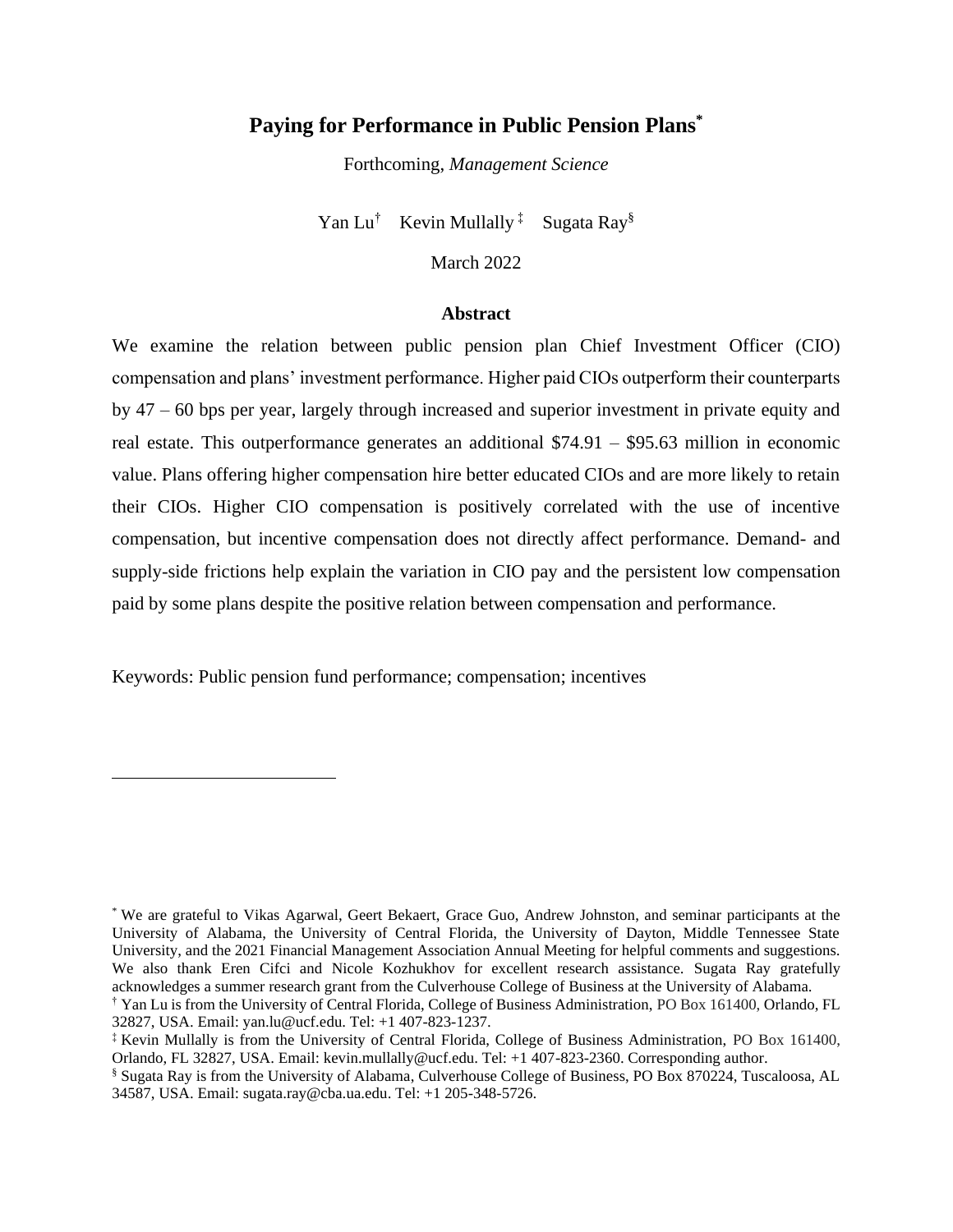Recent academic work, mainstream media, and policy debate has noted with concern that public pension funds, in aggregate, face a funding gap in the order of trillions of dollars.<sup>5</sup> Academic research on public pension plans has largely focused on exploring these funding gaps, with particular attention paid to how various assumptions such as the discount rate affect the magnitude of these funding gaps, and how the funding gaps affect plan-level asset allocation and risk taking. (see, e.g., Novy-Marx and Rauh, 2009; Andonov, Bauer, and Cremers, 2017). Less attention has been paid to the factors that affect the investment performance of these pension plans. This dearth of attention comes even though any future shortfalls arising from funding gaps could be mitigated by better plan performance. Our study attempts to remedy this oversight by examining one factor that could affect plan performance: manager compensation. Simply put, we examine whether higher Chief Investment Officer (CIO) pay results in better performance, and if so, how, and why.

The link between executive compensation and performance has been studied in a wide range of contexts (e.g. Ma, Tang, and Gomez, 2019, Ibert et al, 2018, Murphy, 2012). The setting of public pension plan CIOs is particularly well suited to such a study for several reasons. First, CIOs' compensation levels and structure can be observed through public databases and Freedom of Information Act (FOIA) requests. Second, plan performance is easily observable in the form of

<sup>&</sup>lt;sup>5</sup> The funding gap, defined as the difference between the present values of their assets and liabilities is estimated in the \$1 to \$3 trillion range. While total assets are estimated at \$4.4 trillion based on observed market values, different discount rates used to discount future liabilities leads to the large range in the funding gap. Pew Research suggests that the gap exceeds \$1 trillion: [https://www.pewtrusts.org/en/research-and-analysis/issue-briefs/2019/06/the-state](https://www.pewtrusts.org/en/research-and-analysis/issue-briefs/2019/06/the-state-pension-funding-gap-2017)[pension-funding-gap-2017.](https://www.pewtrusts.org/en/research-and-analysis/issue-briefs/2019/06/the-state-pension-funding-gap-2017) Novy-Marx and Rauh (2011) estimate that, when using proper actuarial assumptions, the gap in June 2009 was between \$1.26 and \$2.49 trillion dollars. Additionally see "The Coming Pension Crisis Is So Big That It's A Problem For Everyone," *Forbes*, May 20<sup>th</sup>, 2019, and "A Plan to Avert the Pension Crisis," The New *York Times, Aug 5<sup>th</sup>, 2013.*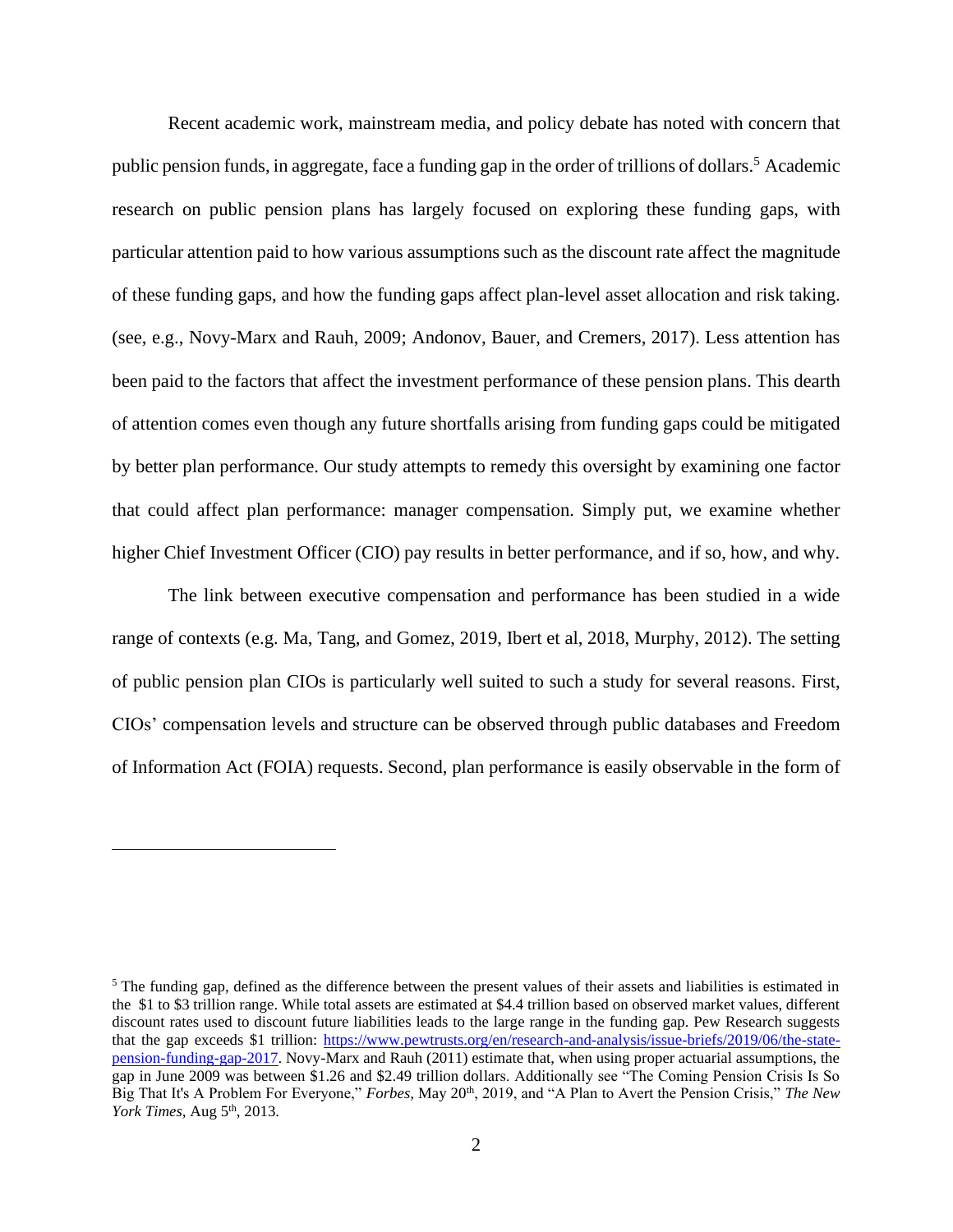investment returns. Furthermore, given the availability of granular data on plans' asset allocations, allocation performance, and equity holdings, it is possible to identify specific sources of the variation in performance across CIOs. This data rich setting, together with the potential implications regarding how CIO compensation could mitigate the pressing issue of plan underfunding, motivates our study.

Why might higher CIO compensation levels lead to better performance? We hypothesize three channels: better *hiring*, improved *retention*, and the presence of *incentives* for more highly compensated managers. While the links between higher compensation and better hiring and retention outcomes are clear, we elaborate on the link between compensation, incentives, and performance. It may be possible that higher compensation is associated with explicit or implicit performance incentives and that any documented relation between higher compensation and performance is driven by the presence of those incentives, rather than the compensation level itself. Our data on the educational backgrounds of hired CIOs, incidence of CIO turnover, and the breakdown of CIO compensation into specific components (e.g. bonus amounts, raises) allow us to observe whether pay affects performance through better *hiring*, higher *retention*, or providing better *incentives*.

Our main finding is that plans with higher paid CIOs generate significantly higher future investment returns. Plans that pay their CIOs top quartile compensation significantly outperform plans paying bottom quartile compensation by  $47 - 60$  bps annually. This result appears linear and monotonic (see Figure 1) and is robust to the use of multiple alternative performance measures (e.g., raw returns, Sharpe ratios).

We next explore the sources of outperformance for plans with higher paid CIOs. The results of multivariate regressions suggest that about 42% of the 60 bp (approximately 25 bp)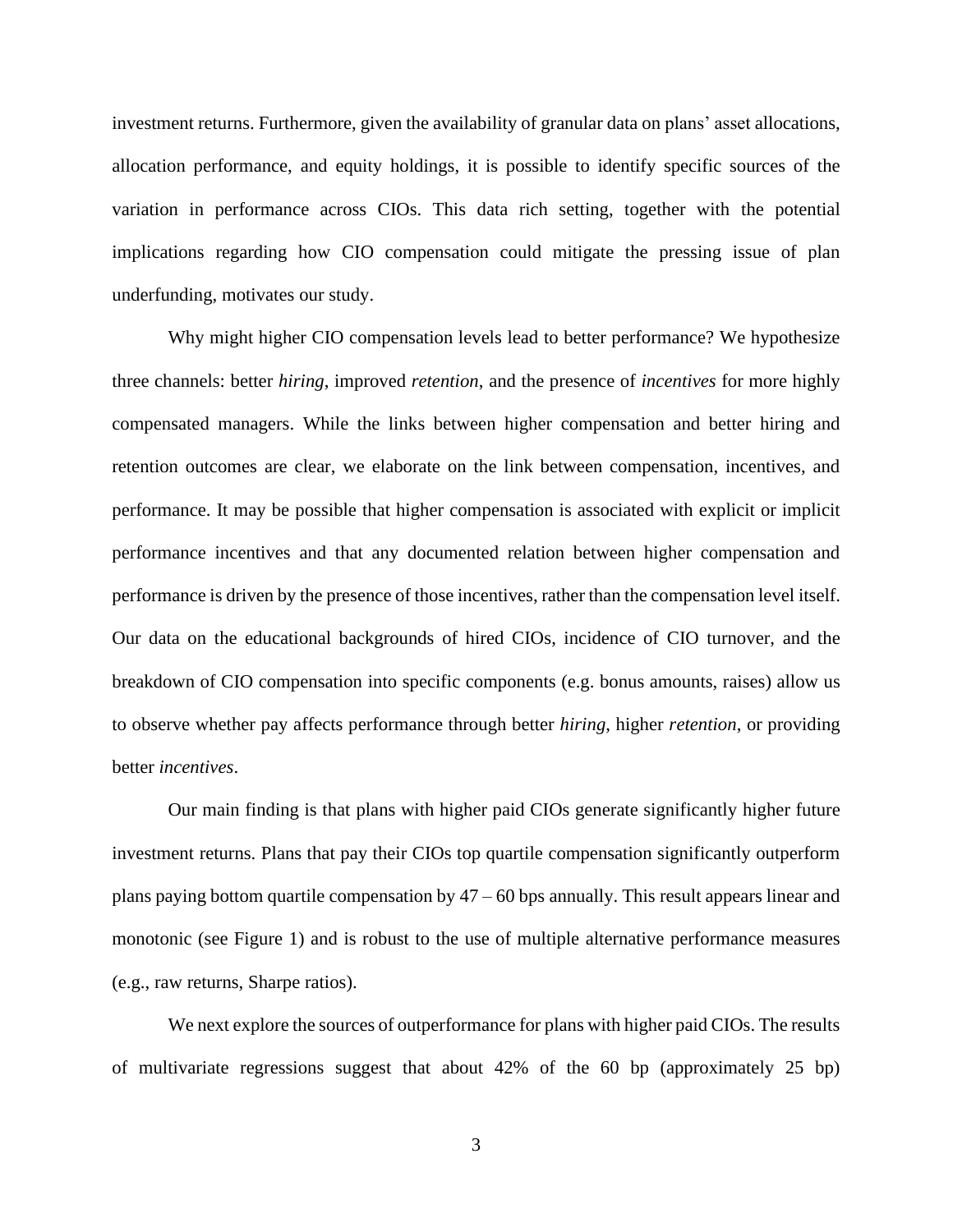outperformance can be explained by other observable variables such as plans' asset allocations, plan size, and the presence of a separate investment board. Further analysis shows that higher paid managers allocate significantly more of their portfolios to private equity and real estate (the highest performing asset classes in our sample), and significantly less to commodities (the worst performing asset class in our sample).

Better investment selection within asset classes also helps explain higher paid CIOs' outperformance. Specifically, higher paid CIOs choose significantly better investments within the private equity and real estate asset classes. This superior investment picking ability explains an additional 23 bp of the remaining 35 bp of outperformance. While we are unable to precisely identify the sources of the remaining 12 bp of outperformance, analysis of the equity holdings of the subset of plans that file 13F disclosures suggests higher compensated CIOs appear less susceptible to behavioral biases such as the disposition effect, holding lottery stocks, and overtrading which may help explain some of the remaining outperformance.

While our results indicate that higher compensation leads to better performance, this finding may be driven by endogeneity. Specifically, it may be possible that our findings are driven either by reverse causation or omitted variables. Reverse causation is unlikely, due to the difficulty of predicting future returns and linking current compensation to such returns. However, to mitigate even this unlikely possibility, we examine the effects of current compensation on performance two years in the future. Our findings still hold, suggesting reverse causation is unlikely to be driving our results.

Omitted variables are a more serious concern. Compensation levels are likely to be correlated with many other variables that may affect performance. Factors such as plan size, risktaking, culture, location, level of resources, and independence of the investment function are some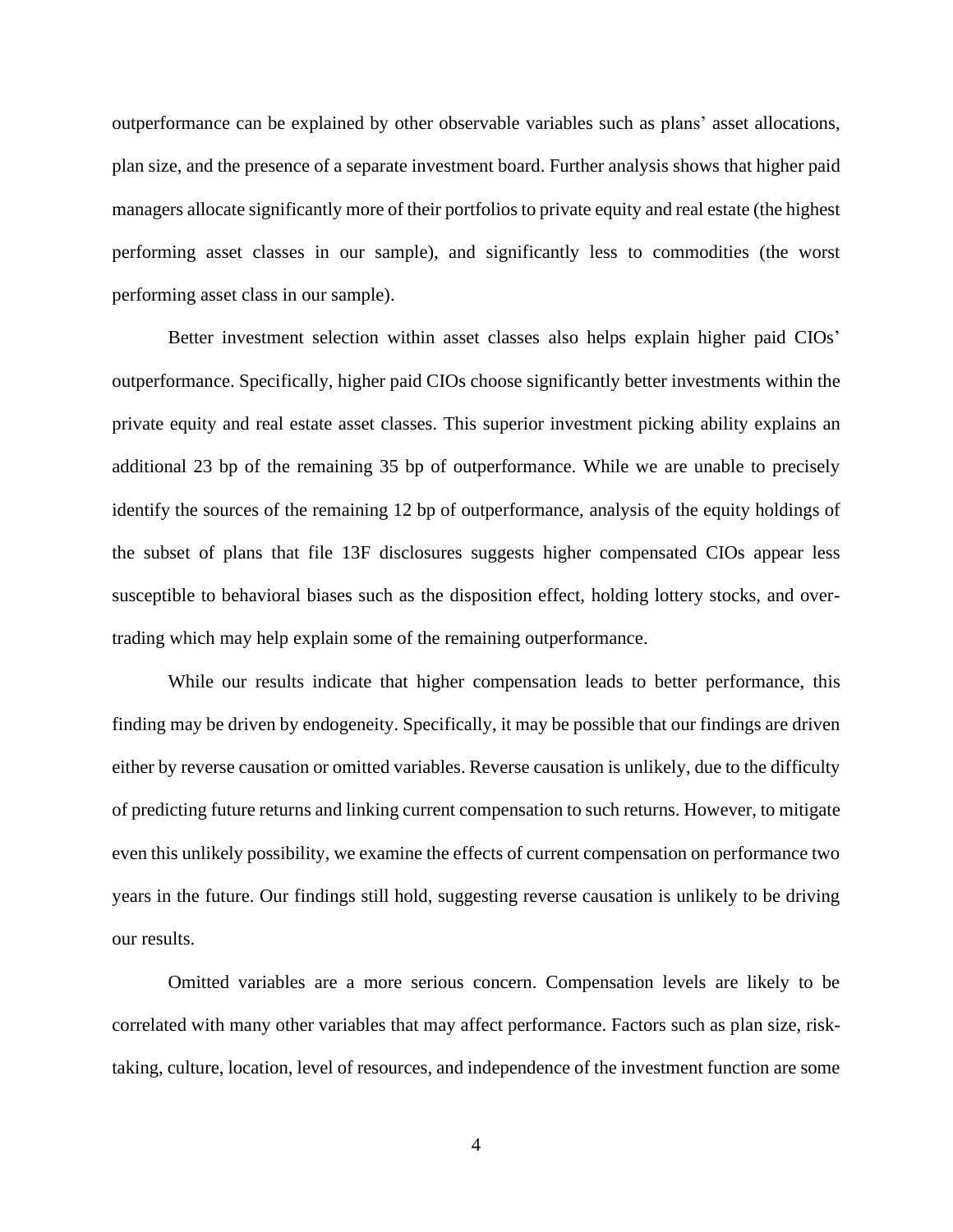of a few things that could be correlated with compensation and could also affect performance. We attempt to control for as many of these potential covariates as possible and note that our results are robust to their inclusion in regressions. Moreover, our results still hold when using risk adjusted measures of performance such as Sharpe ratio. <sup>6</sup> However, we also acknowledge that it is impossible to control for all omitted variables and we caveat our results accordingly.

The results presented provide evidence that higher CIO compensation is associated with better plan performance and that the primary sources of this outperformance appear to be better asset allocation and security selection. Next, we examine why higher compensation leads to better performance. We posit that higher compensation could lead to better *hiring,* improved *retention,* or be correlated with the presence of *incentives* and examine each of these channels in turn.

To examine whether paying more leads to hiring more talented CIOs, we need a measure of talent. Chevalier and Ellison (1999) use the quality of managers' education as a proxy for ability and talent. We collect data on the admission selectivity and the average SAT scores at the managers' undergraduate institutions and examine whether higher paying pension plans hire managers who attended more prestigious schools. We find evidence supportive of this hypothesis. Specifically, CIOs paid top quartile compensation graduate from undergraduate institutions with 64.60 point higher average SAT scores and 13.7% lower admission rates relative to the schools

<sup>6</sup> For the subsample of plans that file 13F holdings reports, we also find that higher compensated managers take *less*  risk when we examine a wide variety of holdings-based risk measures and factors (VIX, MACRO, FIN, policy uncertainty, VaR, etc.) and have higher risk adjusted performance measures.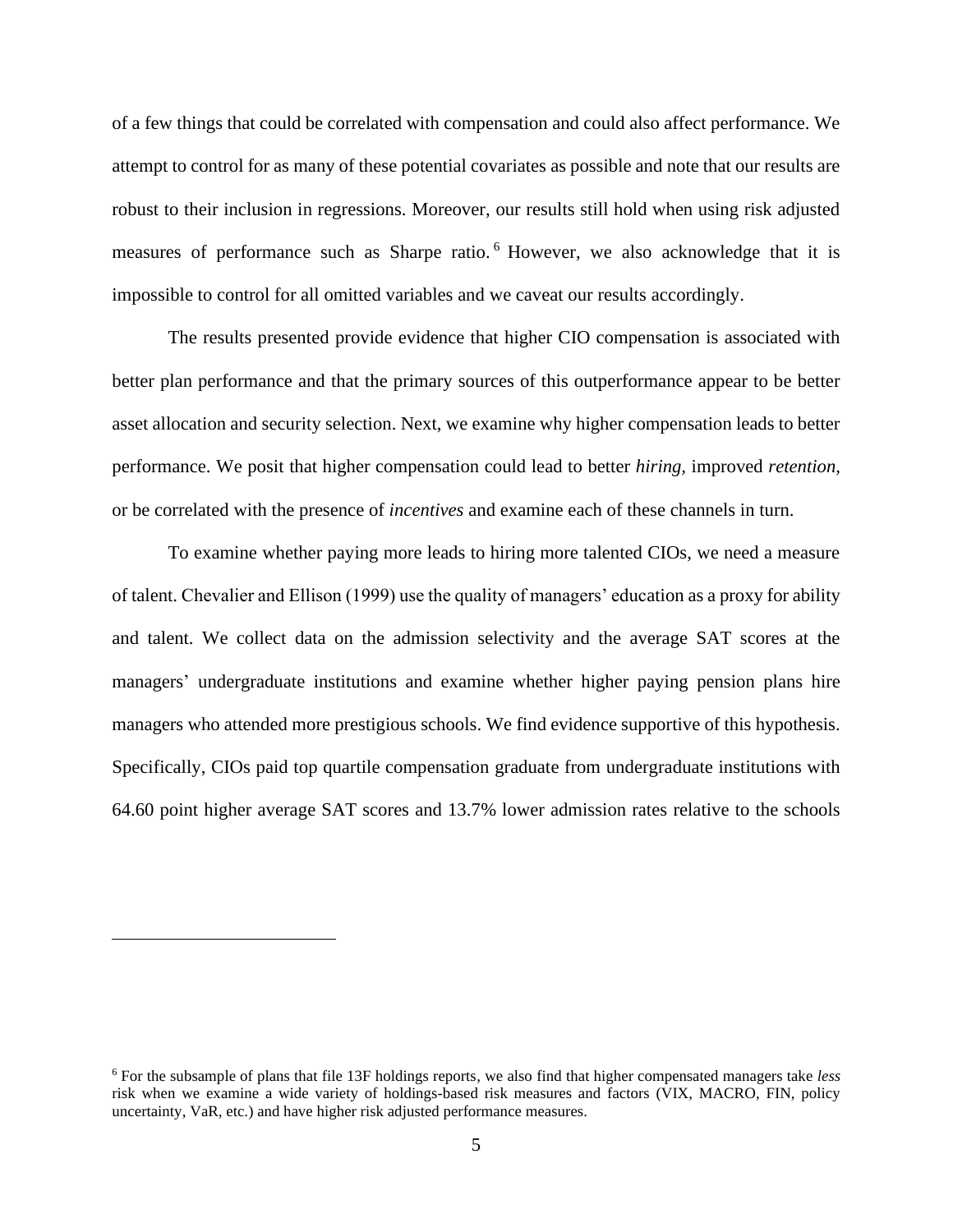attended by managers in the lowest quartile of compensation. Moreover, we find that plan performance is significantly higher for CIOs who went to more selective institutions.

Next, we examine whether plans that pay more are better able to retain their CIOs. We estimate Cox proportional hazard models to predict voluntary CIO departure and find that plans with lower CIO compensation experience higher CIO turnover. Additionally, measures of both realized and predicted CIO turnover are negatively related to future performance. Thus, it appears that improved retention is one channel through which higher compensation leads to better performance.

A third possibility is that the compensation contracts of higher paid CIOs also contain performance incentives and the presence of performance incentives, rather than the level of compensation, that drives the link between higher compensation and better plan performance. To examine this hypothesis, we first confirm that higher pay is correlated with the presence of incentives in our sample. Indeed, 43.1% of plans with CIO compensation in the top quartile pay a bonus constituting 20% or more of total compensation compared to only 3.8% of plans in the bottom quartile of compensation. However, when examining the link between future performance and both compensation level and the presence of incentive pay simultaneously, we find that future performance is only significantly linked to overall levels of pay.<sup>7</sup>

 $7$  A similar result holds when examining the link between overall pay-for-performance sensitivity (termed PPS and measured as the slope of a regression of total compensation on previous year's performance) and overall compensation levels.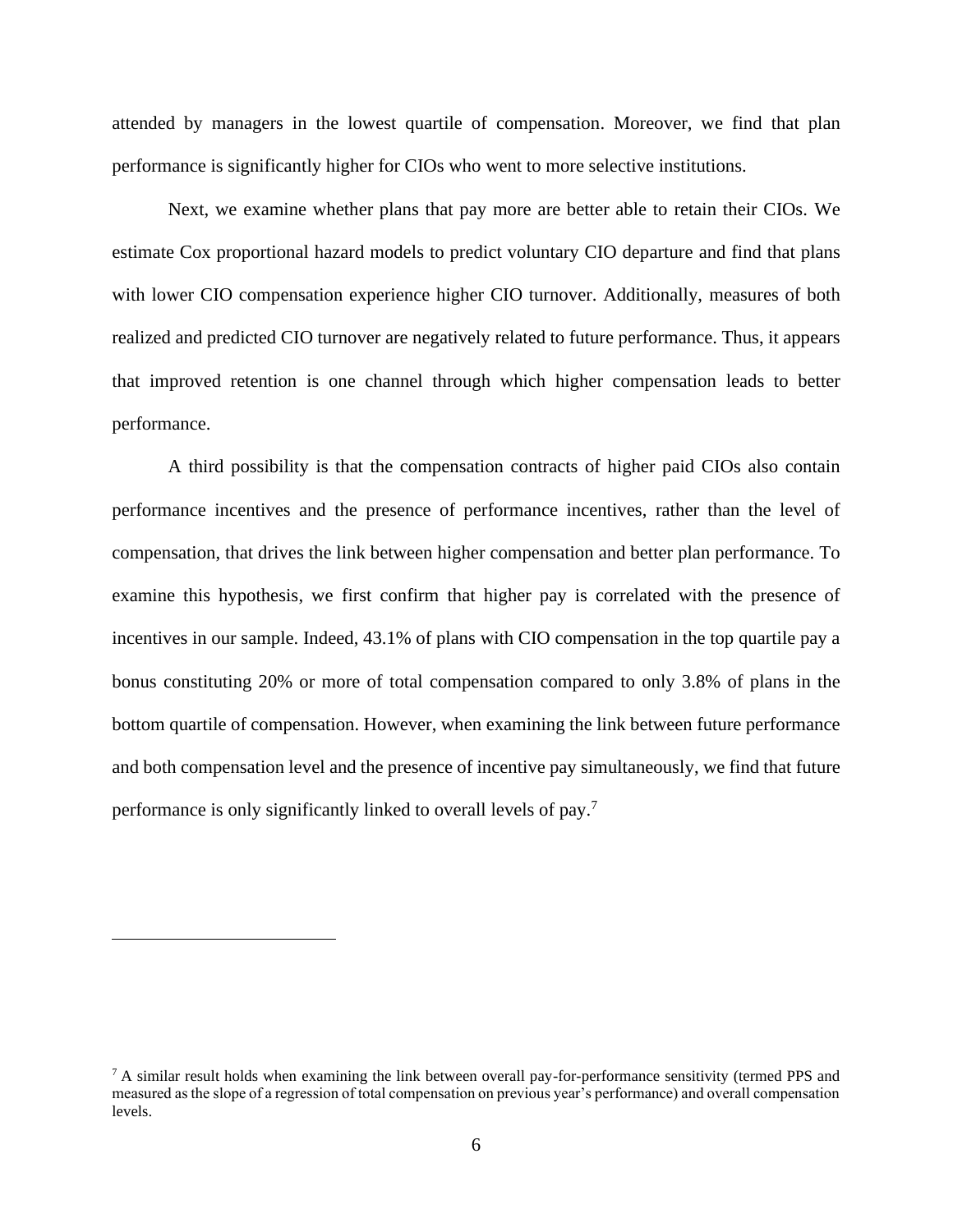Together, these results suggest that higher CIO compensation leads to better performance in public pension plans. In terms of economic magnitude, our results imply that a \$350,150 increase in annual CIO compensation leads to  $47 - 60$  bps higher investment returns per year. These higher investment returns translate to an additional \$74.91 – \$95.63 million of economic value each year for the average plan in our sample. Thus, it appears that higher CIO compensation is a good deal for public pension plans.<sup>8</sup> For this reason, it is important to ask why lower paying plans do not offer higher compensation.

We attempt to answer this question by analyzing determinants of CIO compensation, paying particular attention to potential frictions in the CIO labor market. Consistent with findings documented in Dyck, Manoel, and Morse (2021), we find that plans headquartered in Democrat leaning areas and states with higher corruption levels pay less. To gain further insight into this labor market, we also analyze the subset of CIOs who move between public pension plans. First, CIOs who move between plans are underpaid, relative to the size of the plans they manage, in 77% of the cases we observe. Second, CIOs receive large increases in compensation and are no longer more likely to be underpaid after they move. Third, CIOs with local ties and longer tenure at a given plan are less likely to move. Together, these results suggest that demand side frictions (e.g., underpayment by plans headquartered in Democratic leaning areas) and supply side frictions (e.g., local ties making it difficult for CIOs to move) contribute to some plans persistently offering low

<sup>8</sup> This back of the envelope likely understates the true cost of increased compensation. For instance, increased CIO compensation would likely be accompanied by other costs such as increased compensation for the entire investment staff and additional resources such as data and travel. However, given the large size of these pension plans and the magnitude of the outperformance, it is likely that benefits still exceed the total costs associated with increased CIO compensation.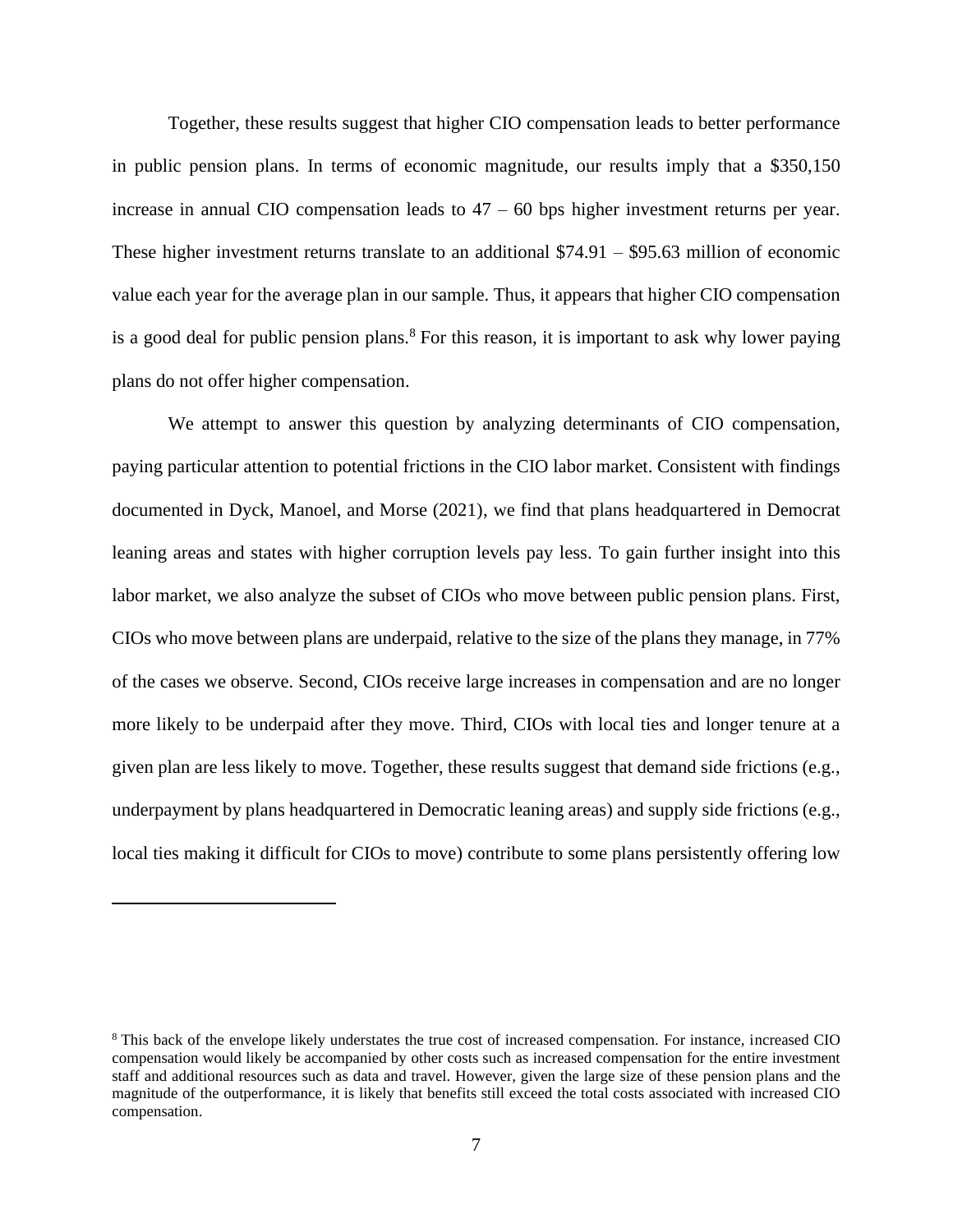compensation. However, the plan-to-plan moves we observe help resolve some situations in which CIOs are underpaid. We discuss the implications of these results further in our conclusions.

The paper proceeds as follows. Section 2 contains our discussion of the extant literature and our paper's contribution to it. Section 3 describes the data and variables we use in our analysis. Section 4 examines the relation between compensation and plan performance and the explanations for this relation. Section 5 examines the labor market for pension plan CIOs. Section 6 concludes.

## **2. Literature Review and Contribution**

Our main contribution is to document a positive link between compensation and performance in the unified setting of pension plan investment management. The pension plan setting has advantages over other settings used in the extant literature. For example, while Dal Bo et al (2013) use a natural experiment to show that higher levels of compensation can attract more talented workers, they are unable to link better hiring with higher productivity on the job. Our setting is advantageous in that regard as we can observe pension plan CIOs' productivity (e.g., their investment performance). The use of corporations as the setting for pay-performance analysis suffers from several well-documented endogeneity concerns.<sup>9</sup> For example, CEOs often set their own pay or reset the terms of their incentive compensation when it is advantageous for them do so. Additionally, CEOs may have significant stock ownership and draw insignificant levels of salary, which can contaminate analyses (Chhaochharia, and Grinstein, 2009; Guthrie, Sokolowsky, and Wan, 2012). Our setting avoids many of these issues.

<sup>&</sup>lt;sup>9</sup> See the executive compensation literature reviews by Murphy (2012) for longer discussions of these endogeneity concerns.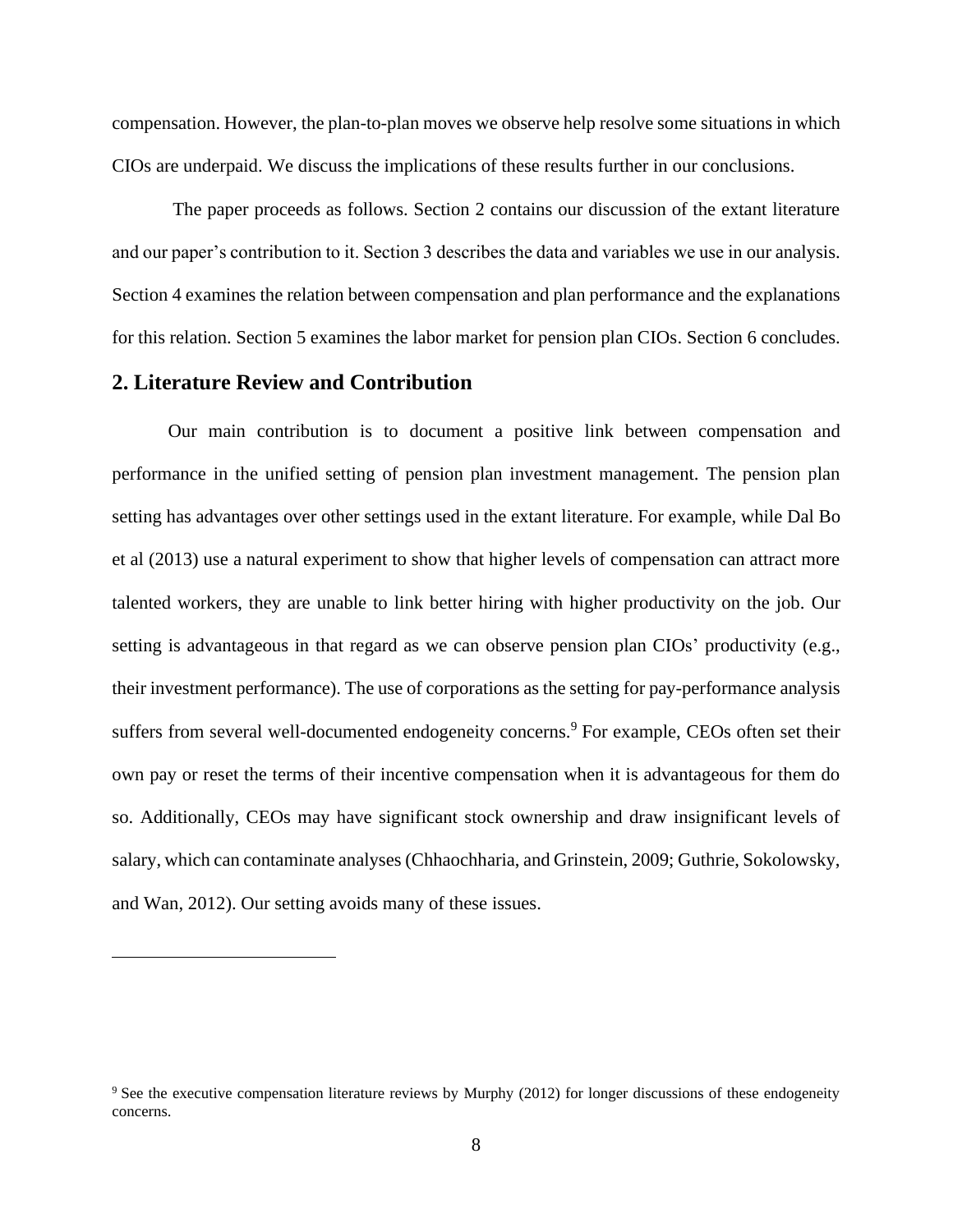The public pension plan setting also has several advantages over similar studies in the asset management setting. Although the asset management setting is arguably cleaner than that of corporate finance, it also has drawbacks. First, asset manager compensation in the United States is not publicly available which means researchers must estimate it using assumptions. For instance, Agarwal, Daniel, and Naik (2009) estimate the magnitude of the performance incentives (e.g., the "delta") of hedge fund managers by assuming that managers reinvest all fees into their funds. Second, managers of some vehicles (e.g., hedge funds) can, and do, change their own compensation contracts (Agarwal and Ray, 2012; Deuskar et al, 2012). Finally, asset managers also have incentives other than the compensation they receive. Specifically, asset managers often invest in their own funds (e.g., Ma, Tang, and Gomez, 2019; Agarwal, Daniel, and Naik, 2009) and face the indirect incentives provided by investor flows (Lim, Sensoy, and Weisbach, 2016; Yin, 2016).

Reiterated, the public pension plan setting has distinct advantages over these other settings. First, pension plan CIOs are government employees and seem to have little power to set their own compensation or choose board members. Second, pension plan CIOs do not possess the performance incentives stemming from investor flows or personal ownership in the plan itself. Specifically, public pension plans are retirement investment vehicles that are funded with mandatory employee and government contributions that cannot be withdrawn and represent a small percentage of a given employee's total compensation. Third, because these CIOs are government employees, we can observe the actual dollar figure of compensation they receive as well as the specifics of how that compensation is paid (salary, bonuses, etc.). Lastly, because pension plan performance and individual investments are publicly available, we can also observe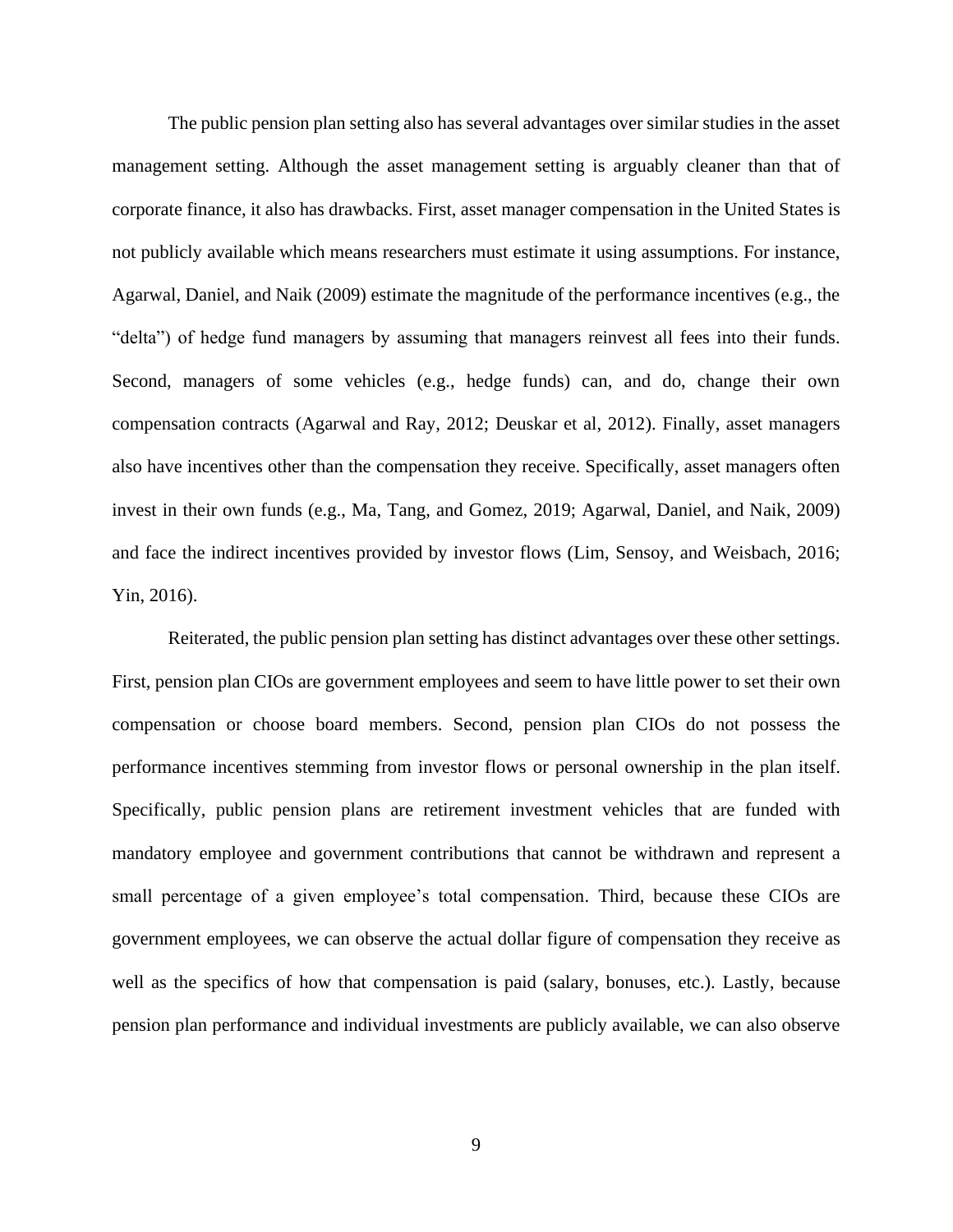the productivity and performance of the CIOs. Combined, the features of the public pension plan setting make it more ideal to study the relation between manager pay and performance.

Our second contribution is the counterintuitive finding that incentive pay, by itself, does not lead to better performance. This finding resonates with some academic literature in management and economics showing that incentive pay may not be the best way to motivate workers.<sup>10</sup> For example, Glucksberg (1962) provides evidence that incentives can reduce effectiveness in solving problems requiring creativity. More generally, many studies find that humans have high intrinsic levels of motivation for activities requiring insights and creativity, while extrinsic motivation (i.e., incentive pay) may be required for more mundane tasks (Deci, 1971). Furthermore, extrinsic motivation may eventually crowd out intrinsic motivation (Bénabou and Tirole, 2003). To the extent managing a pension plan's assets requires creativity and insight, our study reinforces these findings. Incentive pay does not appear to drive outperformance in this area. Our study documents a real-life analog to these experimental and theoretical studies and supports the observation that incentive compensation may simply be used to justify overall higher levels of compensation. $^{11}$ 

Our final contribution is to the literature on public pension plan performance. This literature can be divided in two smaller groups. First, several studies examine the performance of

<sup>&</sup>lt;sup>10</sup> See the survey by Pink (2009) for a summary of this research.

<sup>11</sup> As Bob Jacksha, CIO of The New Mexico Educational Retirement Board, notes, "[f]rom a public relations standpoint, if you give someone a high flat salary, the public might say you're not earning it, but incentive pay is tied to an outcome." See "Public CIO pay getting renewed attention," Pensions & Investments, July 23, 2018, available at <https://www.pionline.com/article/20180723/PRINT/180729976/public-cio-pay-getting-renewed-attention>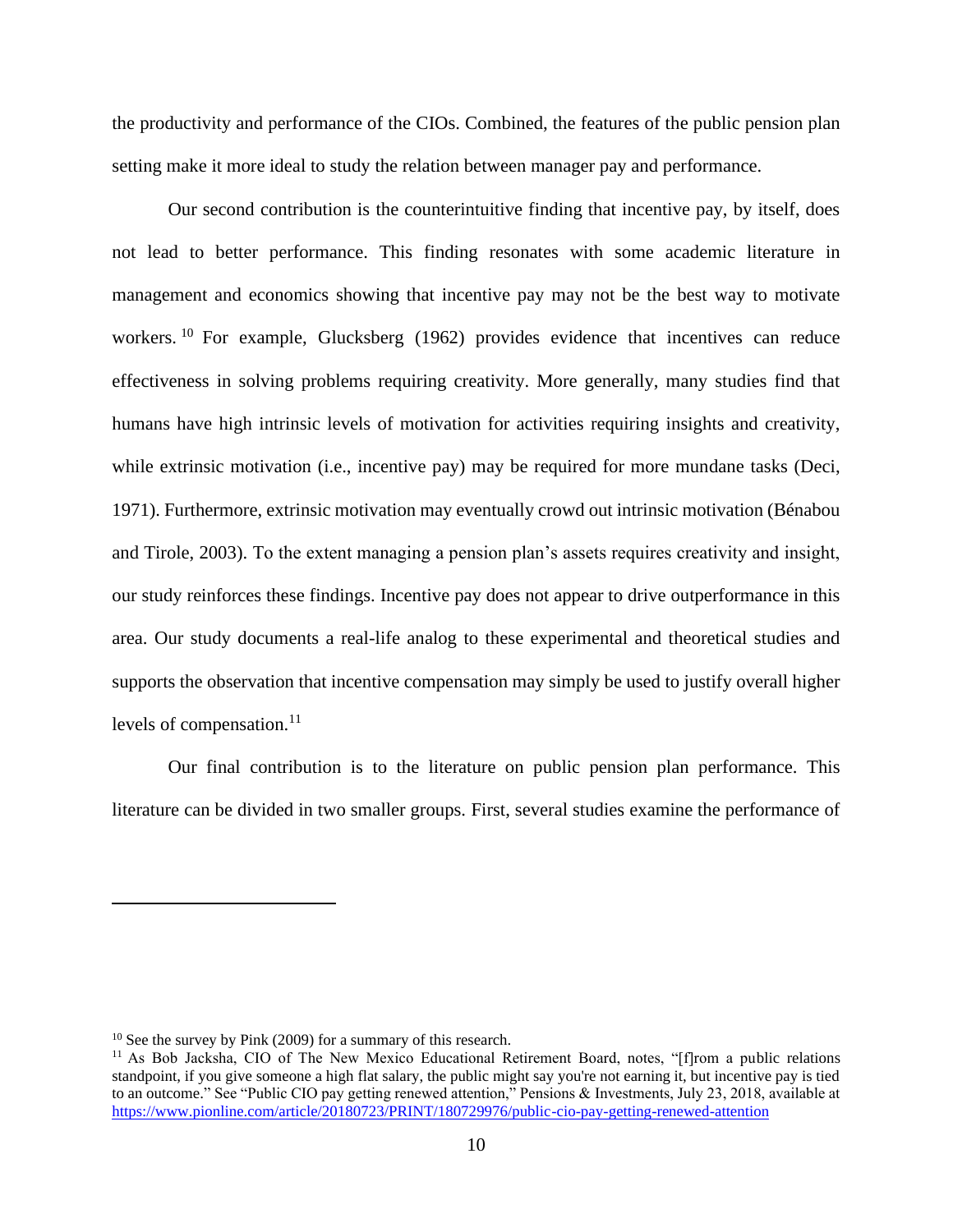pension funds as a group (Coronado, Engen, and Knight, 2003; Ennis, 2020). The main finding of these studies is that public pension plans underperform passive benchmarks.

The second strand of the literature on public pension performance focuses on the factors that influence these plans' performance such as political influence and the plan's funding level. For example, researchers have documented that public pension plans overweight their portfolios with local investments which negatively affect plan performance (Bradley, Pantzalis, and Yuan, 2016; Brown, Pollet, and Weisbenner, 2015; Hochberg and Rauh, 2013; Andonov, Hochberg, and Rauh, 2018). Studies have also linked the level of underfunding to excess risk taking and worse performance (Andonov, Bauer, and Cremers, 2017). Dyck, Manoel, and Morse (2021) study the role that political outrage over executive compensation plays in a public pension plan's performance and find that plans subject to higher levels of outrage suffer worse performance. Interestingly, little attention has been paid to the role of the pension plan manager (e.g., the CIO) in the plan's performance despite the large literature on how managers themselves impact fund performance.

## **3. Data and Summary Statistics**

### *3.1. Data and Variable Construction*

Our primary data source is the Public Plans database (henceforth PPD) created by the Center of Retirement Research at Boston College. The PPD data contains plan-level data for 190 state and local pension plans from 2001 through 2018.<sup>12</sup> The data contains information on plans'

<sup>&</sup>lt;sup>12</sup> The data can be found here at [https://publicplansdata.org/.](https://publicplansdata.org/)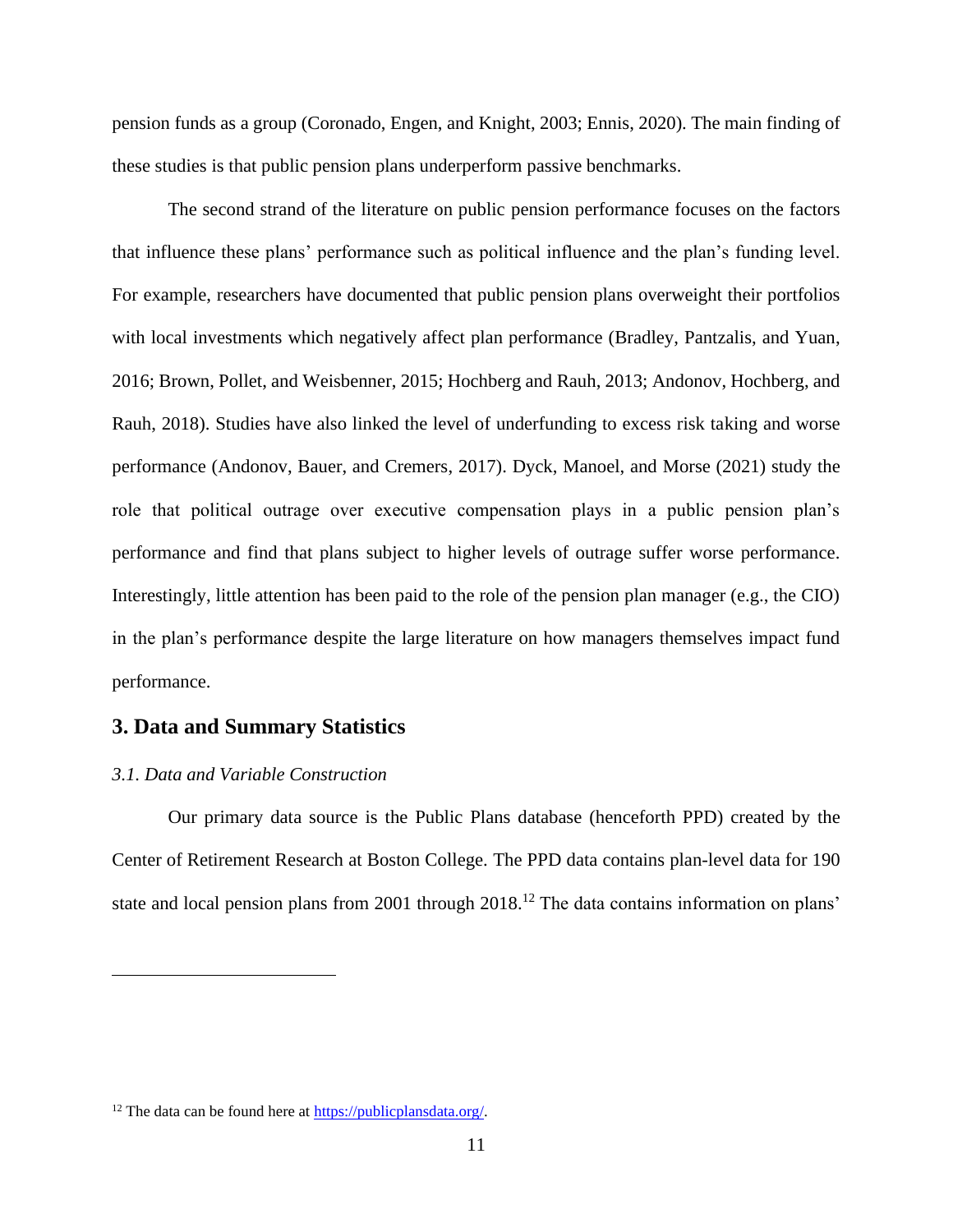assets, asset allocations, liabilities, investment returns, actuarial assumptions, and many other variables. According to the Center for Retirement Research, these 190 plans represent 95 percent of public pension membership and assets nationwide.

Our main performance measure is *Peer-Adjusted Return* which we calculate by subtracting the average return of the other plans during the same fiscal year from a plan's annual investment return. We also calculate a plan's *Sharpe Ratio* as its average annual return divided by the standard deviation of those annual returns using periods of 4 years of return data.

We augment the PPD dataset with information from the plans' comprehensive annual financial reports (CAFRs). Specifically, we construct an indicator variable, *Separate Investment Board*, equal to 1 if the plan has a separate investment board tasked with monitoring the investment functions of the plan and 0 otherwise. We conduct internet searches (e.g., LinkedIn, Google searches) to obtain biographical information on the sample of CIOs. Specifically, we collect data on CIOs' undergraduate institutions, ages, and tenures. We collect measures of the quality of the CIOs' academic institutions (*CIO Institution SAT Score* and *CIO Institution Admission Rate*) from the College Board. We define an indicator variable, *CIO Local*, equal to 1 if the CIO attended high school or college in the same state in which he manages a given plan and 0 otherwise.

We also construct two variables based on the plans' locations. The first variable, *Financial Center*, follows Christoffersen and Sarkissian (2009) and is an indicator variable equal to 1 for plans located in Boston, Chicago, Los Angeles, New York, Philadelphia, and San Francisco, and 0 otherwise. The second variable, *Top Quartile MSA*, is an indicator variable equal to 1 if a plan is headquartered in a Metropolitan Statistical Area (MSA) whose population is in the top quartile of the MSAs in which our plans are headquartered and 0 otherwise.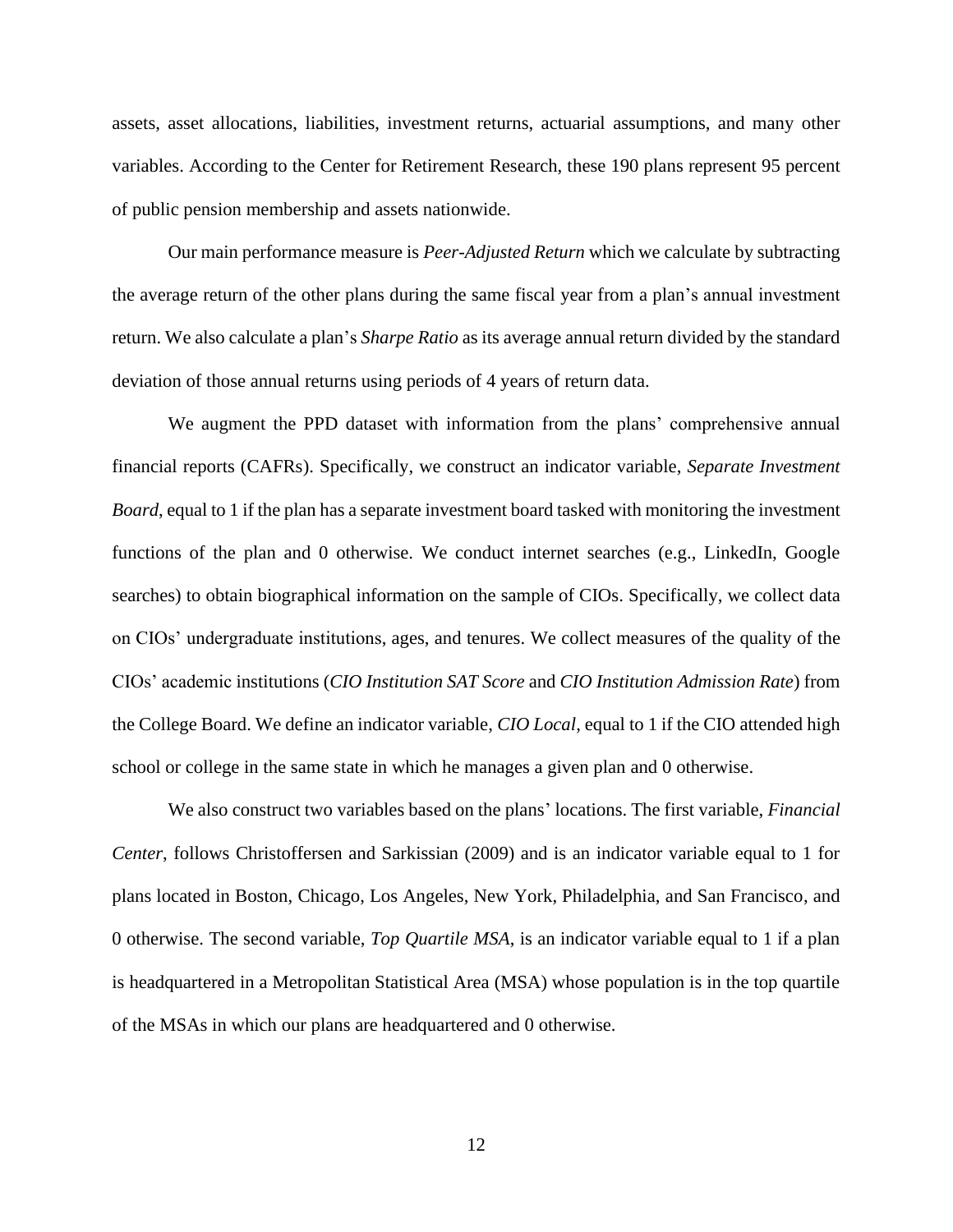Most importantly, to obtain information on the CIOs' compensation, we submitted FOIA requests to the state, county, or municipality responsible for each plan's administration. Specifically, we requested "The a) first name, b) last name, c) job title and d) compensation received by all pension system investment staff in fiscal years 2001 to 2018, broken out by all applicable compensation types – including but not limited to net annual salary, bonuses, deferred compensation, and matched profit sharing, and any other compensation." Many states changed payroll systems during this period and were unable to provide us data all the way back to 2001. On average, we received 12 years of data from each of our 102 respondents.

In several cases, one set of investment officers is responsible for multiple plans. For example, the Bureau of Asset Management, housed in the New York City Comptroller's office, is responsible for the investment management of five distinct plans: the Teachers' Retirement System, the New York City Employees' Retirement System, the New York City Police Pension Fund, the New York City Fire Pension fund, and the New York City Board of Education Retirement System. Our current sample contains CIO compensation data for 1,660 plan-years from 122 distinct plans. Many pension plans do not have a chief investment officer; these plans simply outsource the investment management to outside managers based on the recommendations of investment consultants. These plans are excluded from our analysis.<sup>13</sup>

*3.2. Summary Statistics*

<sup>&</sup>lt;sup>13</sup> The composition of our sample can be found in Table A1 of the Online Appendix.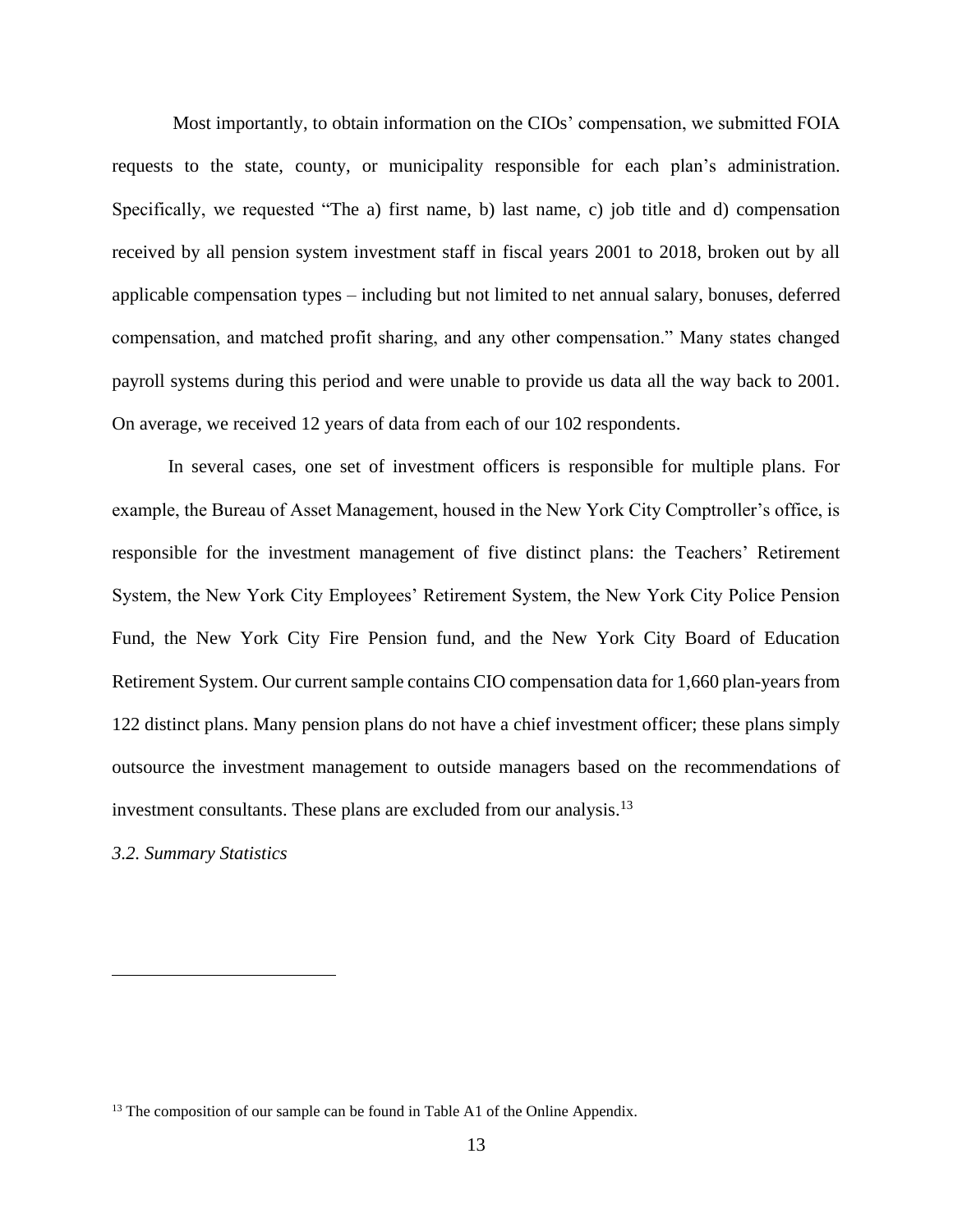We report summary statistics in Table 1. The average (median) CIO in our sample earns \$263,043.90 (\$207,422.80) in total compensation per year during our sample period. The CIO in the  $90<sup>th</sup>$  percentile of compensation earns \$504,854.80 while a CIO in the  $10<sup>th</sup>$  percentile earns \$105,000 which indicates that there is a large amount of variation in the compensation paid to public pension plan CIOs. CIOs earn bonuses in 15.8% of all plan-years in our sample; the average bonus in these years is \$111,396.90. The average CIO in our sample attended a university with an average undergraduate SAT score of 1272 and an admission rate of 54%. The average CIO is approximately 51 years old and the average tenure for a CIO at a public pension plan is 6.33 years. CIOs voluntarily leave their funds in 6.00% of fund-years while they are only fired in 1.1% of fund-years.<sup>14</sup>

### (insert Table 1 about here)

The average (median) plan in our sample has assets with a market value of \$22.16 billion (\$10.83 billion), is funded at 76.44% (76.38%) and generates an annual return of 6.96% (9.30%). Finally, these plans allocate an average of 51.75% to equities, 26.42% to fixed income securities, and 10.99% to alternative assets such as hedge funds and private equity funds. During our sample period, the average annual returns to private equity (11.40%) and real estate (8.97%) were the highest while the returns for investing in commodities (3.43%) and hedge funds (4.63%) were the lowest.

## **4. Empirical Results**

<sup>&</sup>lt;sup>14</sup> CIO retirements and deaths explain the remaining turnover implied by the average 6.33-year tenure.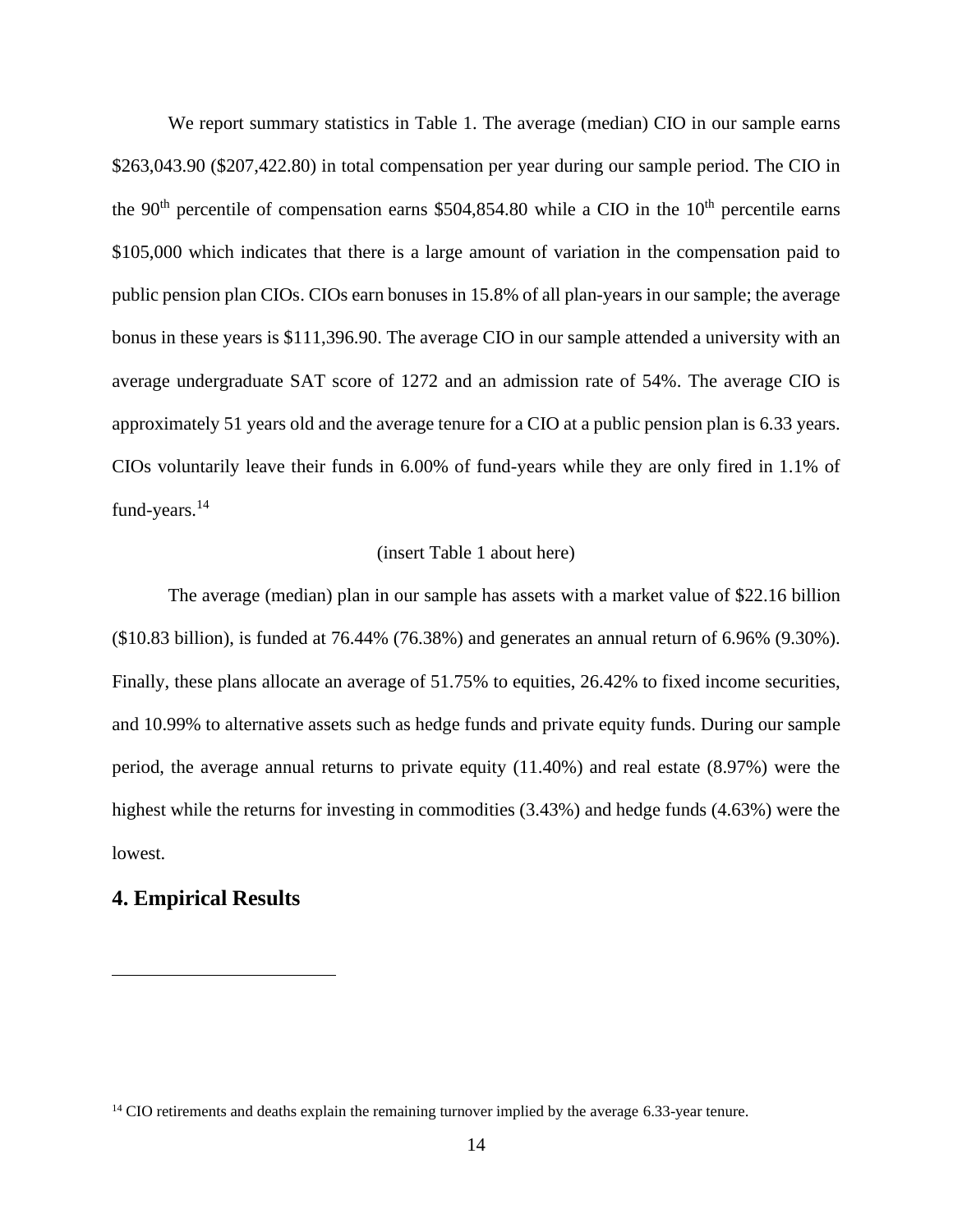In this section, we first document the relation between CIO compensation and plan performance. Next, we attempt to uncover the sources of highly paid CIOs' outperformance. Finally, we investigate the three channels that may explain our baseline results: *hiring*, *retention*, and *incentives*.

### *4.1. Main Result*

We begin by conducting univariate analysis by sorting the CIOs into quartiles each year based on the level of their total compensation. We then calculate the average performance of the plans run by CIOs in each quartile in the next year and compare the difference in average performance for the highest and lowest quartiles. We also present the average compensation paid to CIOs in each compensation quartile to aid in interpreting the economic magnitude of the results. The results are presented in Table 2.

#### (insert Table 2 about here)

First, the average plan performance is monotonically increasing with each compensation quartile. Second, plans with CIO compensation in the lowest compensation quartile underperform their peers by a statistically significant 0.215% per year. Third, plans with CIO compensation in the top quartile outperform their peers by a statistically significant 0.251% per year. Finally, the difference between the top and bottom quartile groups is a 0.466% per year and is statistically significant at the 1% level  $(t$ -stat = 3.34).

The univariate sort analysis above does not explore the functional relationship between pension performance and compensation. This relation is important from a policy perspective as one can imagine additional compensation having differential effects for CIO positions at different points on the compensation distribution. For instance, it is possible that increasing compensation an additional \$5,000 for a position currently paying \$105,000 per year (i.e., the  $10<sup>th</sup>$  percentile in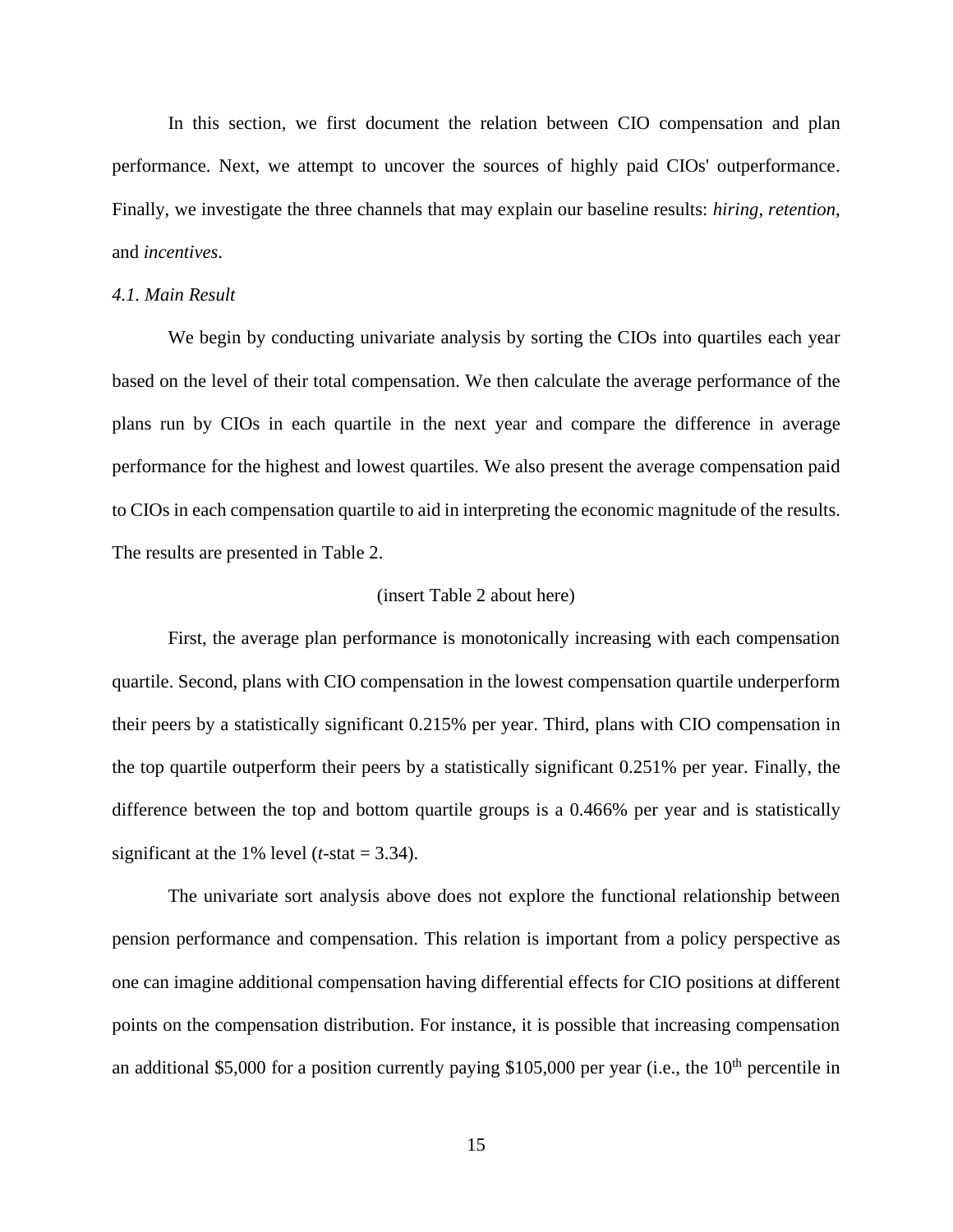our sample) may not be enough to attract the requisite talent to boost returns. To explore this relation, we use Stata's binscatter function to plot plan performance versus the log of CIO compensation after controlling for year fixed effects.<sup>15</sup> We present the illustration in Figure 1.

### (Insert Figure 1 about here)

The figure shows that the relation between CIO compensation and plan performance is fairly linear which suggests that our main result is not driven by any particular portion of the compensation domain. The figure also mitigates potential concerns over the use of a linear regression specification for our subsequent multivariate tests.

#### *4.2. Sources of Outperformance*

In this section, we explore the ways higher paid CIOs generate higher investment returns. To begin this analysis, we estimate a series of multivariate regressions of pension plan performance on the log of CIO compensation and various sets of control variables. It is important to note that for these regressions we restrict the sample to the subset of plan-year observations for which we have zero missing variables so that we can gauge how the inclusion of a given covariate(s) affects the coefficient on log compensation without the potentially conflating effect of changes in sample size. This constraint reduces our sample size from 1,470 observations in Table 2 to 1,141 observations in Table 3. The results of these regressions are contained in Table 3.

(insert Table 3 about here)

<sup>&</sup>lt;sup>15</sup> Information on the binscatter function can be found at[: https://michaelstepner.com/binscatter/](https://michaelstepner.com/binscatter/). We thank the referee for this helpful suggestion.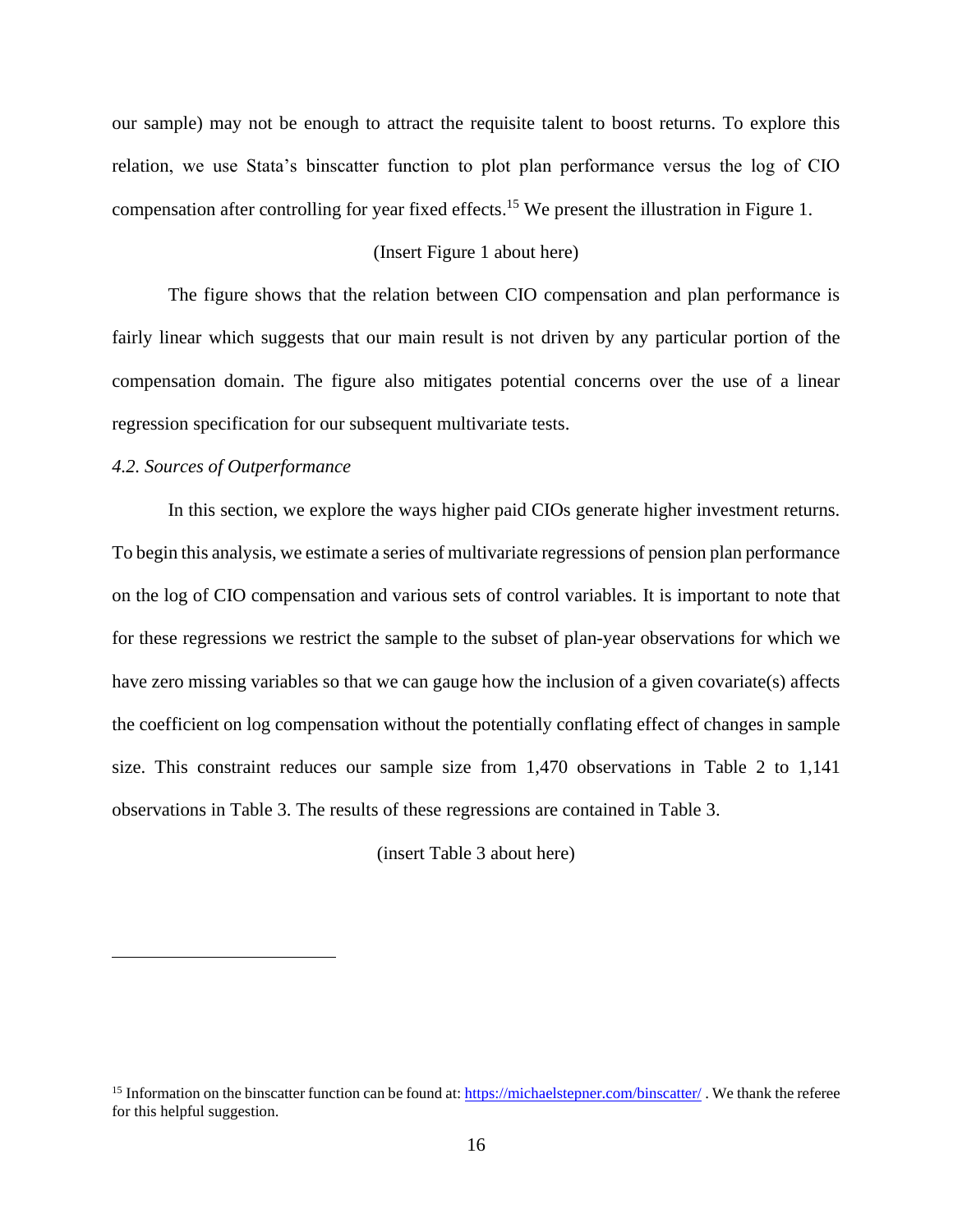Column 1 of Table 3 contains the results of a regression of plan performance on only the log of CIO compensation and year fixed effects. The coefficient on log compensation in Column 1 is 0.477. We note that the coefficient on compensation in the base regression of performance on compensation and year fixed effects in Table 3 implies a difference of 60 bps of outperformance (the coefficient of 0.477 multiplied between the difference in log compensation, 1.26, for the top and bottom quartiles of compensation). This 60 bp difference is slightly higher than difference of 47 bps we find using the unrestricted sample as shown in Table 2.

In columns  $2 - 4$  of Table 3, we begin augmenting this regression with additional covariates. Specifically, we estimate the following linear regression:

$$
Performance_{i,t} = \beta Componentsation_{i,t-1} + \gamma' X_{i,t-1} + \delta' Y_{j,t-1} + \varphi_t + \varepsilon_{i,t}
$$
 (1)

where *i* indexes plans, *j* indexes CIOs, and *t* indexes time.  $Performance_{i,t}$  is plan *i*'s peeradjusted performance at time *t* and  $Comparison_{i,t-1}$  is the natural logarithm of plan *i*'s CIO compensation at time  $t - 1$ .  $X_{i,t-1}$  is a vector of plan or location characteristics,  $Y_{j,t-1}$  is a vector of CIO characteristics, and  $\varphi_t$  denotes year fixed effects. The standard errors are double clustered by plan and year.

In the second column of Table 3, we augment our regression by including the prior year's plan performance, the lag of plan size, and the lag of the plan's funding level. The latter two variables are included as prior research has shown that larger pension plans outperform smaller plans (Dyck and Pomorski, 2011) and that funding level affects plans' risk-taking (e.g., Andonov, Bauer, and Cremers, 2017). The inclusion of these three variables reduces the coefficient on log compensation to 0.347. In Column 3, we add the plan's allocations to various asset classes to the regression. The inclusion of these variables lowers the coefficient on log compensation to 0.289. Finally, in Column 4, we add in indicator variables equal to 1 when the plan has a separate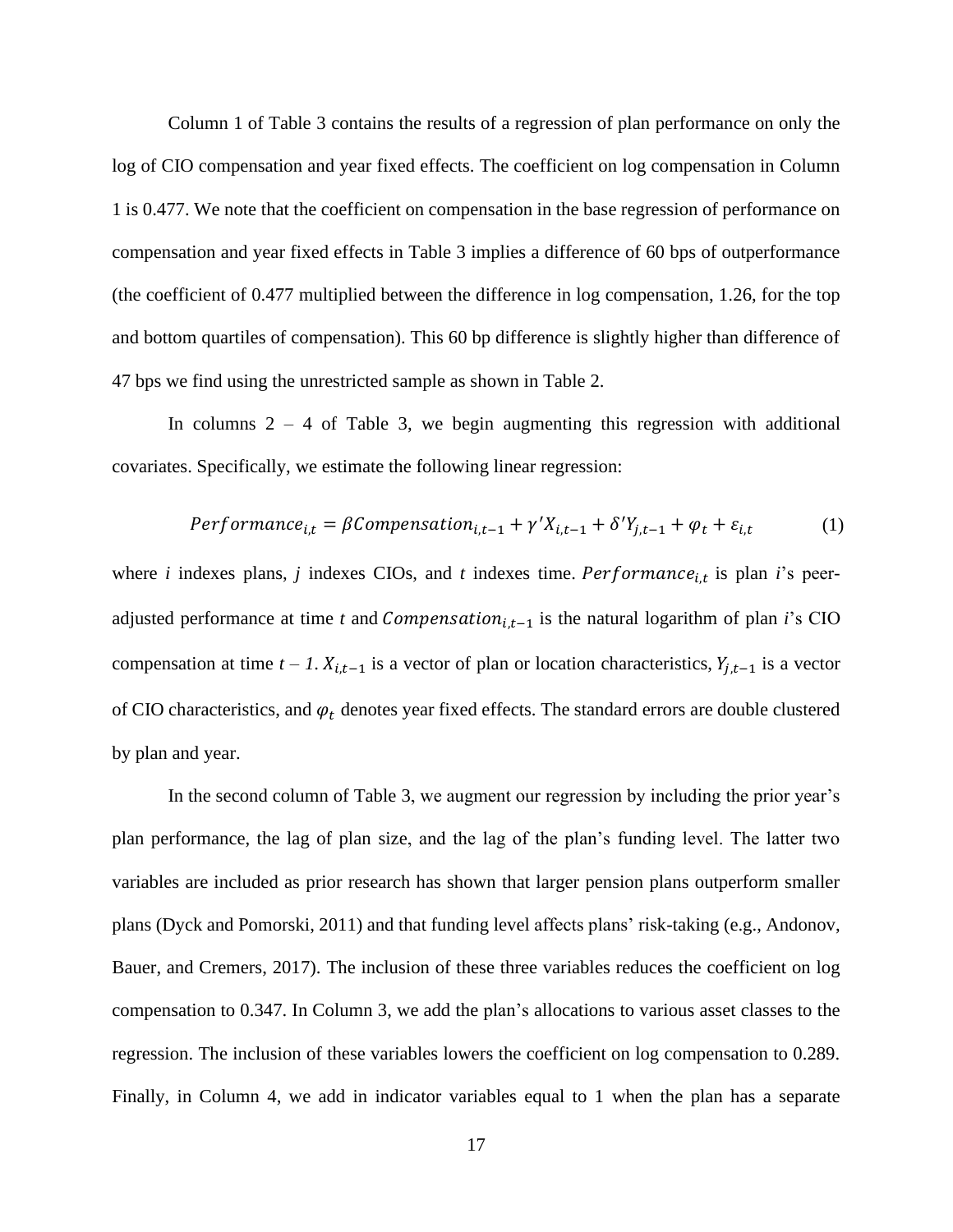investment board, its CIO attended a college in the top quartile of acceptance selectivity, and it is headquartered in a financial center. The inclusion of these variables decreases our coefficient from 0.289 to 0.278.

There are several takeaways from the regressions in Table 3. First, the added covariates explain approximately 42% of the total effect that compensation has on plan performance (i.e., the coefficient on compensation goes down from 0.477 to 0.278). Second, these regressions help identify potential sources of the outperformance we document. For instance, greater allocations to private equity, equity, and real estate are associated with higher peer-adjusted returns.<sup>16</sup>

We next test whether CIO compensation is related to asset allocation. We regress plans' allocations to individual asset classes on the log of CIO compensation and year fixed effects. We present the results of these regressions in Panel A of Table 4.

#### (insert Table 4 about here)

The results of these regressions provide strong evidence that asset allocation is one source of highly paid CIOs' outperformance. Specifically, we find that highly paid CIOs allocate more of their portfolios to private equity and real estate. Our results imply that CIOs in the top quartile of compensation allocate approximately 3.4% more of their portfolios to private equity and 2.4% more to real estate relative to CIOs in the lowest quartile of compensation. Because private equity and real estate are the two asset classes with the highest average returns during our sample period, plans that allocated greater percentages of their portfolios to these classes outperformed their peers

 $16$  This finding is consistent with Ibbotson and Kaplan (2000) who find that asset allocation explains approximately 40% of the cross-sectional variation in pension plan performance.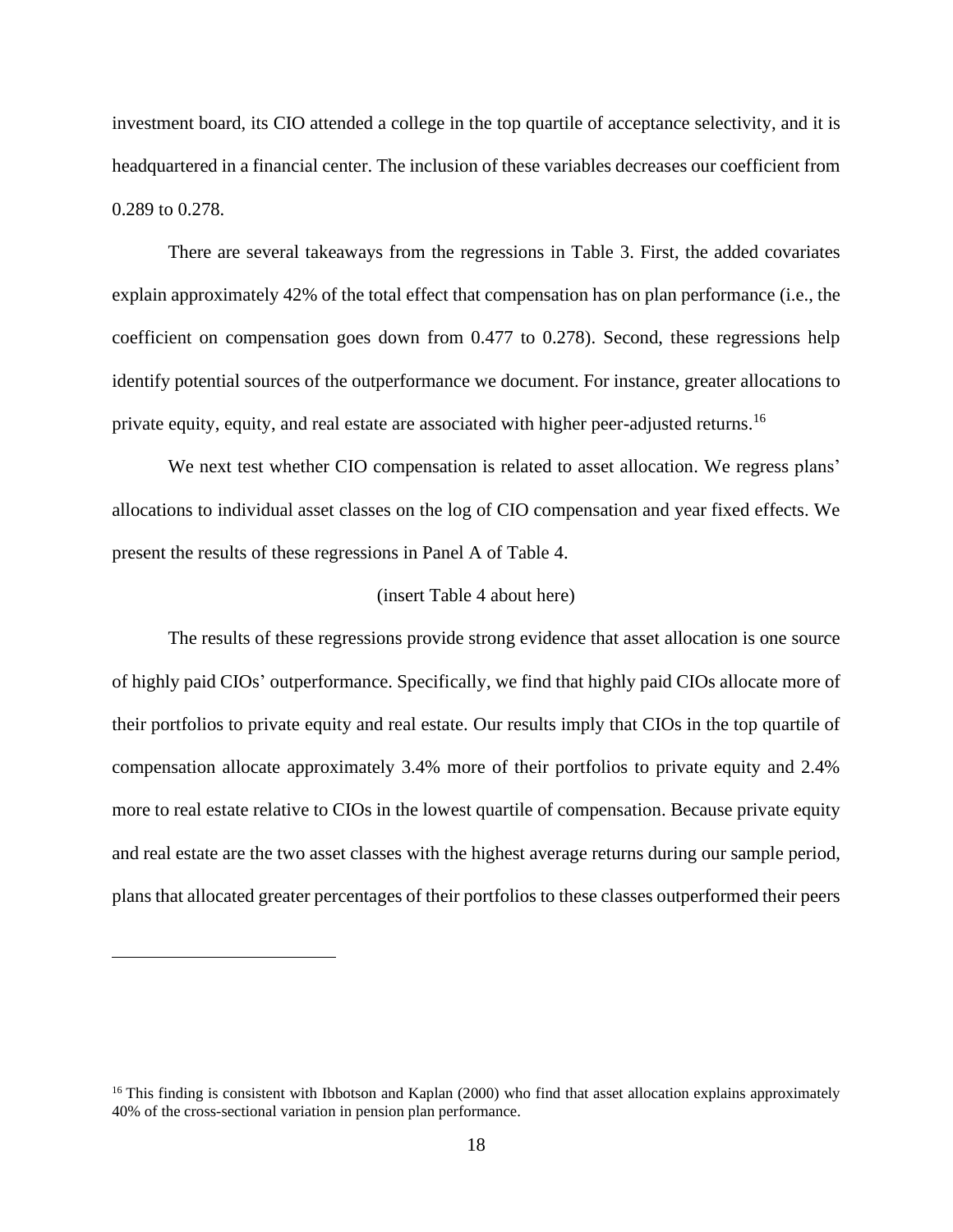on average. CIOs in the top quartile of compensation also allocate about 0.8% less of their portfolios to commodities, which was the worst performing asset class during our sample period, when compared with those in the lowest compensation quartile.

We next attempt to explain the remaining 58% of the effect compensation has on plan performance. In addition to allocating to asset classes with higher average returns, highly paid CIOs may also impact performance by picking higher returning assets *within* a given asset class. We explore this possibility by estimating regressions of each plan's asset class returns on the log of CIO compensation and year fixed effects and present our findings in Panel B of Table 4. The results suggest that highly paid CIOs choose better assets in both the private equity and real estate classes. Specifically, our results suggest that the CIOs in the top quartile of compensation outperform those in the lowest quartile of compensation in these classes by between  $1.1 - 2.0\%$ per year.

Consider a CIO in the highest quartile of compensation. The average allocation to private equity (real estate) for CIOs in this group is 7.7% (7.0%). On average, our results imply that the highest paid CIOs' superior asset selection skills would lead to outperformance in their private equity (real estate) allocations of 2.0% (1.1%) per year. Thus, superior asset selection in private equity (real estate) can explain approximately 15 bps (8 bps) of the remaining outperformance of top quartile CIOs. Together the outperformance in private equity and real estate explains about approximately 66% of the remaining coefficient in Table 3, Column 4.<sup>17</sup>

 $17$  As mentioned above, the coefficient in column 1 of Table 3 implies a difference of 60 bps between the performance of plans run by the highest and lowest paid CIOs. The coefficient of 0.278 in column 4 implies that 58% of these 60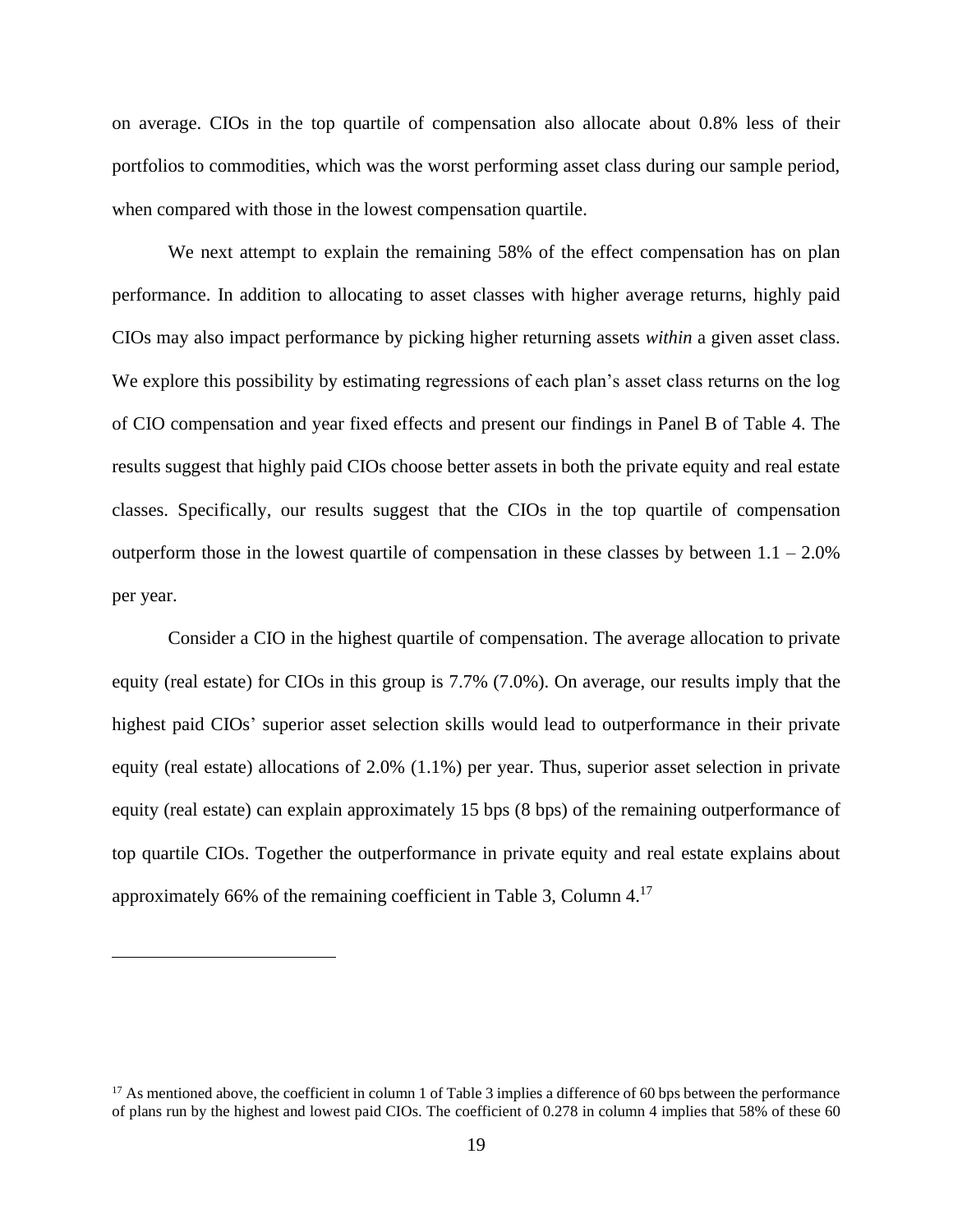Next, we also investigate the possibility that highly paid pension plan CIOs possess asset class timing ability. To do so, we regress the average returns to a given asset class each year on the log of CIO compensation, a plan's change in allocation to that asset class, and the interaction of asset class changes and compensation. We find no evidence that public pension plan CIOs, whether highly paid or not, possess any timing ability as changes to asset class allocations have no predictive power for the returns of that asset class.<sup>18</sup>

Lastly, we investigate other potential sources for the remaining outperformance using the equity holdings of the subsample of public pension plans who file 13F forms with the Securities and Exchange Commission (SEC). We manually match the plans in our sample to the SEC EDGAR database and find 23 pension plans who combine to file 1,054 13Fs over our sample period. Examining the plans' equity holdings allows us to provide more evidence of the actions CIOs take to influence investment performance.

We calculate several measures of behavioral bias. *Portfolio Turnover* follows Barber and Odean (2000, 2001). *% Lottery Stocks Held* is the percentage of the plan's equity portfolio that is made up of stocks classified as lottery stocks using the Kumar (2009) definition.<sup>19</sup> Finally, *Disposition* is defined as in Odean (1998) and captures investors' habit of holding on to losses too long and realizing gains too quickly. Specifically, *Disposition* is equal to the percentage of losses

bps (35 bps) remain unexplained. Outperformance in private equity and real estate accounts for 23 out of these remaining 35 bps, or 65.7%.

<sup>&</sup>lt;sup>18</sup> For brevity, we do not tabulate these results but they are available upon request.

<sup>&</sup>lt;sup>19</sup> Kumar (2009) considers a stock to be a lottery stock if it is in the lowest  $50<sup>th</sup>$  stock price percentile at the end of the previous month, the highest 50<sup>th</sup> idiosyncratic volatility percentile (using the past 6 months of daily returns), and the highest 50<sup>th</sup> percentile of idiosyncratic skewness (using the past 6 months of daily returns) where each sort is conducted independently.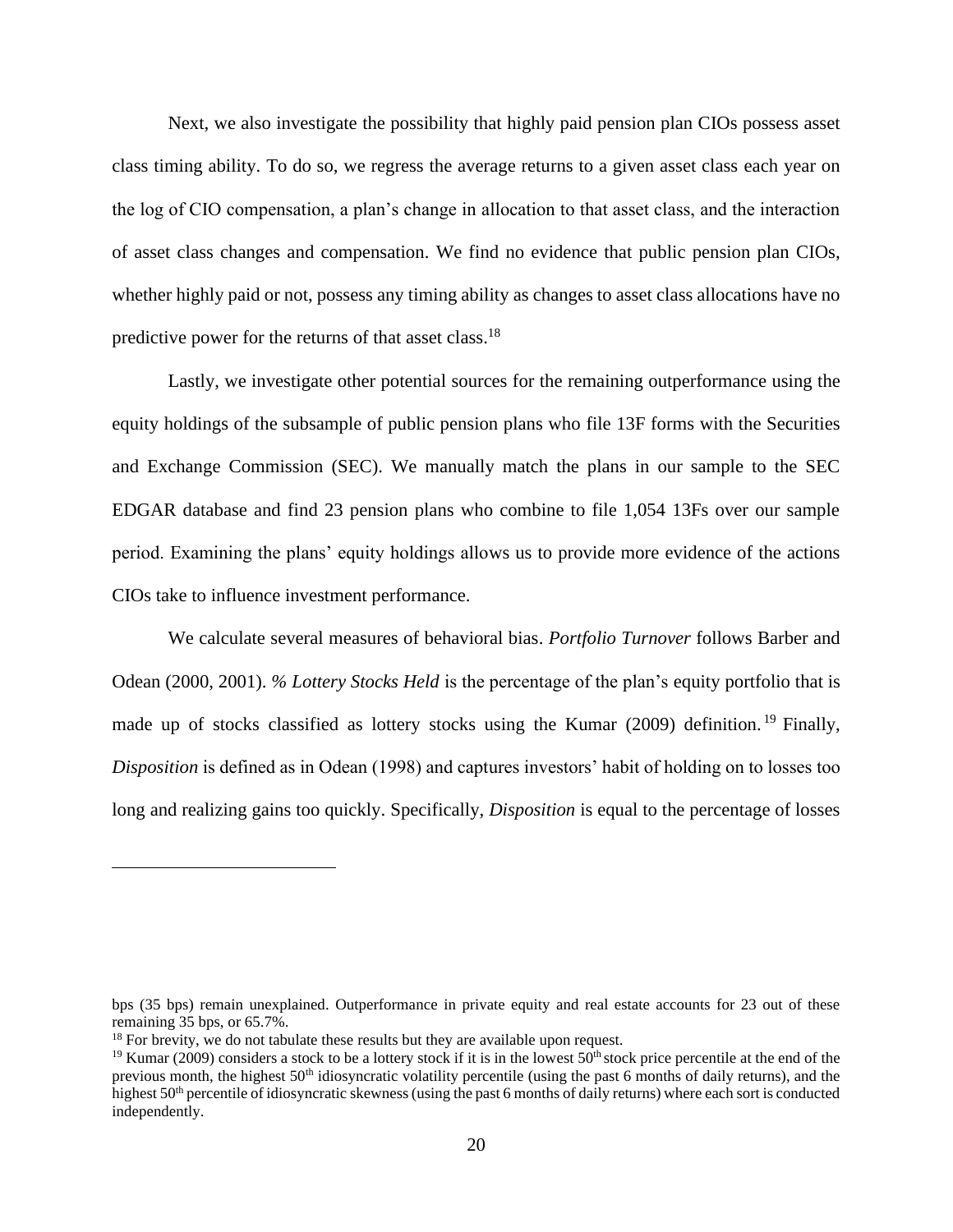realized minus the percentage of gains realized such that a higher number means a manager is less prone to this bias. Each of the three behavioral biases has been shown to be detrimental to investment performance.

We compare the propensity of CIOs in each quartile of compensation to fall victim to these three measures of behavioral bias and present the results in Table 5. The results indicate that higher paid CIOs are less prone to behavior biases. Higher paid CIOs trade less frequently, hold fewer lottery stocks, and are less prone to the disposition effect. For instance, CIOs in the highest quartile of compensation have annual portfolio turnover of 21.0% while those in the lowest quartile have turnover equal to 31.9%. The highest paid CIOs hold just 2.84% of their portfolios in lottery stocks while the lowest paid CIOs hold 6.41% of their portfolios in lottery stocks.<sup>20</sup> Finally, although the most highly paid CIOs realize 2.7% more of their gains than their losses, CIOs in the lowest quartile of compensation realize 9.1% more of their gains than they do their losses. Each of the differences mentioned are statistically significant at the 5% level or better. Our results using holdings-based measures provide evidence that highly paid CIOs are less likely to engage in behaviors that adversely affect performance. However, given that this analysis only covers a subset of plans, we are hesitant to quantitatively link these results to the overall magnitude of 60 bps of outperformance discussed above.

(insert Table 5 about here)

<sup>&</sup>lt;sup>20</sup> Our results on lottery stocks are robust to the use of the *MAX* measure of Bali, Cakici, and Whitelaw (2011) to define lottery stocks.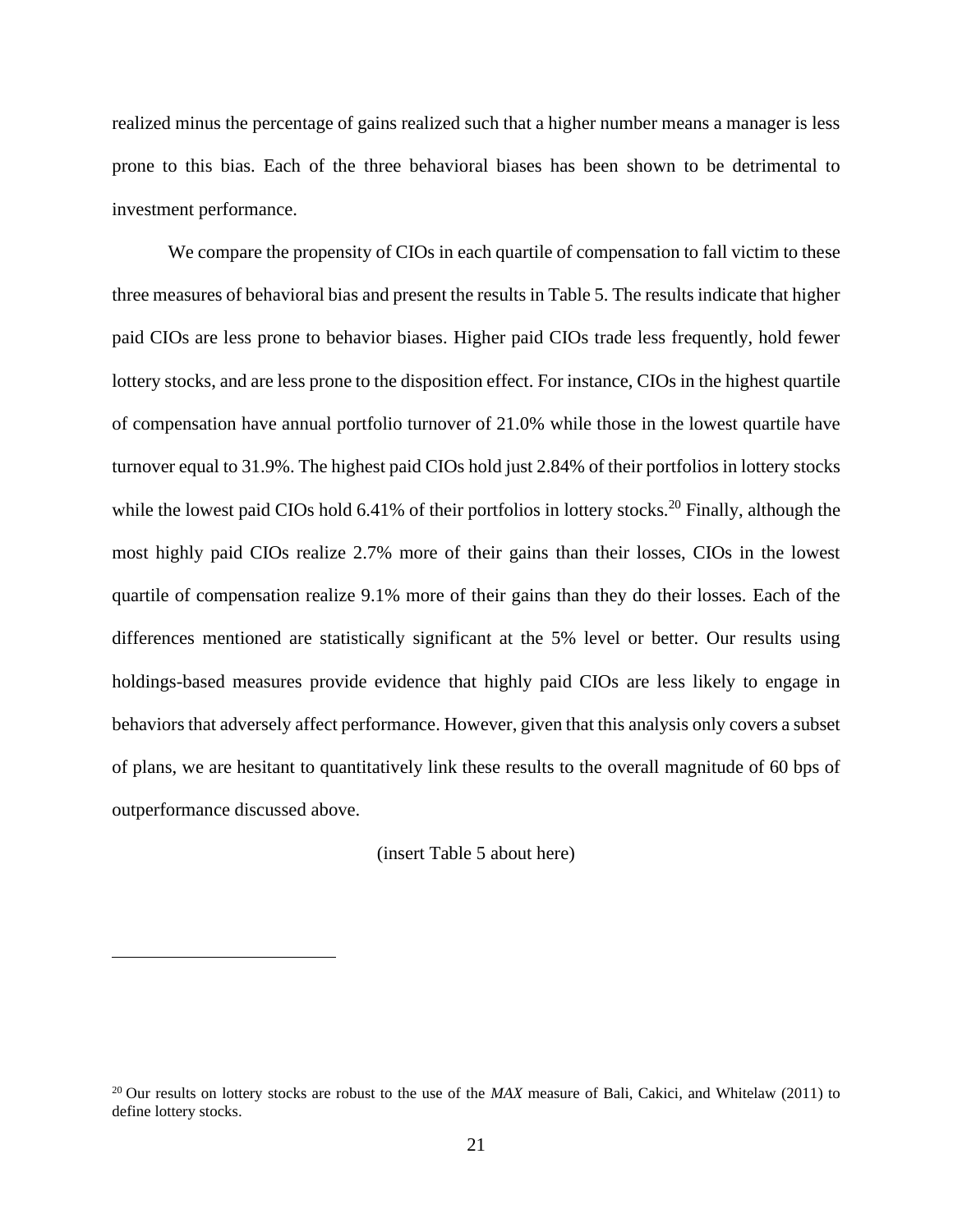Combined, the results in this section provide evidence that highly paid CIOs generate higher investment returns than their peers and that much of that outperformance can be explained by better asset class allocations and superior investment selection within asset classes. It appears that an avoidance of behavioral biases may also explain some of the remaining outperformance.

#### *4.3. Tests to Address Endogeneity Concerns*

Although our baseline results suggest a strong relation between CIO compensation and plan performance, this finding may be driven by reverse causality or omitted variables. We begin by exploring the possibility that the relation between future performance and current compensation is driven by reverse causality. Although this seems unlikely due to the difficulty in predicting future investment returns and using those returns to determine current CIO compensation, we nevertheless attempt to rule out this possibility by examining the link between a plan's performance *two years* in the future and its CIO's current compensation. We present the results of these regressions in Panel A of Table A2 in the Online Appendix. The coefficients on *Log Compensation*<sub>t-2</sub> are positive and statistically significant at the 5% level or better. These tests help rule out the possibility that future performance is driving current compensation as it seems implausible that pension plans are basing current compensation on performance two years in the future.

More concerning is the potential for omitted variables to be driving our observed link between CIO compensation and fund performance. One example of an omitted variable may be risk taking. Specifically, it could be that the positive relation we document between compensation and performance is driven by higher paid CIOs simply taking more risk. While our prior regressions control for allocation percentages to different asset classes, there may be other ways to increase risk (e.g., investing in riskier securities within a given asset class). To further mitigate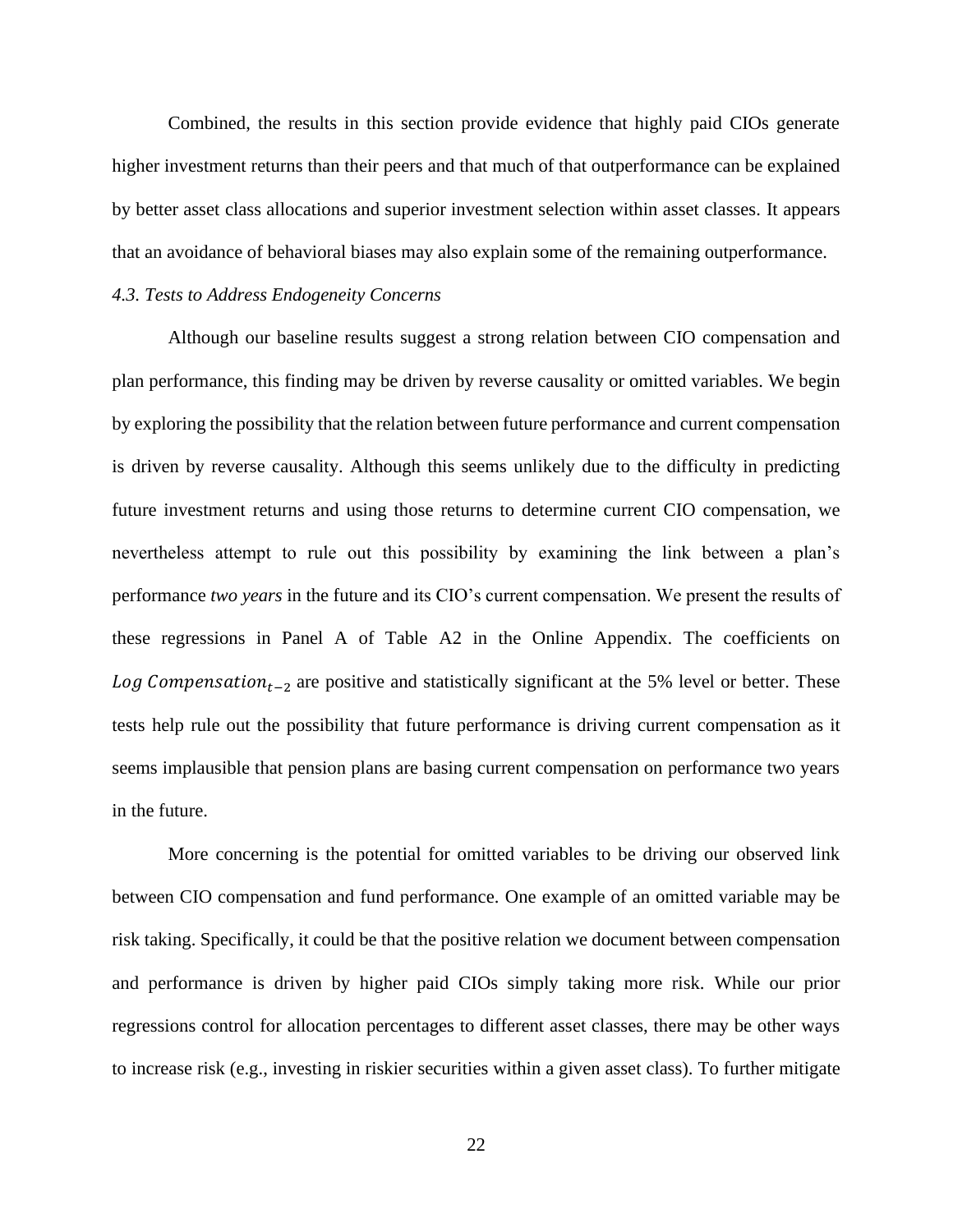this concern, we re-estimate Equation 1 using *Sharpe Ratio* as our dependent variable. Specifically, *Sharpe Ratio* is equal to a plan's average annual return divided by the standard deviation of these annual returns for the previous 4 years. We present the results of these regressions in Panel B of Table A2. The results continue to indicate a positive and statistically significant relation between CIO compensation and plan performance, regardless of the performance measure chosen.<sup>21</sup>

We further examine plans' risk taking by examining their equity holdings. Specifically, we infer the daily, or monthly, equity returns of each plan for a given quarter using their reporting holdings at the end of the previous quarter. We then use these inferred returns to measure plans' exposures to a variety of risk and mispricing measures. First, we regress these returns on factors including: i) VIX and VXO, ii) the systemic risk measure (CATFIN) of Allen, Bali, and Tang (2012), iii) the macroeconomic risk measure of Bali, Brown, and Caglayan (2014), iv) the economic policy uncertainty index of Baker, Bloom, and Davis (2016), v) the behavioral risk factors, PEAD and FIN, of Daniel, Hirshleifer, and Sun (2020), and the vi) stock-level mispricing score of Stambaugh, Yu and Yuan (2015). We also calculate plans' vii) exposure to lottery stocks by calculating their MAX return following Bali, Cakici, and Whitelaw (2011), viii) idiosyncratic and total volatility, and ix) exposure to tail risk by calculating the Value-at-Risk (VaR) and conditional value-at-risk (CoVaR) using the inferred equity returns.

 $21$  We also estimate multivariate regressions using different specifications for our compensation variable. Specifically, we use indicator variables for each compensation quartile, a single indicator variable for top quartile compensation, and an indicator variable for above median compensation. The results of these tests can be found in Table A2, Panel C and uniformly provide evidence of a positive relation between compensation and performance.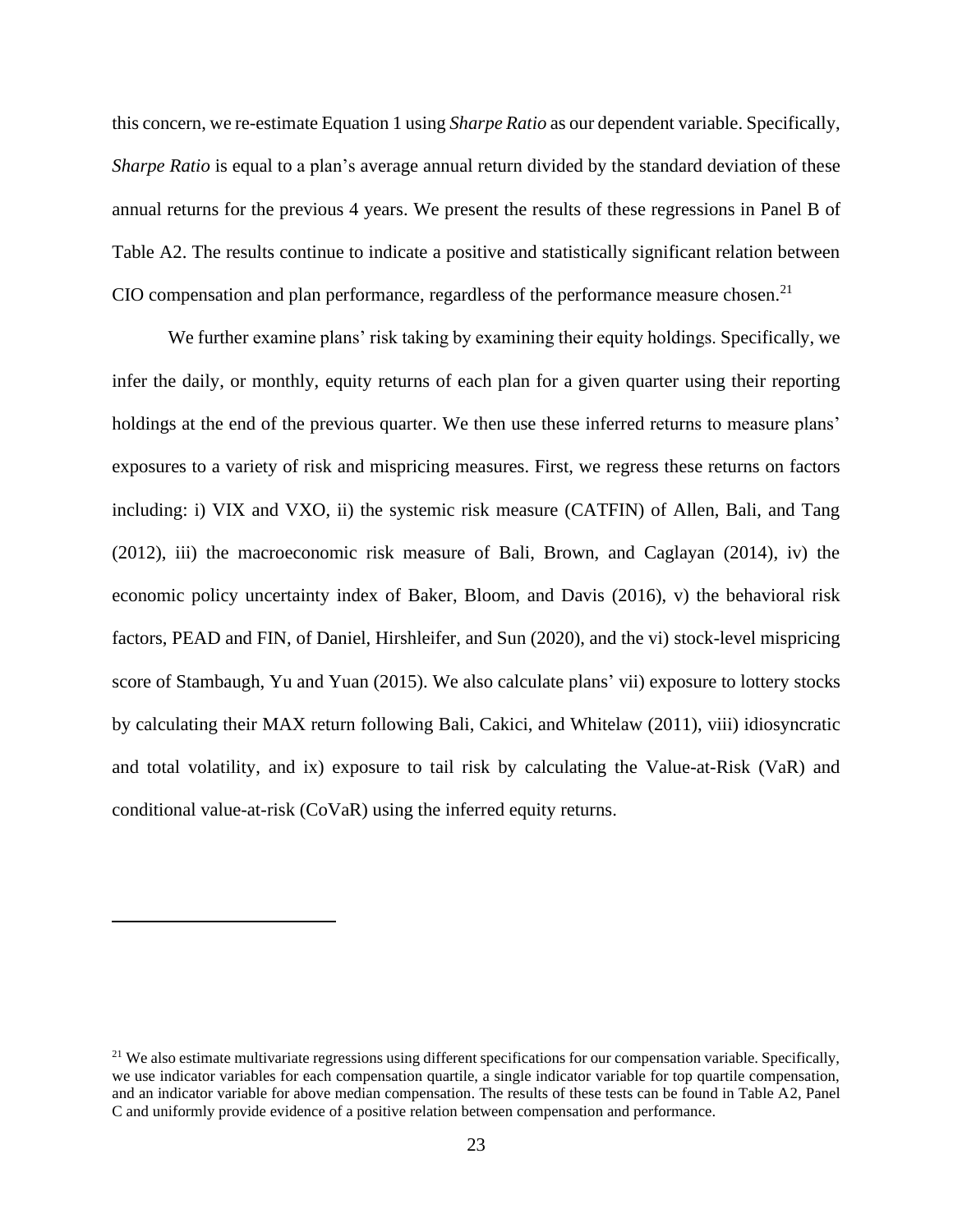We then regress these factor loadings or risk variables on the log of CIO compensation and our plan-level control variables and present the results in Table A3. The results uniformly suggest that highly paid CIOs take less risk in their equity portfolios. In total, our analysis in Tables A2 and A3 provides strong evidence that highly paid CIOs are not generating higher returns simply by taking more risk.<sup>22</sup>

There are several other omitted variables that could be driving our results. First, higher CIO compensation could be a proxy for better plan governance or culture. Andonov, Hochberg, and Rauh (2018) find that the composition of a plan's board of directors impacts its performance. Thus, it is possible that the plan's governance, rather its CIO's compensation, is driving the relation between compensation and fund performance. We use the presence of a separate investment board (i.e., our *Separate Investment Board* indicator) as a measure of governance and investigate whether this structure is driving our results. A second potential omitted variable that could be driving our result is plan location. Christoffersen and Sarkissian (2009) find that mutual funds based in large cities or financial centers outperform and attribute this effect to knowledge spillovers and learning. Thus, it is possible that the relation we document between compensation and performance is being driven by highly paid CIOs who work in big cities and learn from other money managers. We use our two indicator variables, *Financial Center* and *Top Quartile MSA*, to control for this possibility.

<sup>&</sup>lt;sup>22</sup> We also examine the possibility that plans run by highly paid CIOs use more derivatives and that this usage helps explain our performance results. The overall magnitude of derivatives usage is likely too small to explain highly paid CIOs' outperformance. For brevity, we do not tabulate these results but they are available upon request.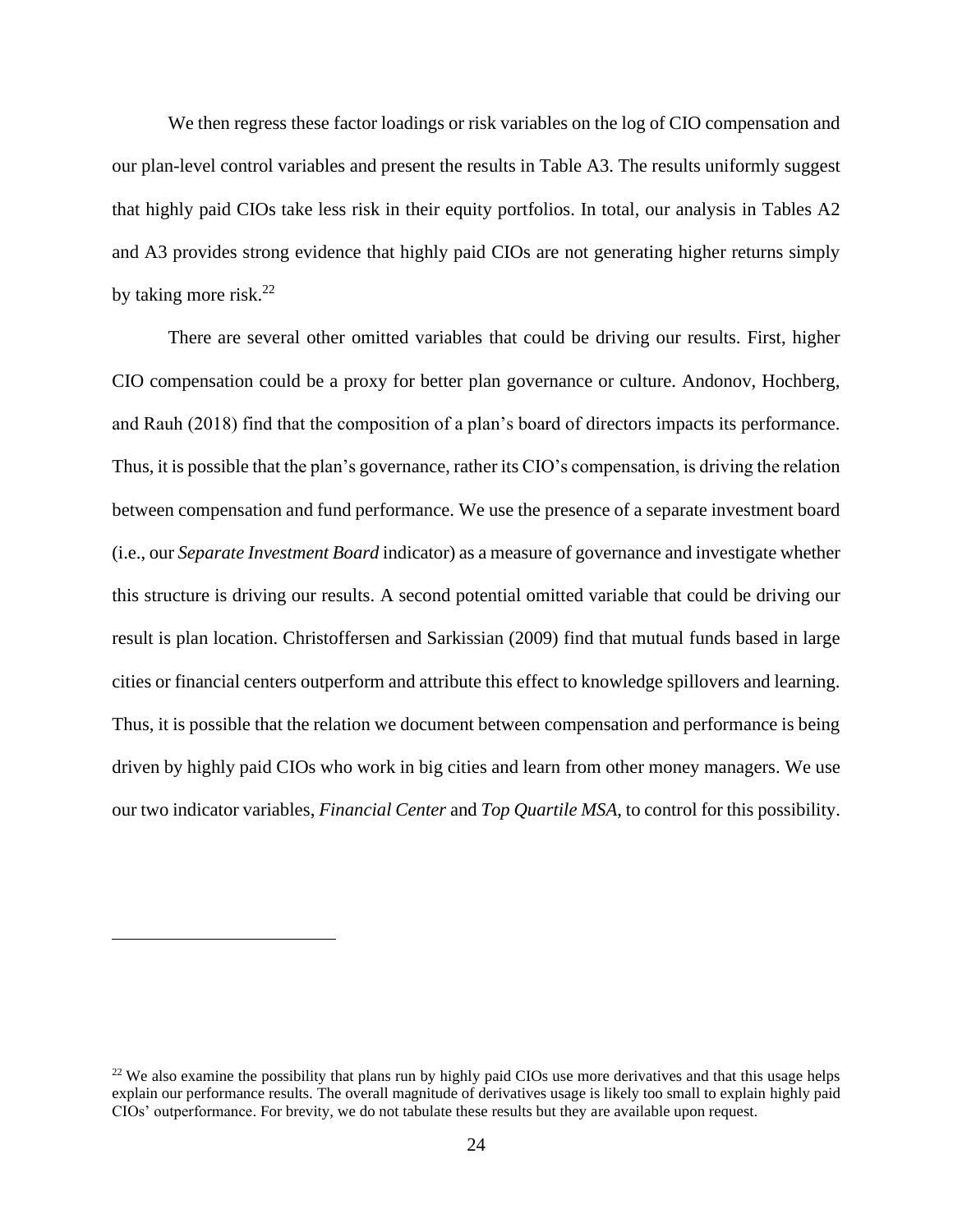We note that our regression in Column 4 of Table 3 included these variables and continued to show a positive and statistically relation between compensation and future performance.<sup>23</sup>

Lastly, while it is tempting to explore using exogenous shocks to CIO compensation to provide a cleaner identification strategy, two issues preclude such analysis. First, the time horizon required to translate any shock in CIO compensation into better hiring outcomes makes it difficult to precisely examine the effects of shocks. Second, finding instances of exogenous shocks to CIO compensation is a difficult task. One such change is the Arizona Legislature's amendment of State Statute 38-611.01 in 2013 that allowed public agencies to pay incentive compensation to investment related personnel which, in turn, significantly increased CIO compensation. Immediately after the passage of the law, the CIO of the Arizona State Retirement System began receiving a bonus of approximately \$40,000. Unfortunately, we could not find enough of these law changes to conduct meaningful analysis.

#### *4.4. Better Hiring, Improved Retention, or Incentives?*

In this section, we turn our attention to investigating why higher CIO compensation leads to better performance. As discussed earlier, we posit that there are three channels that may explain this relation. The first, *hiring*, predicts that paying higher compensation would help plans attract more capable or talented managers. The second channel, *retention*, hypothesizes that plans that pay more will be less likely to lose a CIO to a voluntary departure. Lastly, the *incentives* channel

 $^{23}$  For each potential omitted variable discussed above, we also estimated our base regression (e.g., the one presented in Column 4 of Table 3) for the 0 and 1 groups separately as well as with each potential omitted variable included individually. We continue to find positive and statistically significant relations between performance and CIO compensation for each group regardless of the specification. These results can be found in Table A4 in the Online Appendix.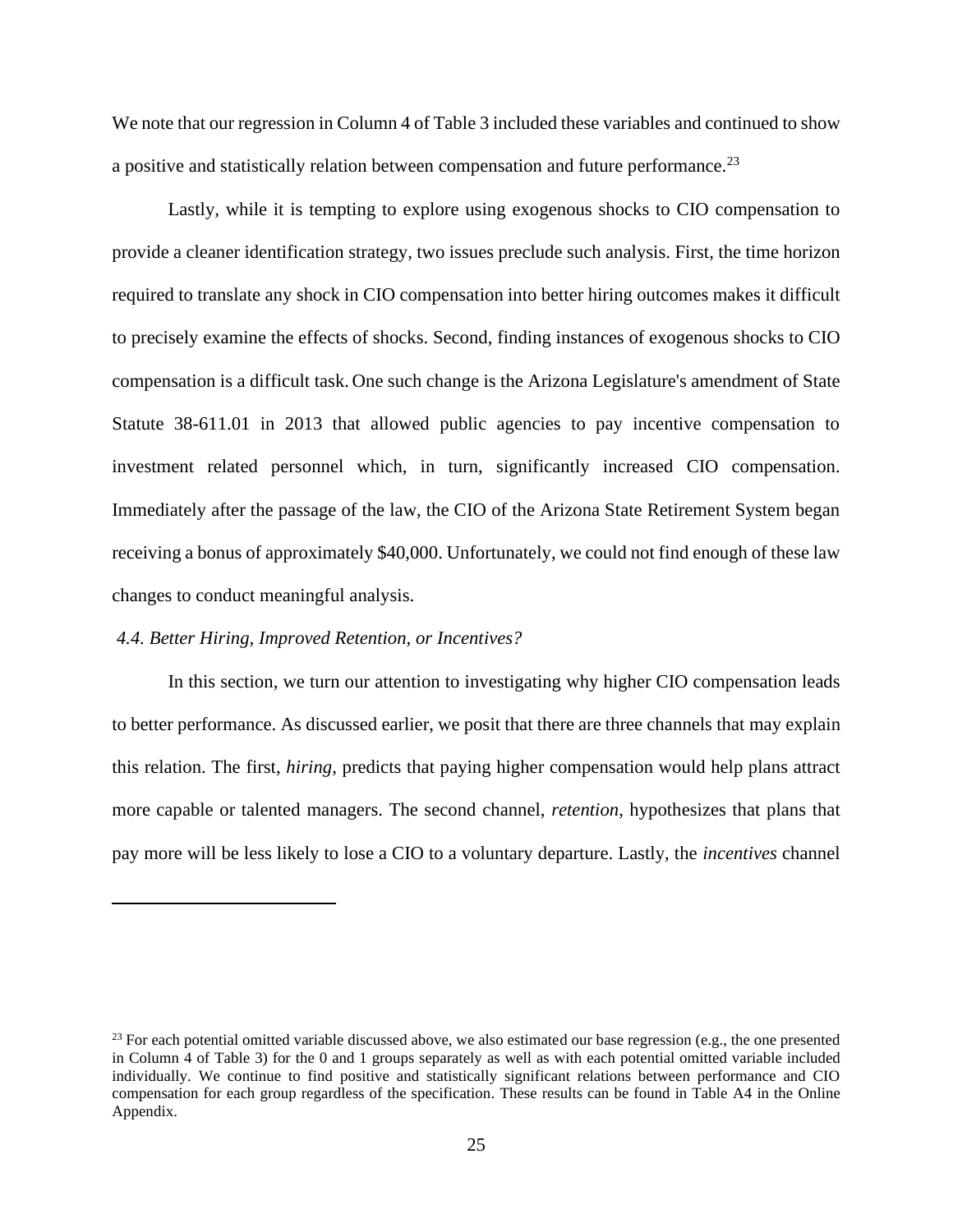conjectures that the higher level of compensation we observe is driven by higher incentive compensation and that is the incentive component, rather than the overall level, of the compensation that leads to higher performance. We investigate each channel individually below, starting with the incentive channel as it is the most complex of the three channels.

#### *4.4.1. Does the Structure of CIO Compensation Impact Performance?*

In this section, we explore the possibility that highly paid CIOs outperform their lower paid counterparts because of the sensitivity of their compensation to performance rather than the overall compensation level. We call this the *incentives* channel. Specifically, we investigate whether higher compensation is associated with i) higher termination risk as function of poor performance or ii) explicit performance incentives (e.g., a bonus).

First, we explore the possibility that higher paid CIOs have higher termination risk. If true, this finding would suggest that CIOs are incentivized to outperform their counterparts in part because they are motivated to not lose their jobs, and their high salaries. To conduct this analysis, we investigated every CIO turnover event in our sample and classified each as being a retirement, poaching, firing, or a death. Our analysis reveals that CIO firings are exceedingly rare. In fact, there are only 20 instances in which a CIO is explicitly fired or resigns with no mention of a new job. Moreover, most of these terminations are the direct result of corrupt or outright illegal behavior.<sup>24</sup> Nevertheless, we model the likelihood a CIO is fired using the following linear probability model:

<sup>&</sup>lt;sup>24</sup> See the following cases as examples: Fred Buenrostro of CALPERS: [https://calpensions.com/2016/06/06/calpers](https://calpensions.com/2016/06/06/calpers-ex-ceo-sentenced-but-probe-continues)[ex-ceo-sentenced-but-probe-continues;](https://calpensions.com/2016/06/06/calpers-ex-ceo-sentenced-but-probe-continues) David Loglisci of New York Common Retirement Fund: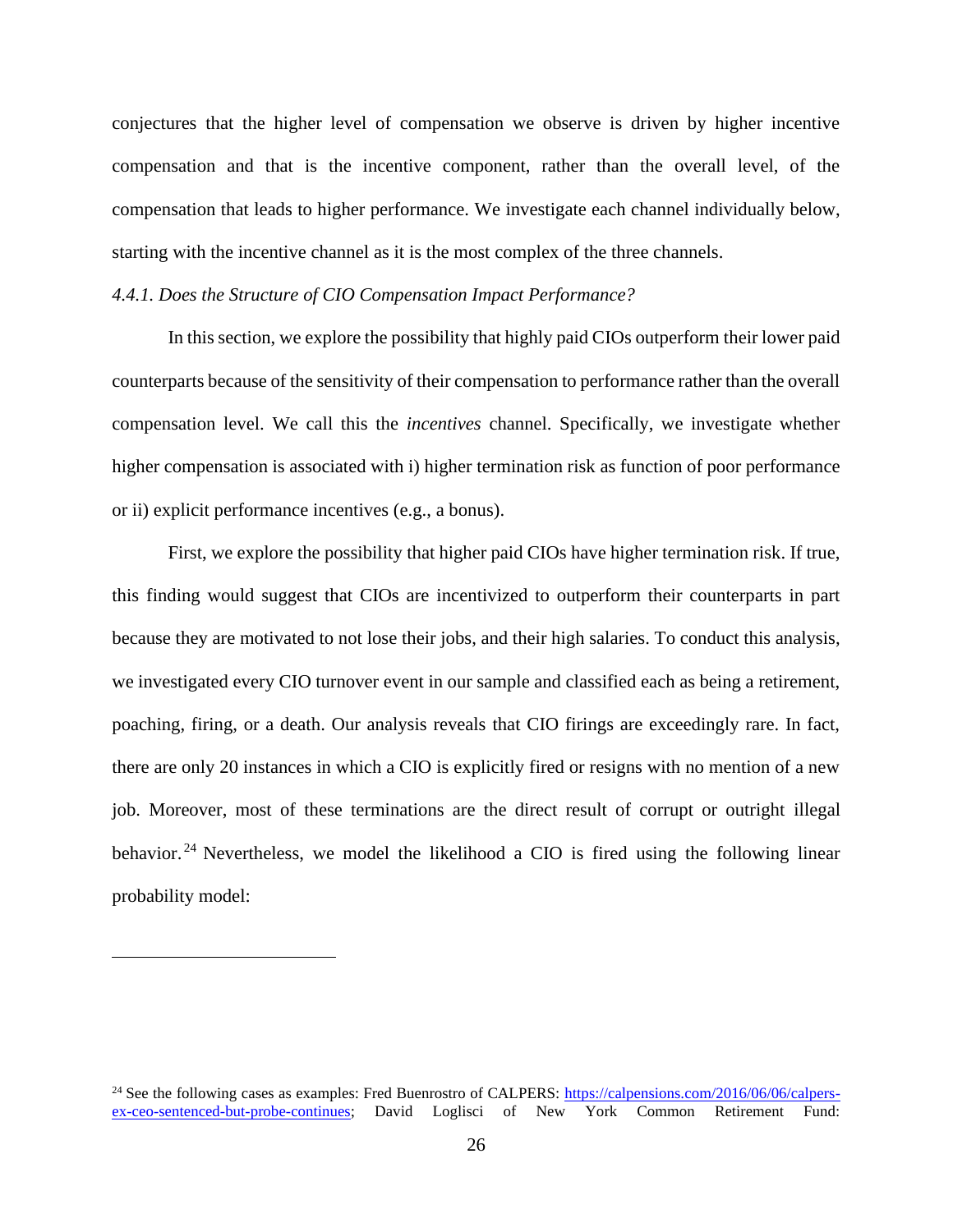CIO Fixed<sub>i,t</sub> = 
$$
\beta_1
$$
Comparison<sub>i,t-1</sub> +  $\beta_2$ Comparison<sub>i,t-1</sub> × Performance<sub>i,t-1</sub>  
+  $X'\gamma_{i,t-1} + \varphi_t + \varepsilon_{i,t}$  (2)

where Compensation<sub>i,t-1</sub> is either the log of the CIO's total compensation or an indicator variable equal to 1 for CIOs in the top quartile of compensation.  $\gamma_{i,t-1}$  is a vector of plan and CIO characteristics that includes plan past performance, plan size, plan funding, *CIO Local*, *CIO Tenure*, and *CIO Age*. We also include year fixed effects in these regressions. Our coefficient of interest is  $\beta_2$ , as this coefficient captures the impact of a CIO's compensation on his likelihood to be terminated for poor performance. The results are presented in Table 6, Panel A.

The results indicate that the termination risk CIOs face is not related to the level of their compensation. The coefficients,  $\beta_2$ , on the interaction variable, Compensation<sub>i,t-1</sub> ×  $Performance_{i,t-1}$ , are statistically insignificant. Moreover, the coefficients on Compensation<sub>i,t-1</sub> are also negative and statistically insignificant, which provides evidence against the idea that highly paid CIOs face greater termination risk, independent of their investment performance. We interpret these results as evidence that is unsupportive of the *incentives* channel.

Another possibility is that highly paid CIOs also have high levels of performance-based compensation. That is, it may be that CIOs who are attempting to maximize their incentive compensation are those who are outperforming their counterparts. As discussed earlier, the data the pension plans provided us break the CIO's compensation into net annual salary, bonuses, and

[https://www.pionline.com/article/20121009/ONLINE/121009860/no-jail-time-or-probation-for-former-new-york](https://www.pionline.com/article/20121009/ONLINE/121009860/no-jail-time-or-probation-for-former-new-york-state-common-cio)[state-common-cio;](https://www.pionline.com/article/20121009/ONLINE/121009860/no-jail-time-or-probation-for-former-new-york-state-common-cio) Patricia Gerrick of North Carolina Pension: [https://www.carolinajournal.com/news-article/new](https://www.carolinajournal.com/news-article/new-questions-surround-ousted-treasury-official-and-fund-managers/)[questions-surround-ousted-treasury-official-and-fund-managers/](https://www.carolinajournal.com/news-article/new-questions-surround-ousted-treasury-official-and-fund-managers/)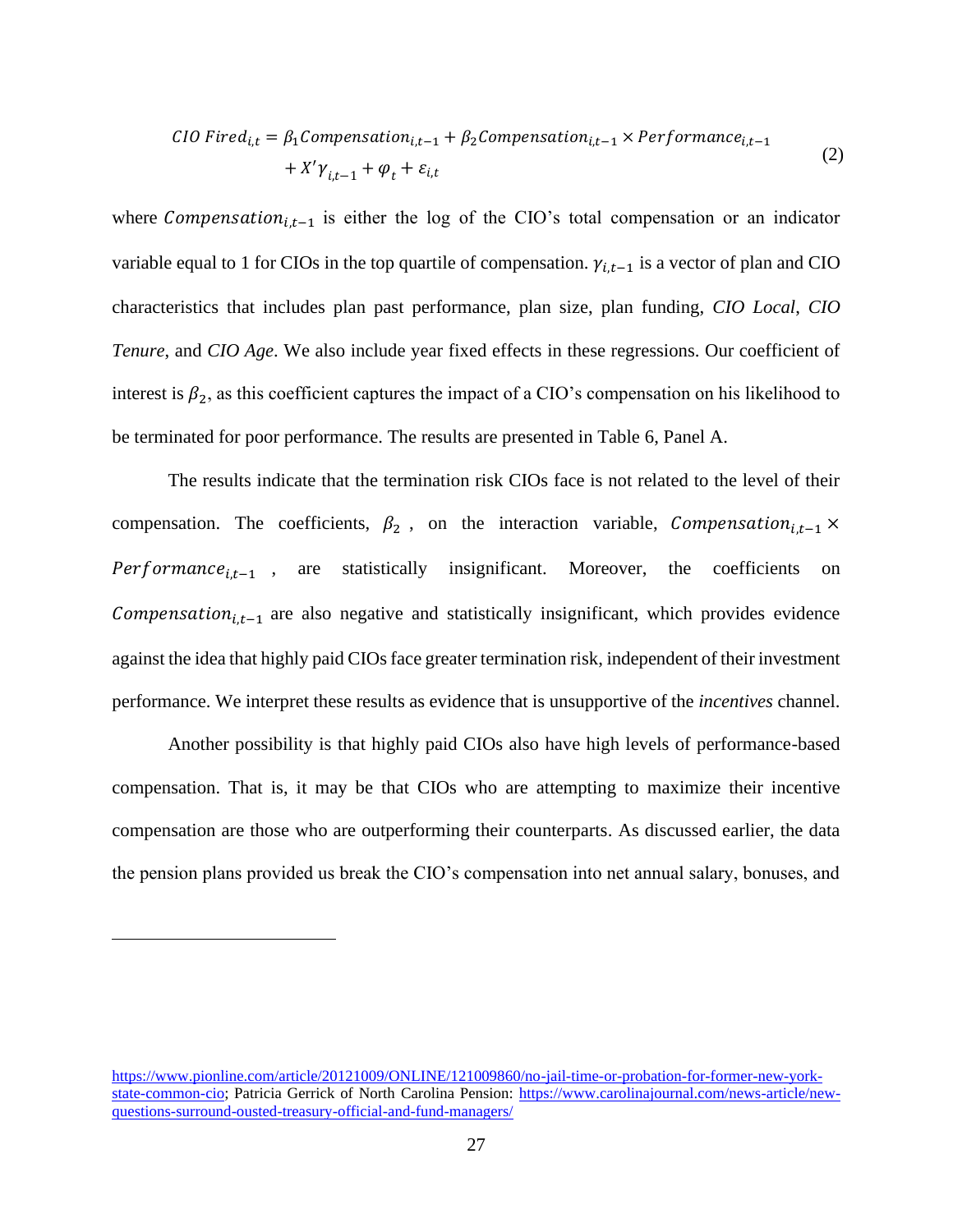deferred compensation components. We use this data to construct two measures of incentive-based pay. The first measure, *20% Bonus*, is an indicator variable equal to 1 if the plan has ever paid its CIO a bonus equal to 20% of his total compensation in the past, and 0 otherwise.<sup>25</sup> We also construct a second indicator variable, *PPS*, that considers the possibility that some CIOs receive implicit performance-based pay in the form of salary increases based on their past performance (Murphy, 2012).

Specifically, for a given plan year, we use all prior return and compensation observations to determine whether the CIO's pay relates to his performance. Specifically, for each CIO-year, we estimate the following regression:

# $LogCompensation_{i.t}$

$$
= \beta_1 Performance_{i,t-1} + \beta_2 PlanSize_{t-1} + \beta_3 ClOTenure_{t-1} + \varepsilon_{i,t}
$$
\n(3)

We include plan size and CIO tenure in the regression as it is well-known that CIOs with longer tenures and those working for larger plans earn higher compensation (Binfare and Harris, 2020). *PPS* is equal to 1 for plan-years in which i)  $\beta_1$  is greater than 0 and ii) statistically significant at the 5% level or better, and 0 otherwise. We estimate rolling regressions to allow for the possibility that some plans begin paying their CIOs performance-based compensation at different points in time. Our *PPS* variable is equal to 1 in 19.15% of all plan-years. This relatively low figure is consistent with industry publications suggesting that performance-based pay was rare for public pension plan CIOs during most of our sample.

<sup>&</sup>lt;sup>25</sup> We also used 10% and 50% as our threshold bonus values and found qualitatively similar results.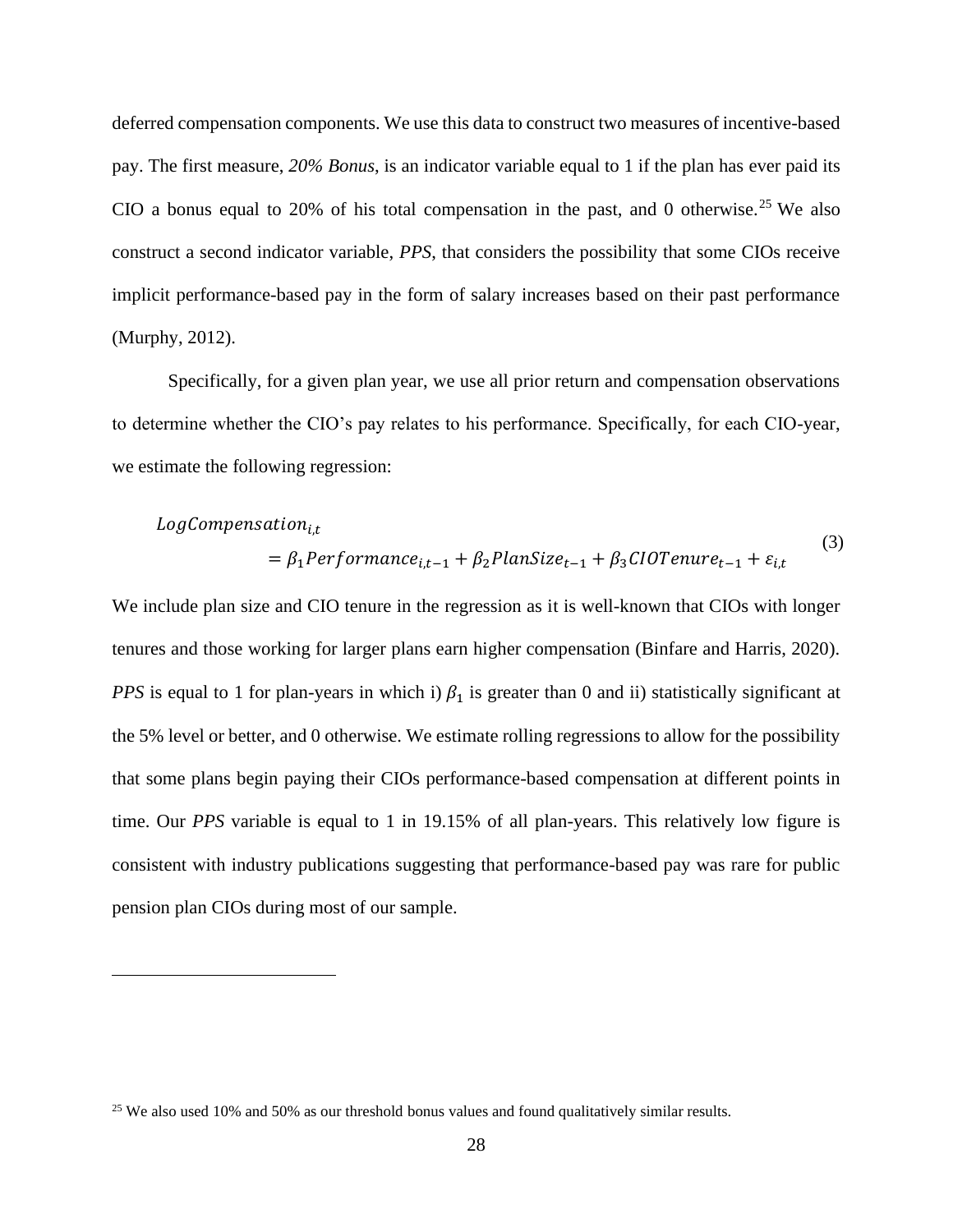We find that both measures of incentive compensation are positively correlated with total compensation.<sup>26</sup> To examine whether it is the presence of incentive compensation, rather than overall compensation level that explains our main result, we re-estimate our main regression specification in Equation 1 after augmenting it with the two incentive compensation indicator variables, *Bonus20* and *PPS*. Panel B of Table 6 contains the results. We continue to find a positive and statistically significant relation between total CIO compensation and plan performance even with the inclusion of these proxies for incentive compensation. Moreover, neither *Bonus20* nor *PPS* has a statistically significant effect on plan performance.<sup>27</sup>

## (Insert Table 6 about here)

Combined, the results in this section do not provide evidence in support of the incentives channel. These results are consistent with press articles suggesting that plans use incentive compensation to mitigate concerns that the public may believe that CIOs are paid too highly and have not earned their compensation.<sup>28</sup>

#### *4.4.2. Does Higher Compensation Attract CIOs of Higher Ability?*

<sup>26</sup> The correlations of *Bonus20* and *PPS* with total compensation are 0.47 and 0.04, respectively.

 $27$  This result is consistent with analysis by compensation consulting firms and industry professionals. Specifically, compensation consulting firm McLagan notes in their report for the Wyoming Retirement System in 2018 that "After reviewing annual reports, board minutes, and plan websites for the list of 72 pensions, we were not able to determine if there was a correlation between producing superior returns and having incentive compensation plans in place." The report can be found here: [https://www.wyoleg.gov/InterimCommittee/2018/02-2018102419-](https://www.wyoleg.gov/InterimCommittee/2018/02-2018102419-02_WRSJACResponses.pdf) 02 WRSJACResponses.pdf. Additionally, Bob Jacksha, CIO of the New Mexico Investment Council, describes the ineffectiveness of incentive pay by saying, "If the idea is to make people work harder, try harder, I see people working as hard as they can for a flat compensation." See "Public CIO pay getting renewed attention," Pensions & Investments, July 23, 2018, available at [https://www.pionline.com/article/20180723/PRINT/180729976/public-cio-pay-getting](https://www.pionline.com/article/20180723/PRINT/180729976/public-cio-pay-getting-renewed-attention)[renewed-attention](https://www.pionline.com/article/20180723/PRINT/180729976/public-cio-pay-getting-renewed-attention)

 $^{28}$  Bob Jacksha notes, "[f]rom a public relations standpoint, if you give someone a high flat salary, the public might say you're not earning it, but incentive pay is tied to an outcome.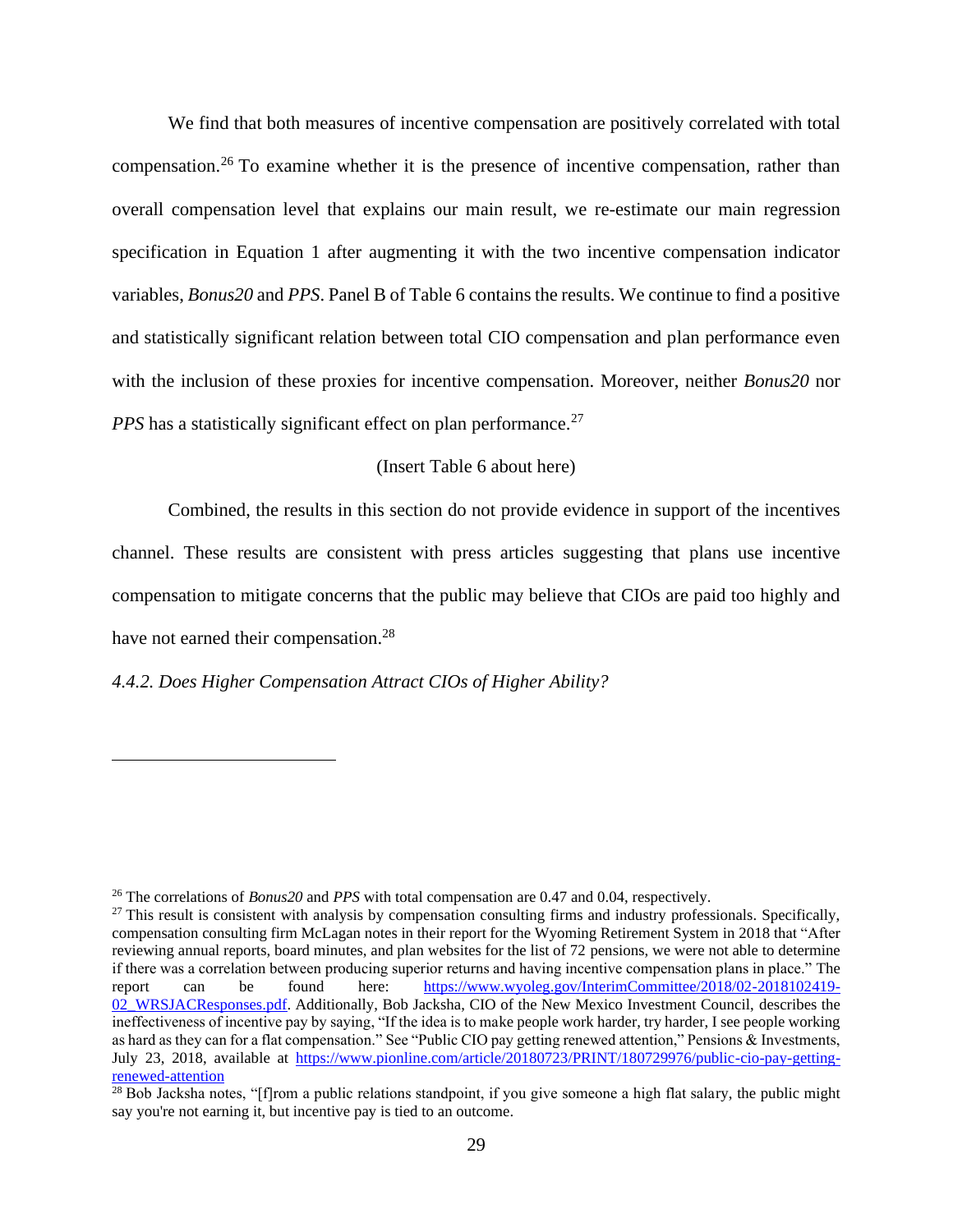One channel that could explain our results is that paying a higher level of compensation enables pension funds to attract more talented CIOs, which we label the hiring channel. We follow Chevalier and Ellison (1999) and use academic institution prestige as a proxy for managerial talent. To examine this hypothesis, we begin by examining the education of the CIOs of our plans based on their compensation. Specifically, we sort plans into quartiles based on the compensation paid to their CIOs. We then examine the average SAT scores and admission rate of the undergraduate universities that the CIOs attended. The results of this analysis can be found in Panel A of Table 7. The results indicate that plans that pay higher compensation attract CIOs who attended more selective universities and universities with higher average student SAT scores. Specifically, plans in top quartile of pay attract managers who attended universities with admission rates (SAT scores) that are 13.7% lower (64.60 points higher) than the universities attended by managers who are hired by plans paying bottom quartile compensation. These differences are statistically significant at the 1% level.

Lastly, we examine whether hiring more talented managers has a positive effect on performance. We create indicator variables equal to 1 if a CIO attended a university in the top quartile of average SAT scores (*Top Quartile SAT*) or in the top quartile of admission selectivity (*Top Quartile Selectivity*) and 0 otherwise. We then regress *Peer-adjusted Return* on these indicator variables along with the vector of fund-level controls used in the prior regressions. Columns 1 and 2 of Panel C of Table 7 contain the results. The results indicate that CIOs who attended more selective universities and those with higher average SAT scores outperform their peers by 0.184 – 0.261% per year, consistent with Chevalier and Ellison (1999). Combined, these results suggest that higher compensation allows plans to hire more talented managers who, in turn, positively impact investment performance.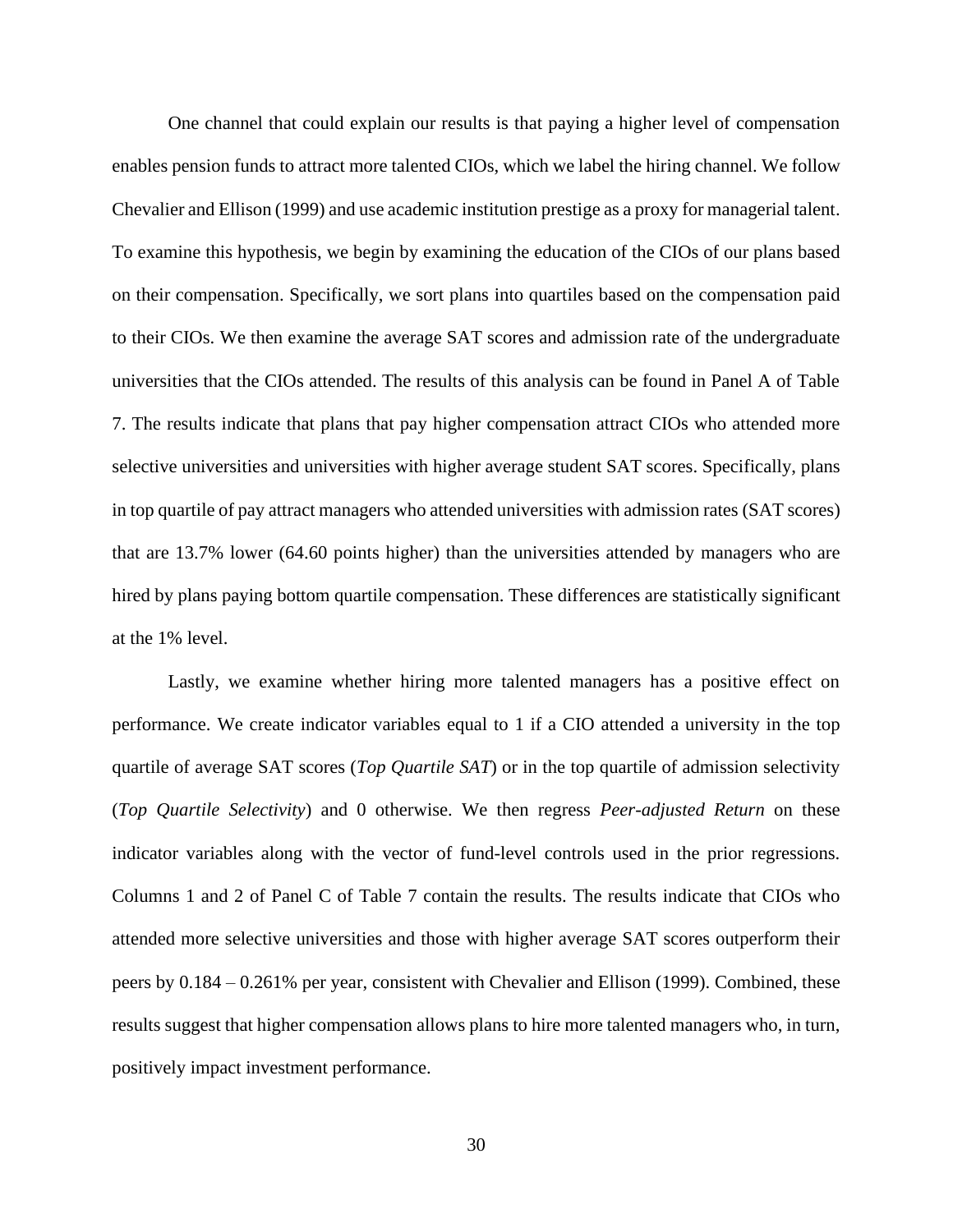### *4.4.3. Does Compensation Affect the Likelihood of a CIO Being Poached?*

A large literature in finance and management provides evidence that retaining productive employees positively affects firm performance (e.g., Khorana, 2001). New managers often make drastic changes to an organization to implement their own agenda (Li and Scherbina, 2011; Pan and Wang, 2012). In the context of pension plan management, CIO turnover could lead to costly portfolio turnover. It could also be the case that having a CIO who is likely to depart may adversely affect fund performance if that CIO exerts less effort or devotes less attention to his current job. In this section, we investigate whether compensation impacts a plan's ability to retain its CIO.

We investigate and classify each instance of CIO turnover in our sample by reading press releases announcing each event. If the press release suggests the manager is departing for another public pension plan or a position in a for-profit firm, we classify the turnover as being a poaching. We then estimate Cox proportional hazard models which predict the probability that a CIO is poached from a given plan Specifically, we estimate the following regressions:

$$
h(t) = h_0(t) exp(\beta_1 \text{Comparison}_{i,t-1} + \alpha' \delta_{i,t-1})
$$
\n(2)

where  $δ<sub>i,t−1</sub>$  includes CIO compensation, past performance, plan size, plan funding, the *CIO Local* indicator variable, and the natural logarithm of the CIO's age as control variables. The regressions also include year fixed effects to control for the condition of the external labor markets each year. We present the results of these regressions in Table 7, Panel B.

The results indicate that higher compensation makes it less likely that a CIO gets poached. Using the coefficient on *Top Quartile Compensation* in column 2 as our example, paying a CIO top quartile compensation makes that CIO 45% less likely to leave the plan for an external opportunity. Interestingly, CIOs who work for better performing and more well-funded plans are also less likely to be poached, which suggests that CIOs of public pension plans may gain utility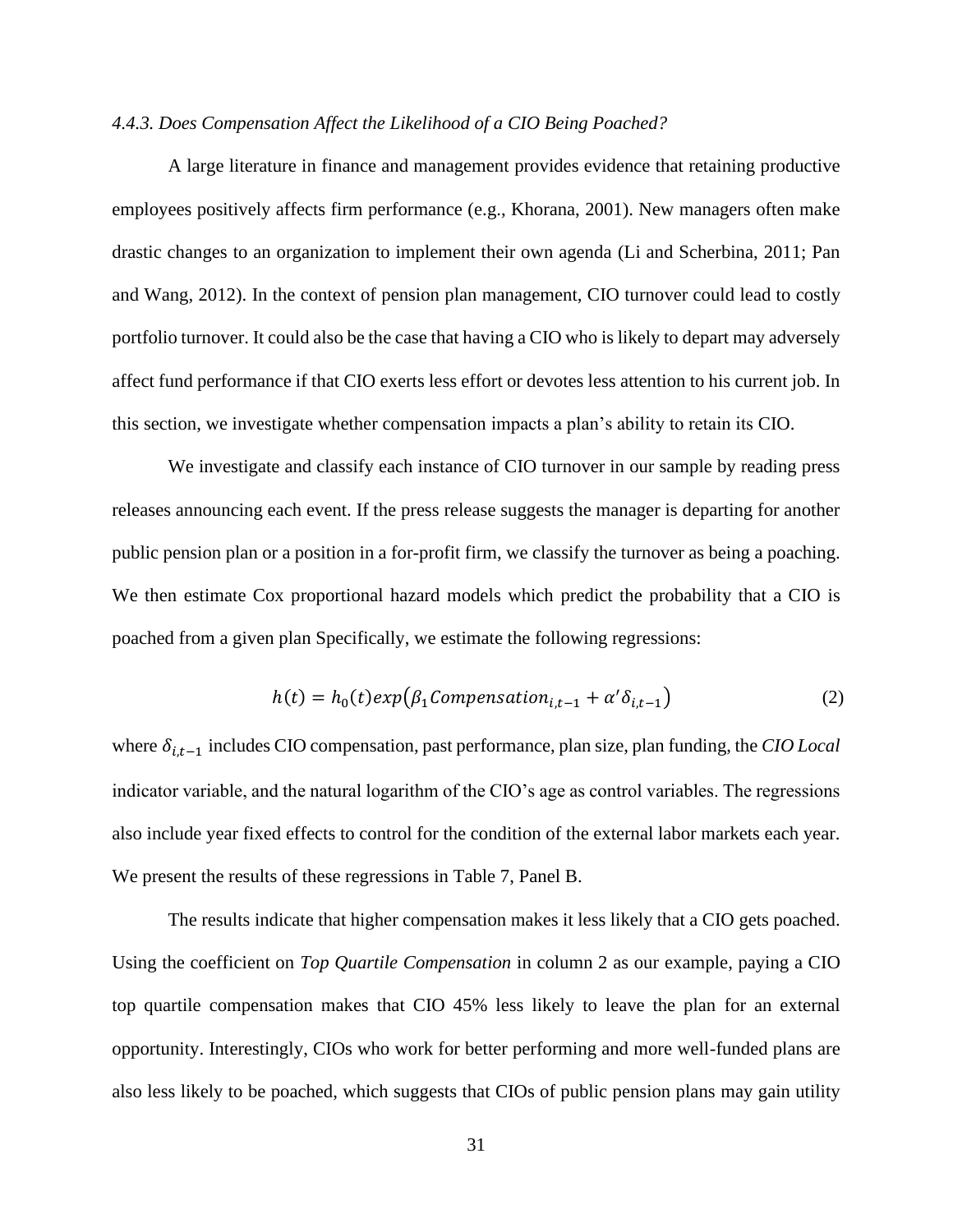from feeling like they are part of successful organizations. CIOs are also more likely to be poached when they work for larger pension plans, consistent with the idea that working at a larger plan provides these CIOs with greater exposure and publicity.

## (Insert Table 7 here)

Next, we examine whether there is a relation between future performance and CIO retention. As discussed above, both potential and realized turnover may adversely affect future performance. To examine these possibilities, we calculate four measures of potential or realized CIO turnover. The measures of potential CIO turnover are the probability estimates we obtain from Models 1 and 2 in Table 7, Panel B. The first measure of realized turnover is an indicator variable *(CIO Turnover Dummy)* equal to 1 for three years from  $t - 1$  to  $t + 1$  around a realized CIO turnover event and 0 otherwise. The second measure of realized CIO turnover (*Cumulative # Turnovers*) is equal to the number of realized CIO turnovers the plan has experienced from 2001 to the present year.

To test our hypothesis, we augment the regressions in Equation 1 with our turnover measures described above. The results can be found in Columns 3 through 6 of Panel C in Table 7. The results provide strong support for the idea that turnover adversely affects plan performance. Specifically, the coefficients on both the predicted and realized turnover measures are all negative and highly statistically significant. The effects are also economically strong. A one standard deviation in the likelihood a CIO voluntarily leaves the plan is associated with a 0.143 – 0.146%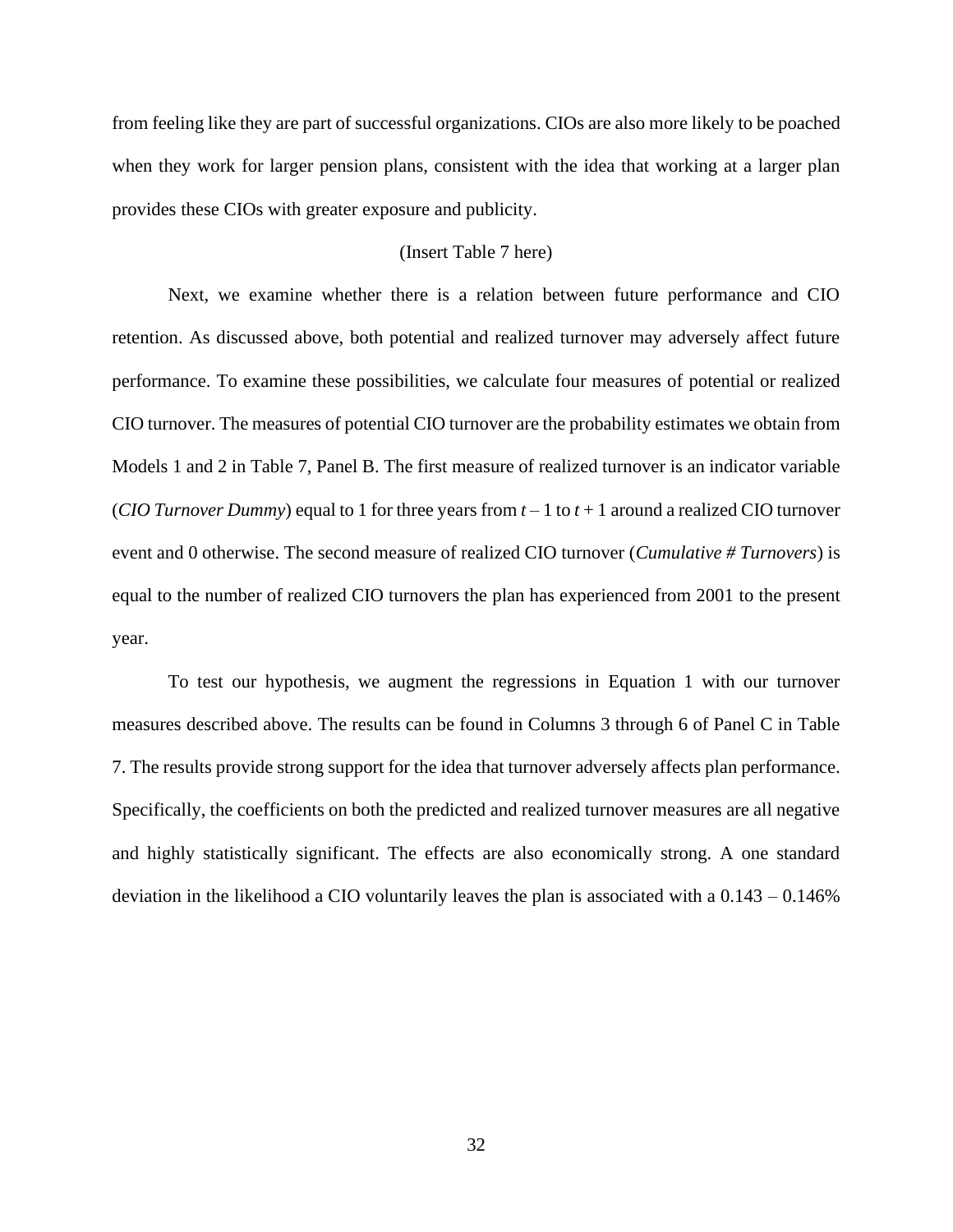decrease in peer-adjusted returns. Plans whose CIOs depart underperform by 0.272% per year for the 3 years around the turnover event.<sup>29</sup>

Combined, the results in Section 4.2 support both the *hiring* and *retention* hypotheses. Conversely, we find little support for the *incentives* hypothesis. In short, it appears as though CIO compensation helps public plans attract and retain talented CIOs who in turn bolster plan performance.

## **5. The Labor Market for Public Pension Plan CIOs**

Our main finding is that higher paid CIOs generate higher investment returns. Specifically, our results imply that an increase of \$350,150 in CIO compensation is associated with 47 – 60 bps higher investment returns per year. These higher investment returns translate to an additional \$74.91 – 95.63 million of economic value each year for the average plan. It is thus important to ask why there exists so much heterogeneity in the compensation of public pension plan CIOs and, specifically, why some plans persistently offer their CIOs low compensation.

### *5.1. What are the Determinants of CIO Compensation?*

To answer this question, we first examine the determinants of CIO compensation. We begin by regressing the natural logarithm of total CIO compensation on various sets of fixed effects to gain understanding about whether the variation we observe is driven by time series or crosssectional variation. Specifically, we regress CIO compensation on year fixed effects, plan fixed effects, and both sets of fixed effects simultaneously to understand whether the variation in

 $29$  In unreported results, we also examine the portfolio turnover using the subsample of plans who report 13F equity holdings. We find that portfolio turnover also increases around realized CIO turnover events.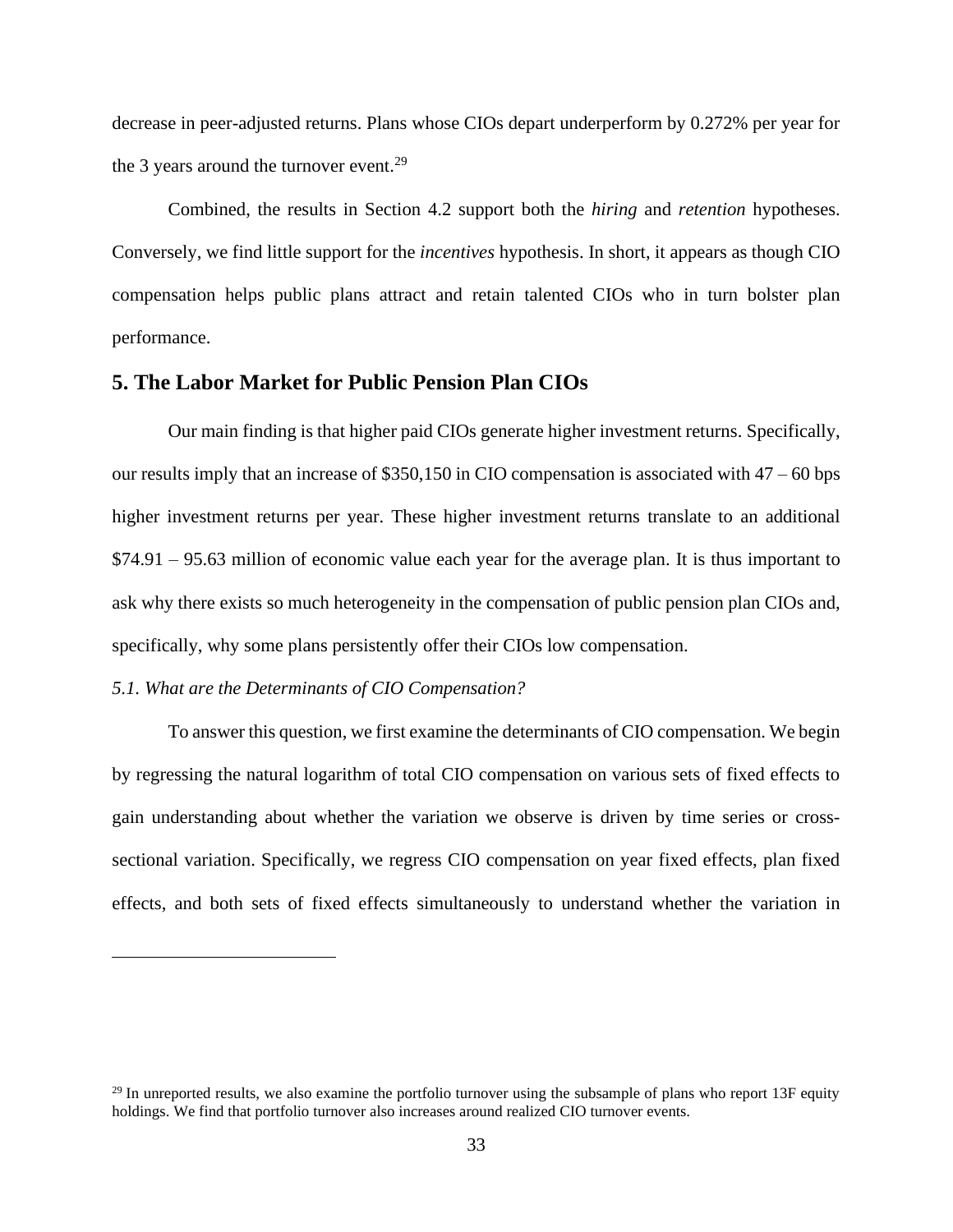compensation is coming from within or across plans. The results of these regressions can be found in Columns  $1 - 3$  of Table 8. We find that the  $R^2$  of these regressions are 0.235, 0.747, and 0.917, respectively, which suggests that most of the variation in CIO compensation is cross-sectional. In Column 4 of Table 8, we regress compensation on plan fixed effects and a time trend and obtain an  $R^2$  of 0.916, suggesting that the year fixed effects are largely picking up the effect of CIOs being paid more over time.

Our next goal is to understand which factors are driving the cross-sectional heterogeneity in compensation we document above. Broadly speaking, we group potential factors into three categories: plan-level, CIO-level, and location-level variables. For the plan-level variables, we include the natural logarithm of plan size, the plan's level of funding, the percentage of the plan's board that is made of up plan members, the separate investment board indicator variable, the average plan member's salary, and the natural logarithm of the average salary paid to CIOs who manage plans in the same size quartile.

We include plan size as Gabaix and Landier (2008) show theoretically that CEO compensation should be directly linked to firm size. We hypothesize that better funded plans will also be better able to justify paying higher compensation to their CIOs. We expect that the percentage of the plan's board that is made of up plan members will be negatively related to CIO total compensation. Because most public pension plan members' salaries are well below that of the CIO, we expect that these board members would act as a constraint against paying high compensation for reasons of jealousy or political outrage. We expect CIO compensation to be positively related to the average plan member salary as plan members who are owed more would presumably want a more talented CIO to manage the plan responsible for paying them their retirement benefits. Lastly, we expect CIO compensation to be positively related to that of his peer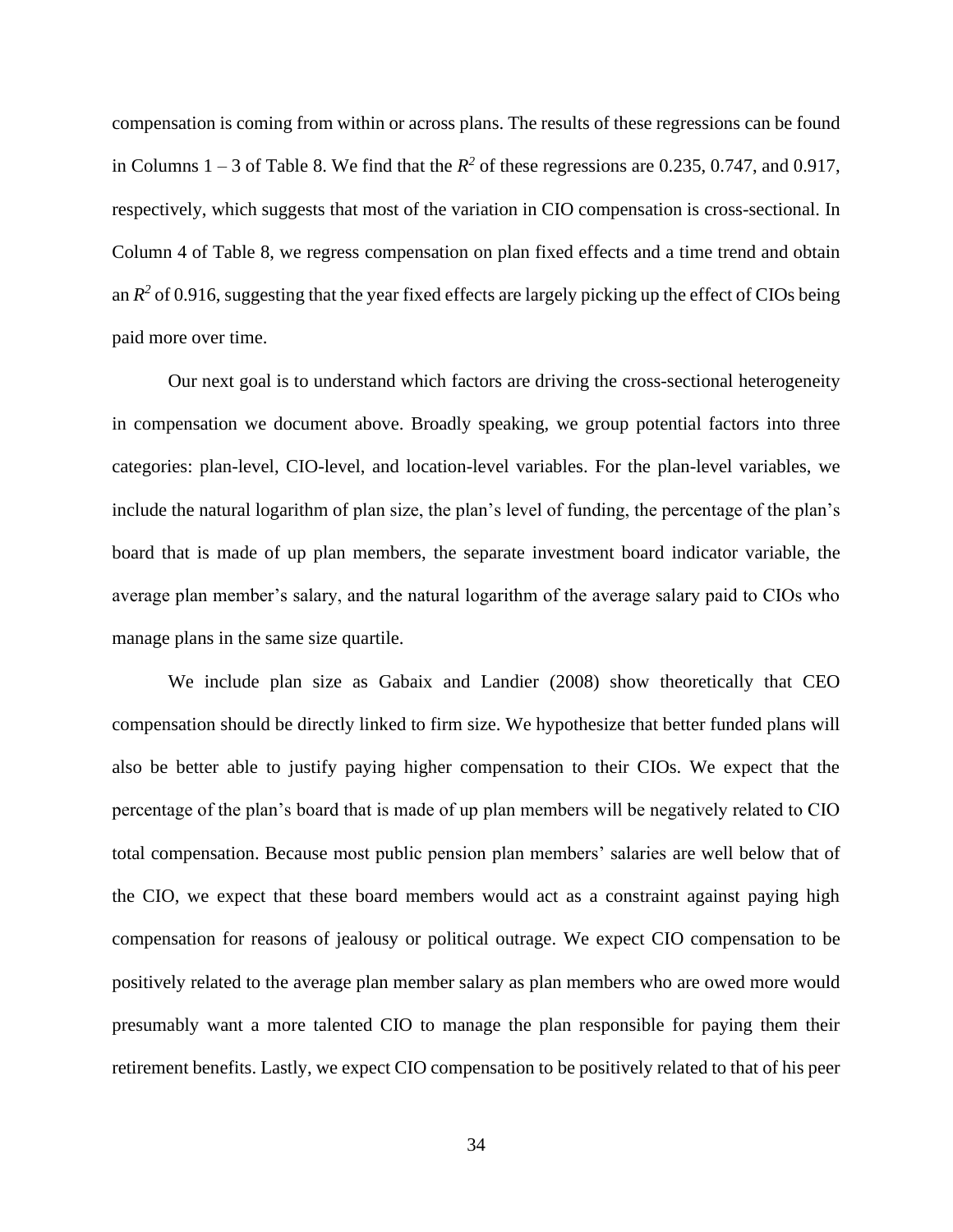group of CIOs. This prediction is motivated by the reports of compensation consulting firms who use peer group plans when making their recommendations.

We regress CIO compensation on the plan-level variables and year fixed effects in Columns 5 and 6 of Table 8. We find evidence broadly consistent with most of our predictions. The coefficients on plan size, plan funding, and peer group compensation are all positive and highly statistically significant. None of the other coefficients are statistically significant. Perhaps more importantly, the  $R^2$  of the regression in Column 6 is 0.530, which means that these plan-level variables help explain a sizeable portion of the cross-sectional variation in CIO compensation.

For the CIO-level variables, we include the *CIO Local* indicator variable, the logarithm of the CIO's tenure, and the average SAT of the undergraduate institution the CIO attended. We include *CIO Local* because it is possible that, if they are less willing to relocate for a new job, local CIOs command lower compensation. We include *CIO Tenure* in the regressions as most government jobs pay small raises over time. Finally, we include *CIO Undergraduate Institution SAT* as our *hiring* hypothesis, and earlier results, suggest that more talented CIOs command higher compensation.

We present the results of the regressions of CIO compensation on the CIO-level variables in Column 7 of Table 8. The results are consistent with each of our predictions. CIOs with longer tenures and those from more prestigious universities receive statistically higher compensation than their counterparts. Although it is statistically insignificant, the coefficient on *CIO Local* is negative which is consistent with the idea that local CIOs are less likely to bargain for higher compensation. The  $R^2$  of this regression is 0.320, which suggests that CIO-level variables do explain some of the variation in compensation across plans.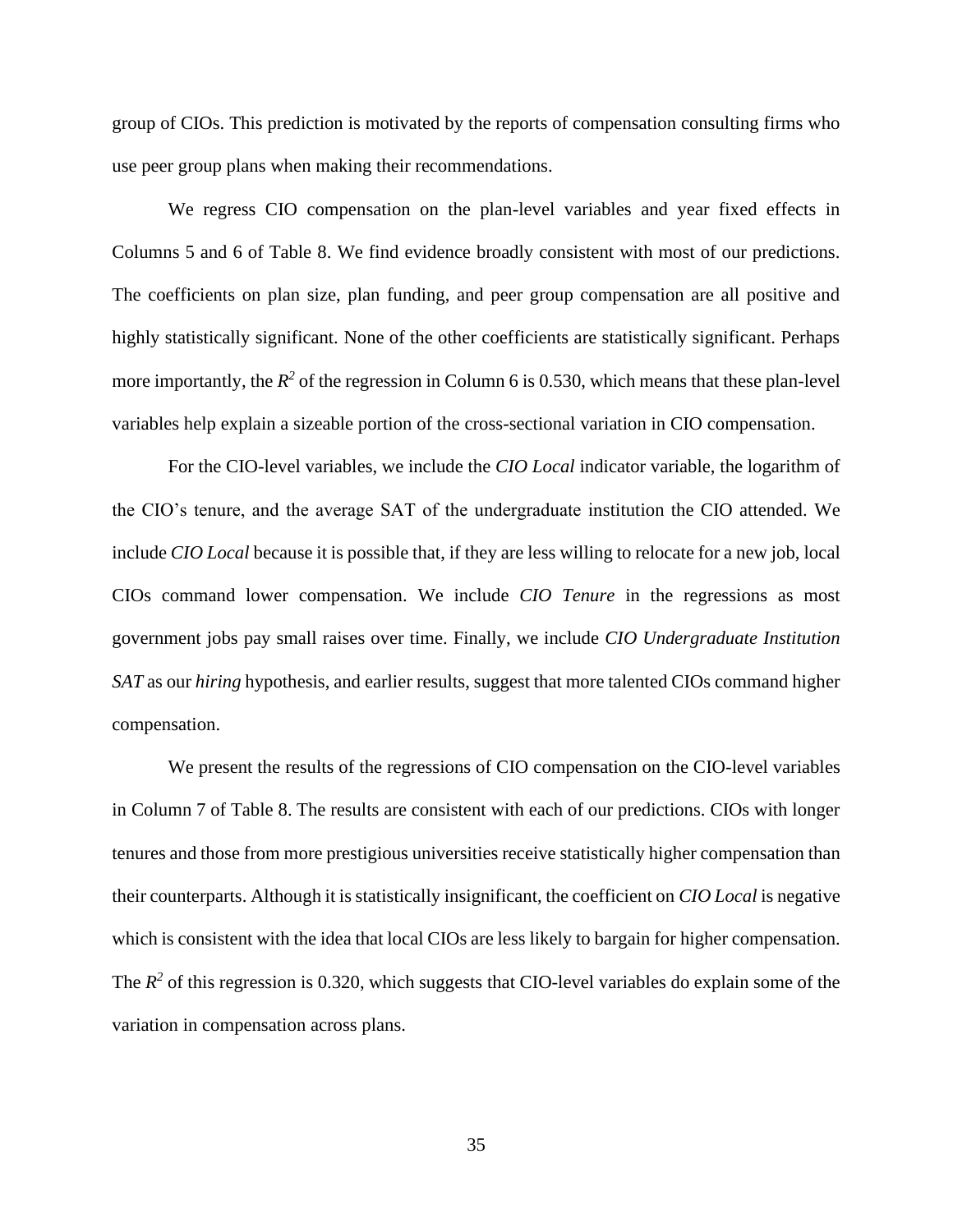Finally, we regress compensation on a set of location-level variables derived from the plans' headquarters location. First, we obtain cost of living information from AdvisorSmith and create an indicator variable equal to 1 for cities that are in the top quartile of this index and 0 otherwise.<sup>30</sup> We also create an indicator variable equal to 1 for MSAs in the top quartile of population and 0 otherwise. We also obtain data on each location's voting and political preferences from political scientist Chris Tausanovitch's website and construct an indicator variable equal to 1 if a location is in the top quartile of Democratic vote share and 0 otherwise.<sup>31</sup> Lastly, we obtain data on public official corruption convictions from Cordis and Milyo (2016) and construct an indicator variable equal to 1 for states in the top quartile of public official corruption convictions and 0 otherwise.

We expect plans in larger, more expensive locations to pay higher compensation to their CIOs. Our prediction about how political preference will affect compensation is unclear, ex-ante. On the one hand, it is possible that more conservative locations would prefer to pay lower salaries in the name of being fiscally responsible. On the other hand, it is possible that more liberal areas would prefer to pay lower compensation to relative high earners in the name of perceived fairness. Finally, our rationale for including a measure of corruption in our model is that benefits from engaging in corruption may serve as a substitute for direct compensation (An and Kweon, 2017; Van Rijckeghem and Weder, 2001).

<sup>&</sup>lt;sup>30</sup> The cost-of-living data can be found here: [https://advisorsmith.com/data/coli/#city.](https://advisorsmith.com/data/coli/#city)

<sup>&</sup>lt;sup>31</sup> The political voting and preference data can be found here: [https://americanideologyproject.com/.](https://americanideologyproject.com/)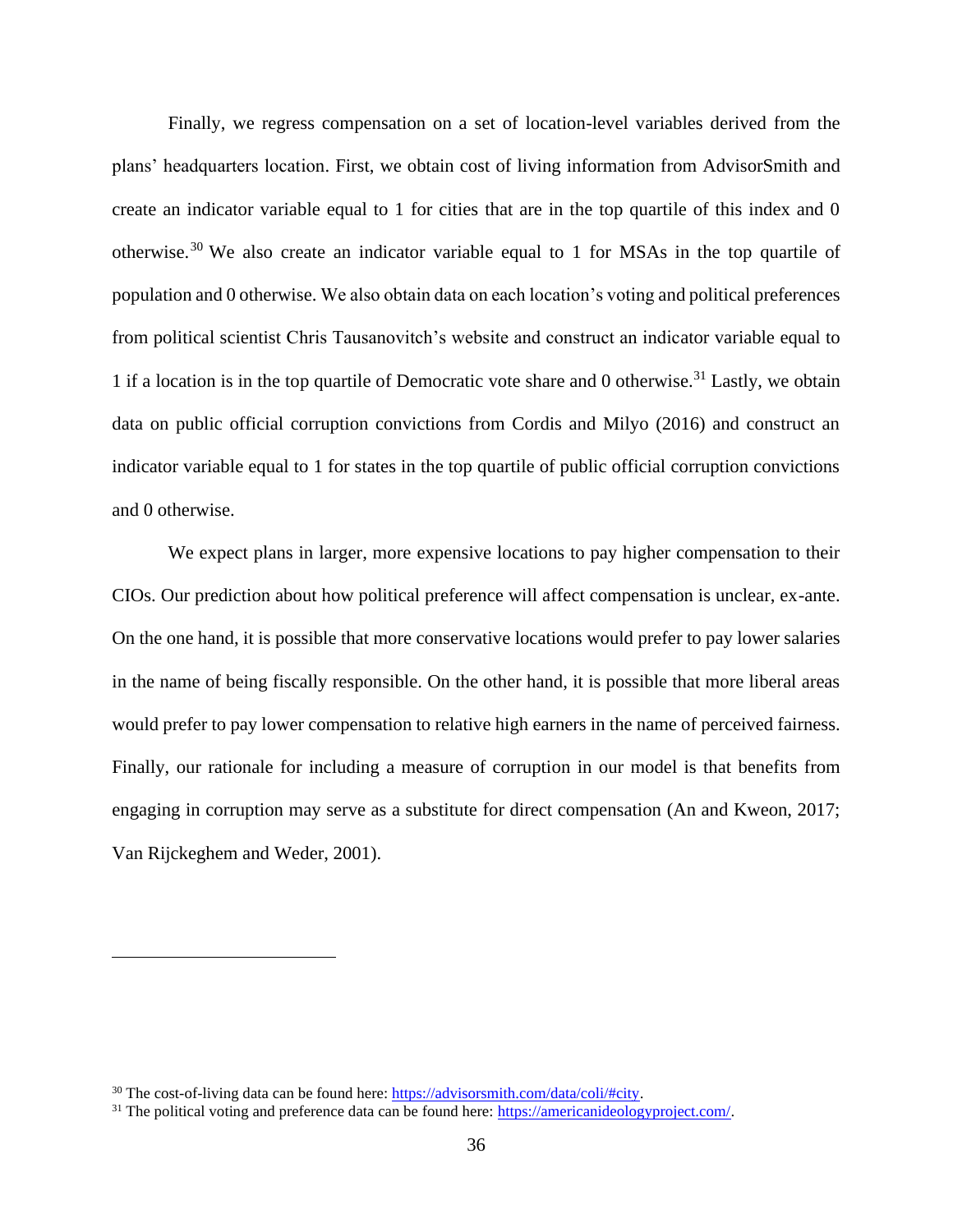These results of these regressions can be found in Column 8 of Table 8. We find evidence consistent with most of our predictions. Cost of living is positively related to CIO compensation, while both Democratic vote share and level of corruption are negatively related to compensation. We believe that these results, particularly the result on Democratic vote share, are complementary to those of Dyck, Manoel, and Morse (2021) who find that political outrage is a key determinant of public pension plan CIO compensation. The  $R^2$  of this regression is 0.392, which suggests that location-level variables explain some of the variation in compensation across plans.

#### (insert Table 8 here)

Lastly, in column 9 of Table 8, we regress CIO compensation on all three sets of independent variables along with the year fixed effects. The most important takeaway from this test is the  $R^2$  of the regression, 0.649, which suggests that we have identified factors that explain much of the cross-sectional variation in CIO compensation. However, given the  $R^2$  of a regression of compensation on plan and year fixed effects is 0.917, we acknowledge that we have not captured all the factors that explain CIO compensation.<sup>32</sup>

The results in this section shed some light on both the sources of the variation in CIO compensation as well as explanations for the persistent low levels of compensation paid by some plans. Because characteristics such as a location's Democratic vote share and culture of corruption

 $32$  In unreported results, we also included other variables in our regressions such as government budget surpluses or shortfalls and CIO gender and age. None of these variables loaded significantly in any of our models so we excluded them from our models for the sake of parsimony.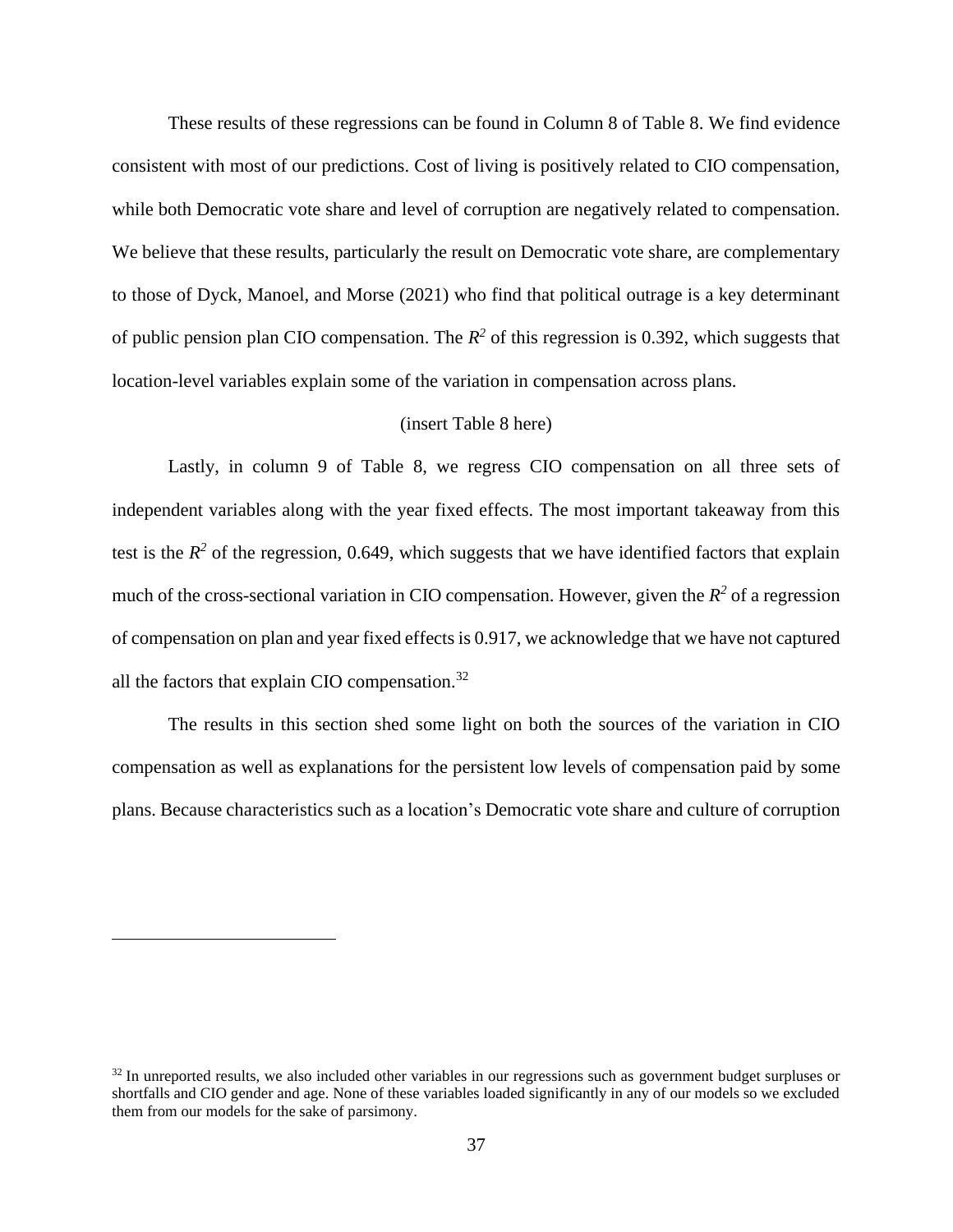are relatively static, it appears as though these demand-side frictions help explain the persistently lower levels of CIO compensation some plans pay.

### *5.2. Evidence from Labor Market Moves*

Lastly, we examine the 23 instances in our sample in which a CIO moves between public pension plans. We engage in this analysis to uncover whether labor market moves work to resolve some of the inefficiencies generated by the frictions documented above (e.g., does a talented CIO who starts in an underpaid position move to a more appropriate position?). We first examine these CIOs' compensation before and after their moves and report the results in Panel A of Table 9. We find strong evidence that CIOs leave their current positions for higher paying jobs. Specifically, the average CIO leaving his job receives a 100.4% pay raise in new job and zero CIOs leave for a lower paying job. The 100.4% increase in pay is statistically significant at the 1% level. We also find that 77% of these CIOs were underpaid, relative to the compensation that would be predicted by the size of the plans CIOs manage, prior to their moves. After the move, only 46% of these CIOs remain underpaid. Thus, it does appear that labor market moves resolve some of the inefficiencies in CIO compensation.

#### (insert Table 9 here)

Second, we conduct univariate comparisons of the characteristics of CIOs who move between pensions each year and those that do not. At the time of their moves, CIOs who move receive lower compensation, are approximately 3.3 years younger, have 2.5-year shorter tenures, and are 20% less likely to be local. Each of these differences is statistically significant at the 5% level or better. These results suggest that supply-side frictions appear to hamper CIOs from resolving some of the inefficiencies in this labor market. Specifically, local CIOs and CIOs more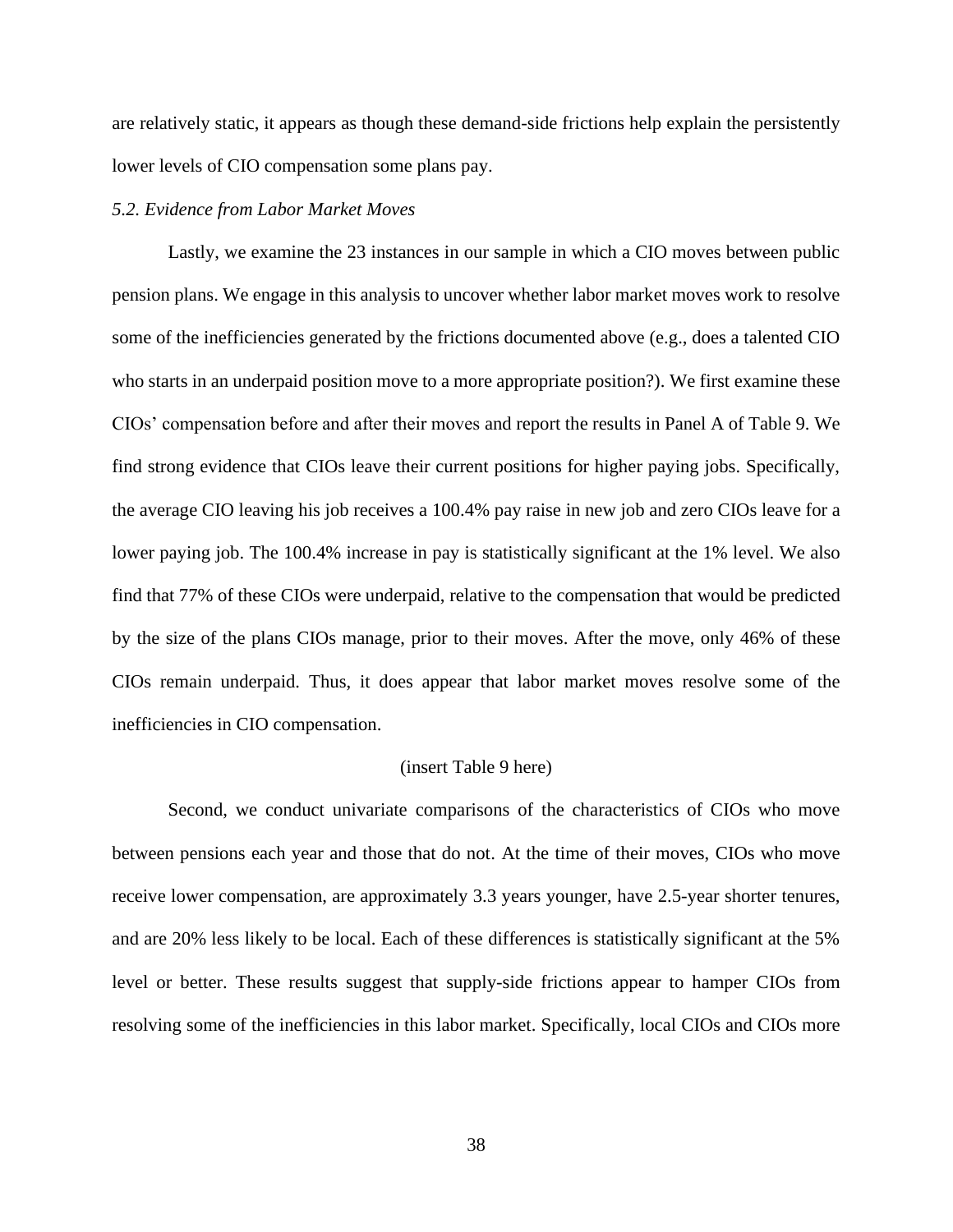likely to have established roots in an area (i.e., older CIOs and those with longer tenures) are likely less willing to leave their current jobs.

In short, our results provide evidence that there are both supply- and demand-side frictions which help explain the heterogeneity in CIO compensation. From the supply side, CIOs with a locational preference or those less willing to uproot their families are less willing to leave even if doing so would increase their compensation. From the demand side, factors such as the political environment hinder plans' abilities to pay higher compensation even if doing so appears to generate economic value.

## **6. Conclusion**

We document a positive link between higher CIO compensation and public pension plan investment performance, driven largely by improved allocation decisions, better security selection, and reduced susceptibility to behavioral biases. From a policy perspective, we are not claiming that raises in CIO compensation would lead to immediate improvements in plan investment performance. While increased pay would presumably improve retention outcomes fairly quickly, the effect that higher compensation has on a plan's ability to hire a better CIO will not materialize until the next CIO is hired.<sup>33</sup> Furthermore, to the extent elements of plan culture, such as having a separate investment board, are correlated with CIO compensation and plan performance, any increase in CIO compensation would ideally be accompanied with changes in plan culture to yield maximum performance benefits.

<sup>33</sup> If CIO compensation is indiscriminately increased for an *untalented* CIO hired under a lower compensation regime, it may even be counterproductive, leading to increased retention, and a longer tenure for such a CIO.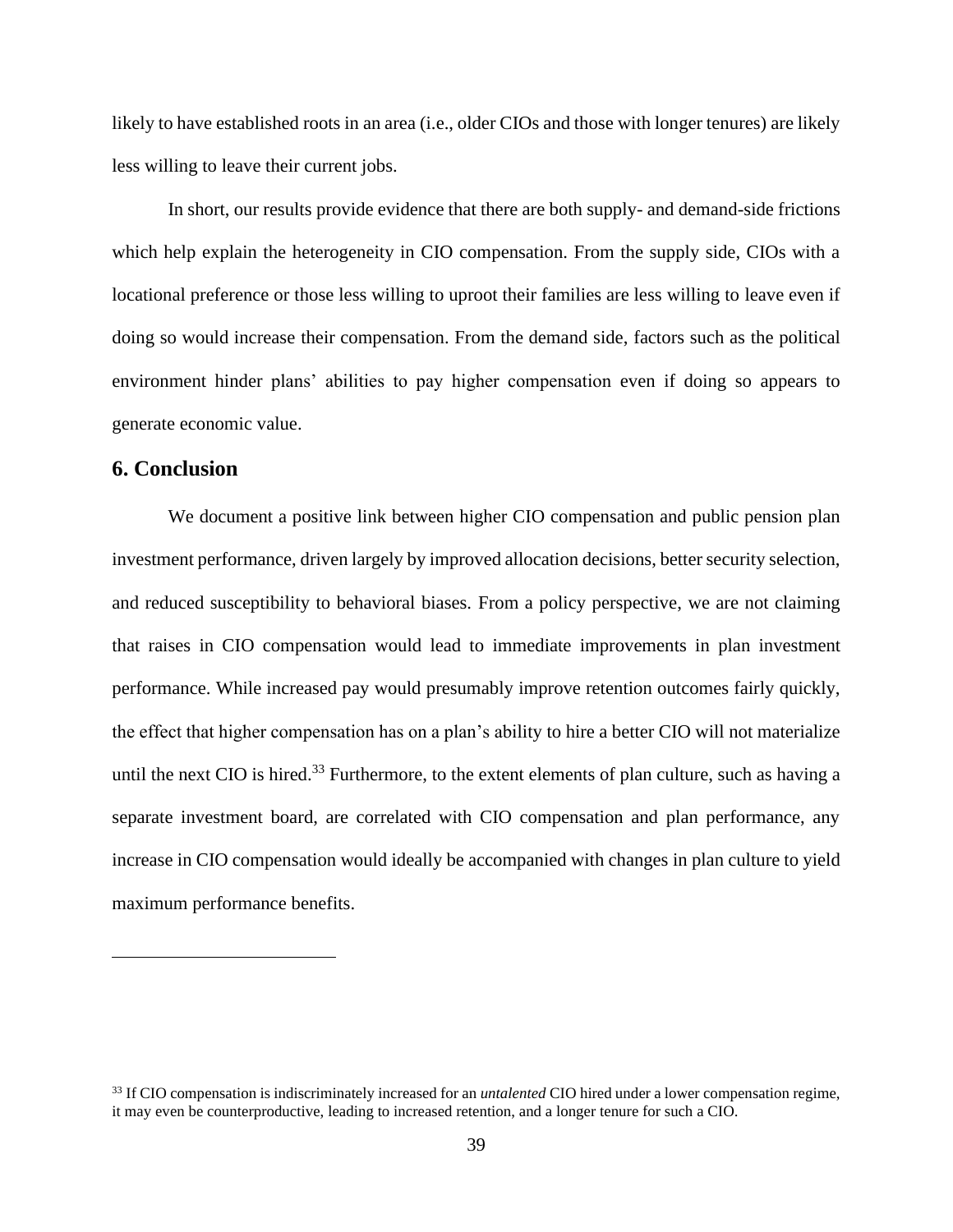Regardless, we interpret our results as indicating that higher CIO compensation, at least in the long run, would lead to better performance outcomes that generate economic value for plans. Such performance increases would likely mitigate the underfunding experienced by some public pension plans. More generally, our study suggests further exploration of the determinants of public pension plan performance may help identify other cost-effective ways plans could improve investment performance and thus reduce underfunding.

The seemingly clear economic benefits from increased CIO compensation prompt the question: why does low CIO compensation persist for some plans? Our results suggest that demand side frictions, such political considerations, as well as supply side frictions, such as local ties making it hard for CIOs to move, combine to generate the observed state of the CIO labor market. We do note that CIO moves work to rectify inefficiencies in this market as moving CIOs are significantly less likely to be underpaid after they move. These moves, combined with the overall trend of increasing CIO compensation, suggest that the market is moving slowly towards an equilibrium in which CIO compensation is higher.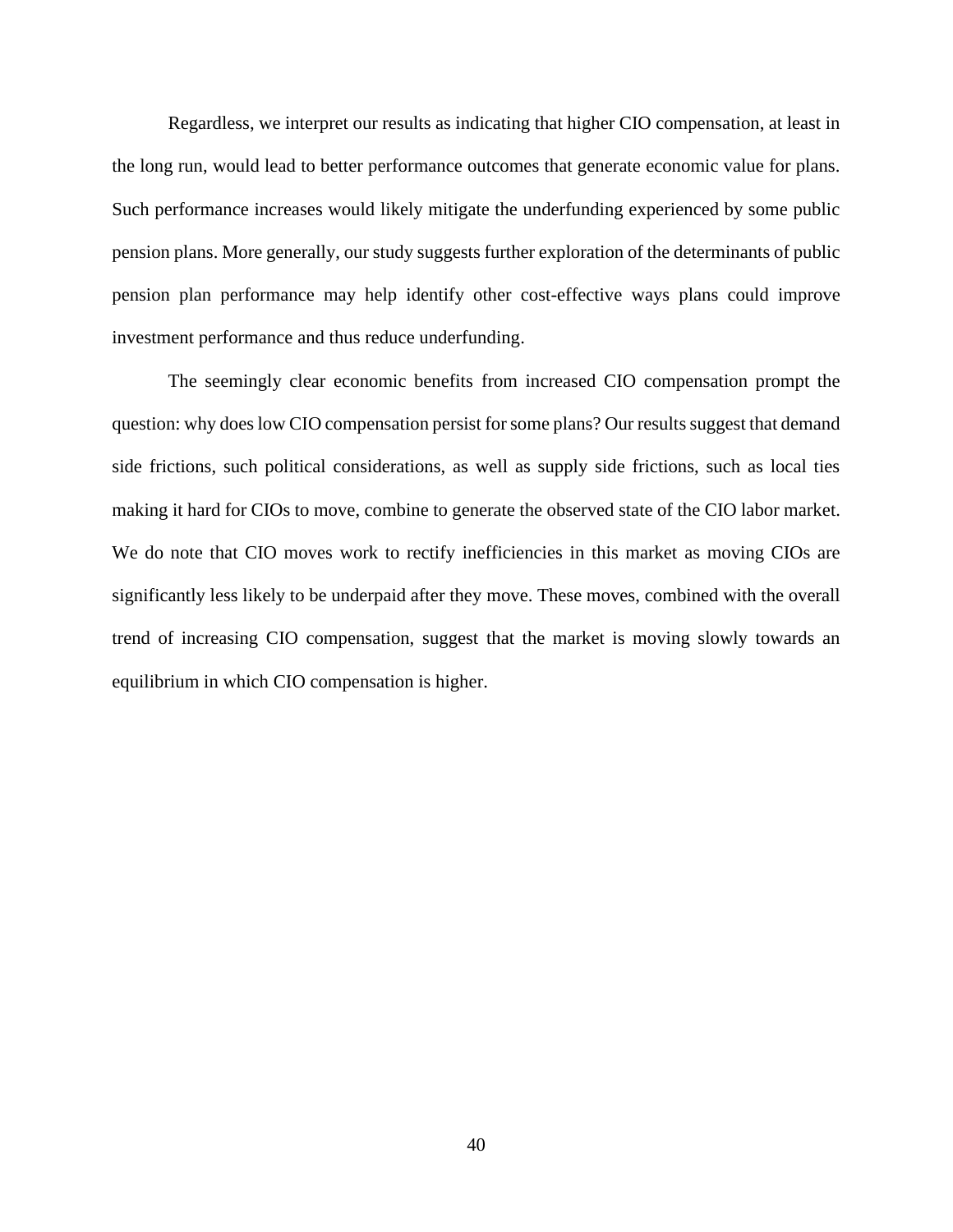## **References**

- Agarwal, V., N.D. Daniel, and N.Y. Naik, 2009, Role of Managerial Incentives and Discretion in Hedge Fund Performance, *Journal of Finance* 64, 2221 – 2256.
- Agarwal, V. and S. Ray, 2012, Determinants and Implications of Fee Changes in the Hedge Fund Industry, working paper.
- Allen, L., T.G. Bali, and Y. Tang, 2012, Does systemic risk in the financial sector predict future economic downturns?, *Review of Financial Studies* 25, 3000 – 3036.
- An, W. and Y. Kweon, 2017, Do higher government wages induce less corruption? Cross-country panel evidence, *Journal of Policy Modeling* 39, 809 – 826.
- Andonov, A., R.M.M.J. Baker, and K.J.M. Cremers, 2017. Pension fund asset allocation and liability discount rates, *Review of Financial Studies* 30, 2555 – 2595.
- Andonov, A., Y.V. Hochberg, and J.D. Rauh, 2018. Political representation and governance: evidence from the investment decisions of public pension funds, *Journal of Finance* 73, 2041 – 2086.
- Baker, S.R., N. Bloom, & S.J. Davis, 2016. Measuring economic policy uncertainty, *The Quarterly Journal of Economics* 131, 1593 – 1636.
- Bali, T.G., S.J. Brown, and M.O. Caglayan, 2014, Macroeconomic risk and hedge fund returns, *Journal of Financial Economics* 114, 1 – 19.
- Bali, T.G., N. Cakici, and R. Whitelaw, 2011, Maxing out: stocks as lotteries and the cross-section of expected returns, *Journal of Financial Economics* 99, 427 – 446.
- Barber, B. and T. Odean, 2000. Trading is hazardous to your wealth: the common stock investment performance of individual investors, *Journal of Finance* 55, 773 – 806.
- Barber, B. and T. Odean, 2001. Boys will be boys: gender, overconfidence, and common stock investment, *Quarterly Journal of Economics* 116, 261 – 292.
- Bénabou, R. and J. Tirole, 2003, Intrinsic and Extrinsic Motivation, *Review of Economic Studies* 70, 489 – 520.
- Binfare, M. and R.S. Harris, 2020. Does chief investment officer pay reflect performance? Evidence from non-profits, Working paper, University of Missouri and University of Virginia.
- Bradley D., C. Pantzalis and X. Yuan, 2016, The influence of political bias in state pension, *Journal of Financial Economics* 119, 69 – 91.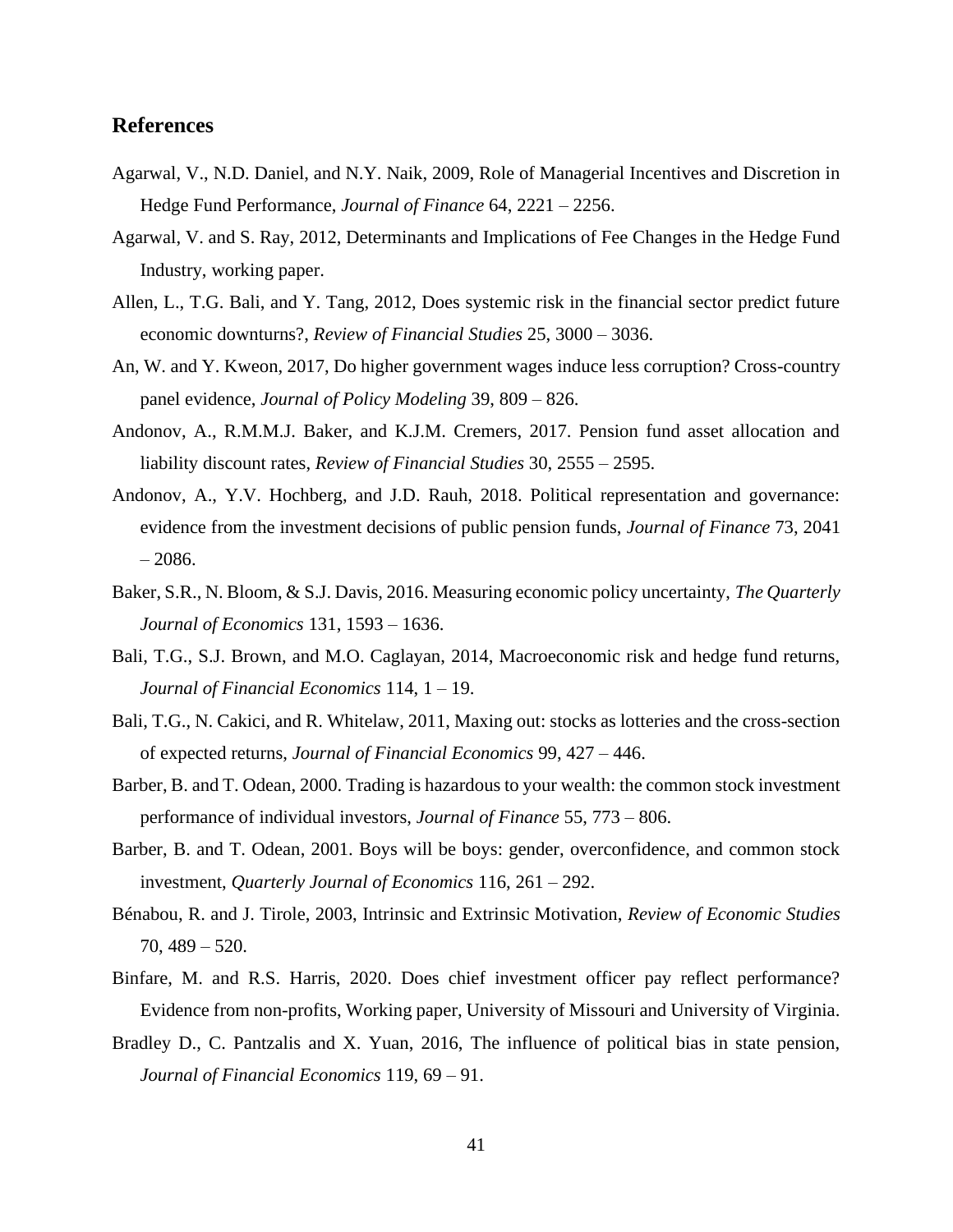- Brown, J.R., J.M. Pollet, and S.J. Weisbenner, 2015. The in-state equity bias of state pension plans, NBER Working Paper #21020.
- Chhaochharia, V. and Y. Grinstein, 2009, CEO Compensation and Board Structure, *Journal of Finance* 64, 231 – 262.
- Chevalier, J. and G. Ellison, 1999. Are some mutual fund managers better than others? Crosssectional patterns in behavior and performance, *Journal of Finance* 54, 875 – 899.
- Christoffersen, S.E.K. and S. Sarkissian, 2009, City size and fund performance, *Journal of Financial Economics* 92, 252 – 275.
- Cordis, A.S. and J. Milyo, 2016, Measuring public corruption in the United States: evidence from administrative records of federal prosecutions, *Public Integrity* 18, 127 – 148.
- Coronado, J.L., E.M. Engen, and B. Knight, 2003, Public Funds and Private Capital Markets: The Investment Practices and Performance of State and Local Pension Funds, *National Tax Journal* 56, 579 – 594.
- Dal Bo, E., F. Finan, and M.A. Rossi, 2013, Strengthening State Capabilities: The Role of Financial Incentives in the Call to Public Service, *Quarterly Journal of Economics* 128, 1169 – 1218.
- Daniel, K., D. Hirshleifer, and L. Sun, 2020, Short-and long-horizon behavioral factors, *Review of Financial Studies 33*, 1673 – 1736.
- Deci, E. L., 1971, the Effects of Externally Mediated Rewards on Intrinsic Motivation, *Journal of Personality and Social Psychology* 18, 105 – 115.
- Deuskar, P., Z.J. Wang, Y. Wu and Q.H. Nguyen, 2012, The Dynamics of Hedge Fund Fees, Working Paper.
- Dyck, A. and L. Pomorski, 2011, Is bigger better? Size and performance in Pension Plan Management, Working paper, University of Toronto and AQR Capital Management.
- Dyck, A., P.M. Manoel, and A. Morse, 2021, Outraged by compensation: implications for public pension performance, *Review of Financial Studies*, forthcoming.
- Ennis, R.M., 2020, Institutional Investment Strategy and Manager Choice: A Critique, *Journal of Portfolio Management* 46, 104 – 117.
- Gabaix X., and A. Landier, 2008, Why has CEO pay increased so much, *Quarterly Journal of Economics* 123, 49 – 100.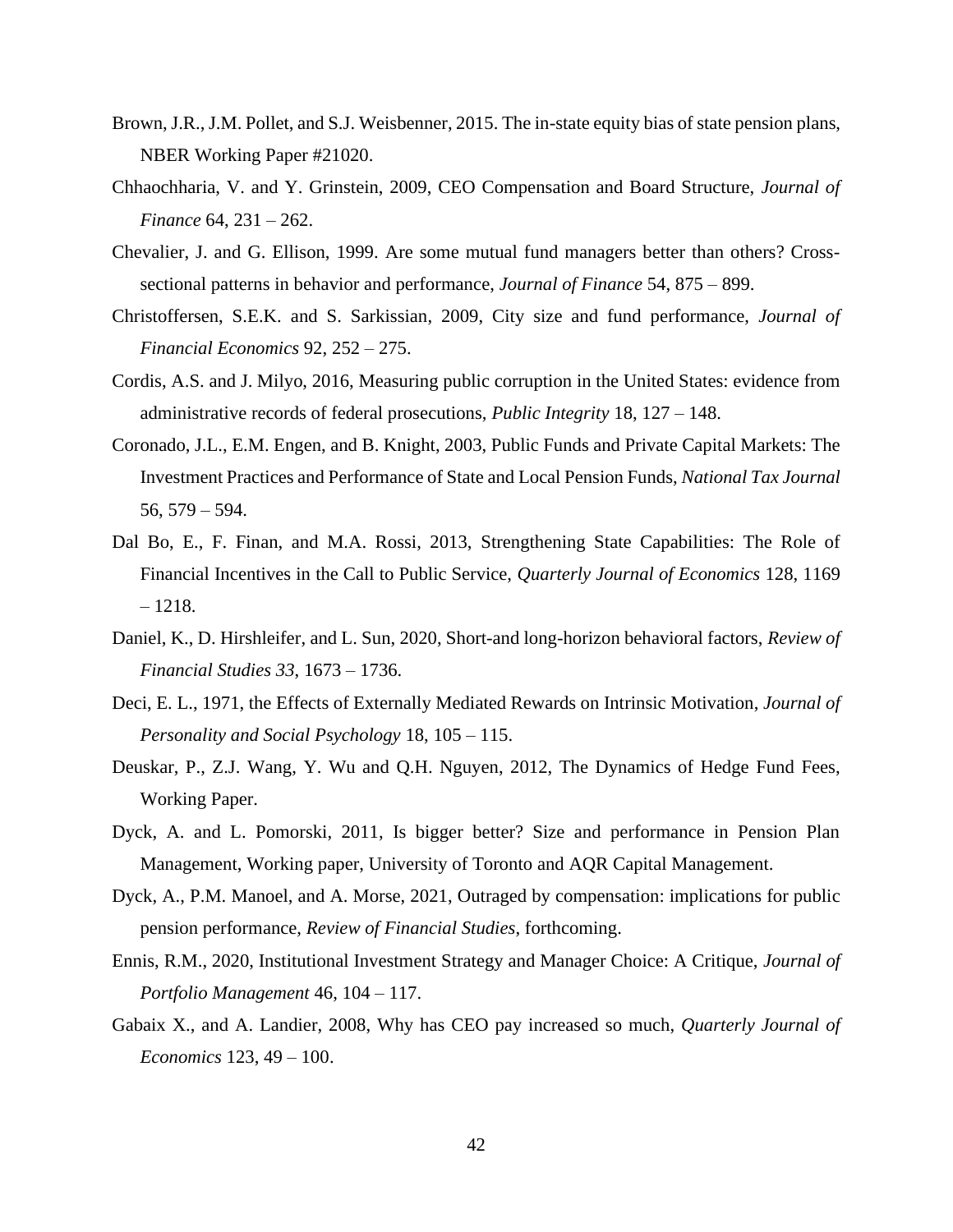- Glucksberg, S., 1962, The influence of strength of drive on functional fixedness and perceptual recognition, *Journal of Experimental Psychology* 63, 36 – 41.
- Guthrie, K., J. Sokolowsky, and K.Wan, 2012, CEO Compensation and Board Structure Revisited, *Journal of Finance* 67, 1149 – 1168.
- Hochberg, Y.V. and J.D. Rauh, 2013, Local Overweighting and Underperformance: Evidence from Limited Partner Private Equity Investments, *Review of Financial Studies* 26, 403 – 451.
- Ibbotson R.G., and P.D. Kaplan, 2000, Does asset allocation policy explain 40, 90 or 100 percent of performance?, *Financial Analysts Journal* 56, 26 – 33.
- Ibert, M., R. Kaniel, S. Van Nieuwerburgh, and R. Vestman, 2018, Are mutual fund managers paid for investment skill?, *Review of Financial Studies* 31, 715 – 772.
- Khorana, A., 2001. Performance Changes following Top Management Turnover: Evidence from Open-End Mutual Funds, *Journal of Financial and Quantitative Analysis* 36, 371 – 393.
- Kumar, A., 2009, Who gambles in the stock market?, *Journal of Finance* 64, 1889 1933.
- Li, J. and A. Scherbina, 2011, Inheriting losers, *Review of Financial Studies* 24, 786 820.
- Lim, J., B.A. Sensoy, and M.S. Weisbach, 2016, Indirect Incentives of Hedge Fund Managers, *Journal of Finance* 71, 871 – 918.
- Ma, L., Y. Tang, and J.P. Gomez, 2019. Portfolio manager compensation in the U.S. mutual fund industry, *Journal of Finance* 74, 587 – 638.
- Murphy, K., 2012, Executive Compensation: Where We Are, and How We Got There, *Handbook of the Economics of Finance* 2, 211 – 356.
- Novy-Marx, R. and J.D. Rauh, 2009. The liabilities and risks of state-sponsored pension plans, *Journal of Economic Perspectives* 23, 191 – 210.
- Novy-Marx, R. and J.D. Rauh, 2011. Public pension promises: how big are they and what are they worth?, *Journal of Finance* 66, 1211 – 1249.
- Odean, T., 1998. Are investors reluctant to realize their losses?, *Journal of Finance* 53, 1775 1798.
- Pan, Y. and T.Y. Wang, 2012, First year in office: how do new CEOs create value?, working paper, University of Minnesota and University of Utah.
- Pink., D., 2009, Drive: The surprising truth about what motivates us, *Riverhead Hardcover*.
- Stambaugh, R. F., J. Yu, and Y. Yuan, 2015, Arbitrage asymmetry and the idiosyncratic volatility puzzle, *Journal of Finance* 70, 1903 – 1948.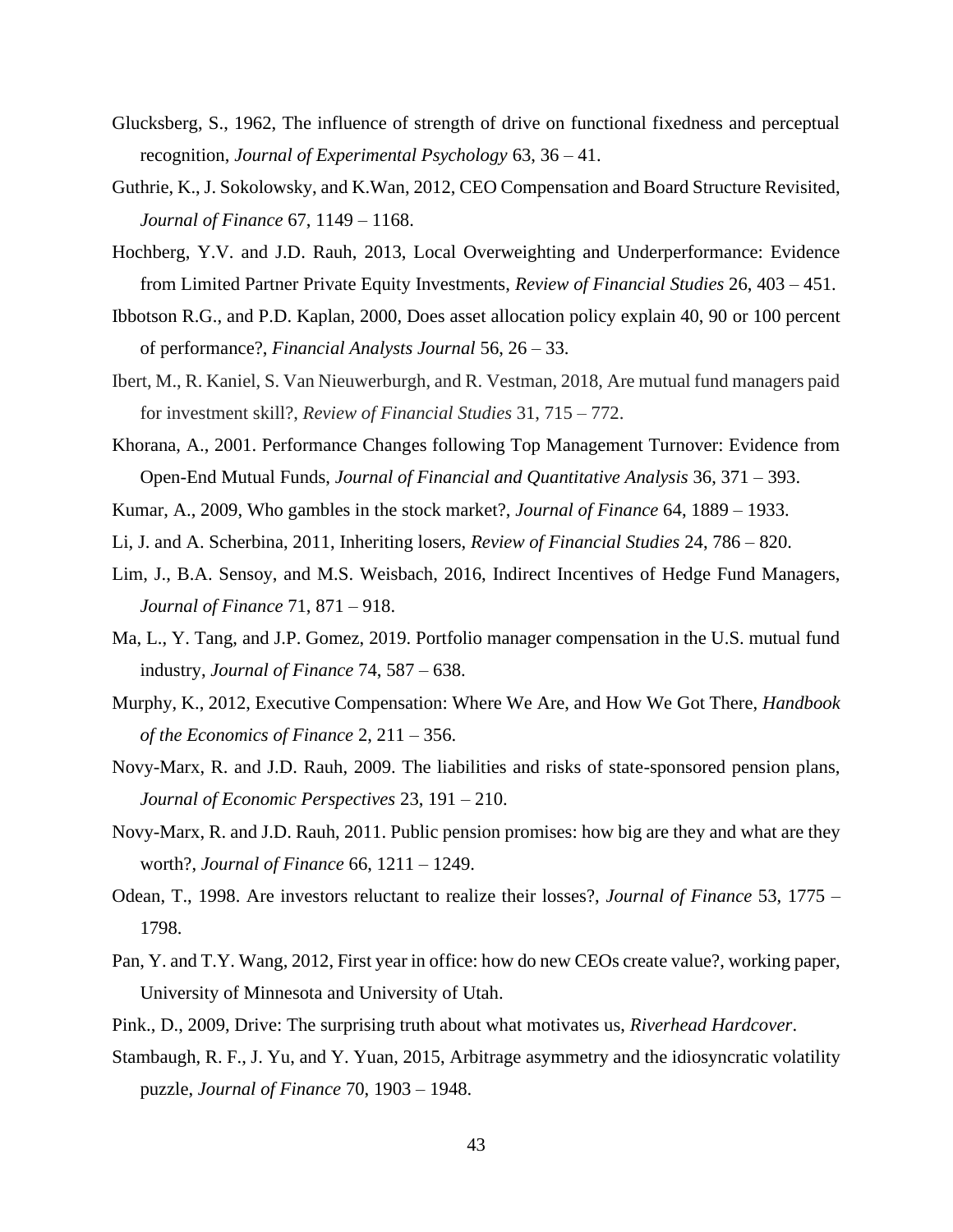- Van Rijckeghem, C., and B. Weder, 2001, Bureaucratic corruption and the rate of temptation: do wages in the civil service affect corruption, and by how much?, *Journal of Development Economics* 65, 307 – 331.
- Yin, C., 2016, The Optimal Size of Hedge Funds: Conflict between Investors and Fund Managers, *Journal of Finance* 71, 1857 – 1894.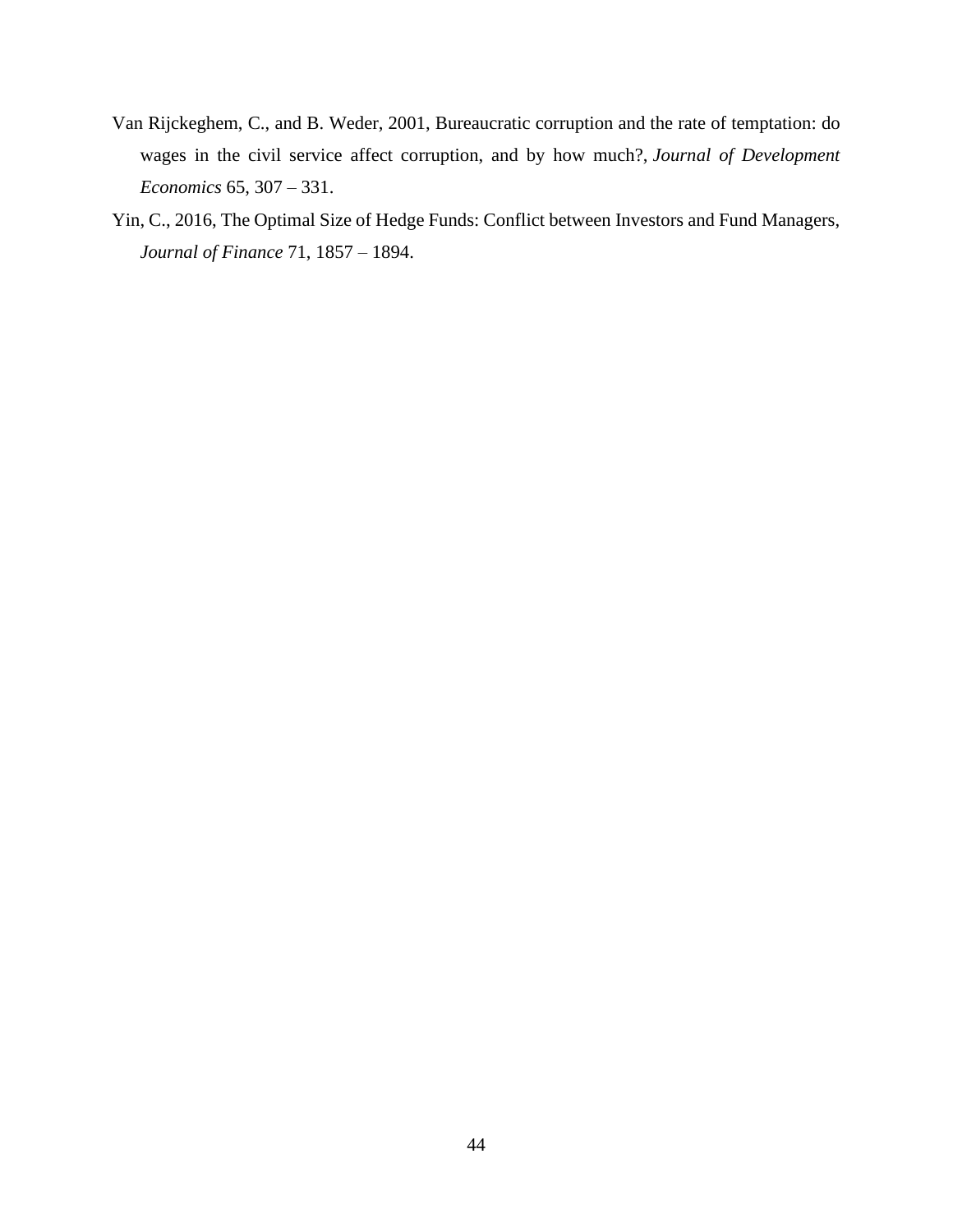# **Figure 1: Relation Between Lagged Compensation and Peer-Adjusted Return**

This figure contains a graphical representation of the relation between the lagged CIO compensation and public pension plan peer-adjusted performance. The figure is generated using Stata's binscatter function and controls for year fixed effects.

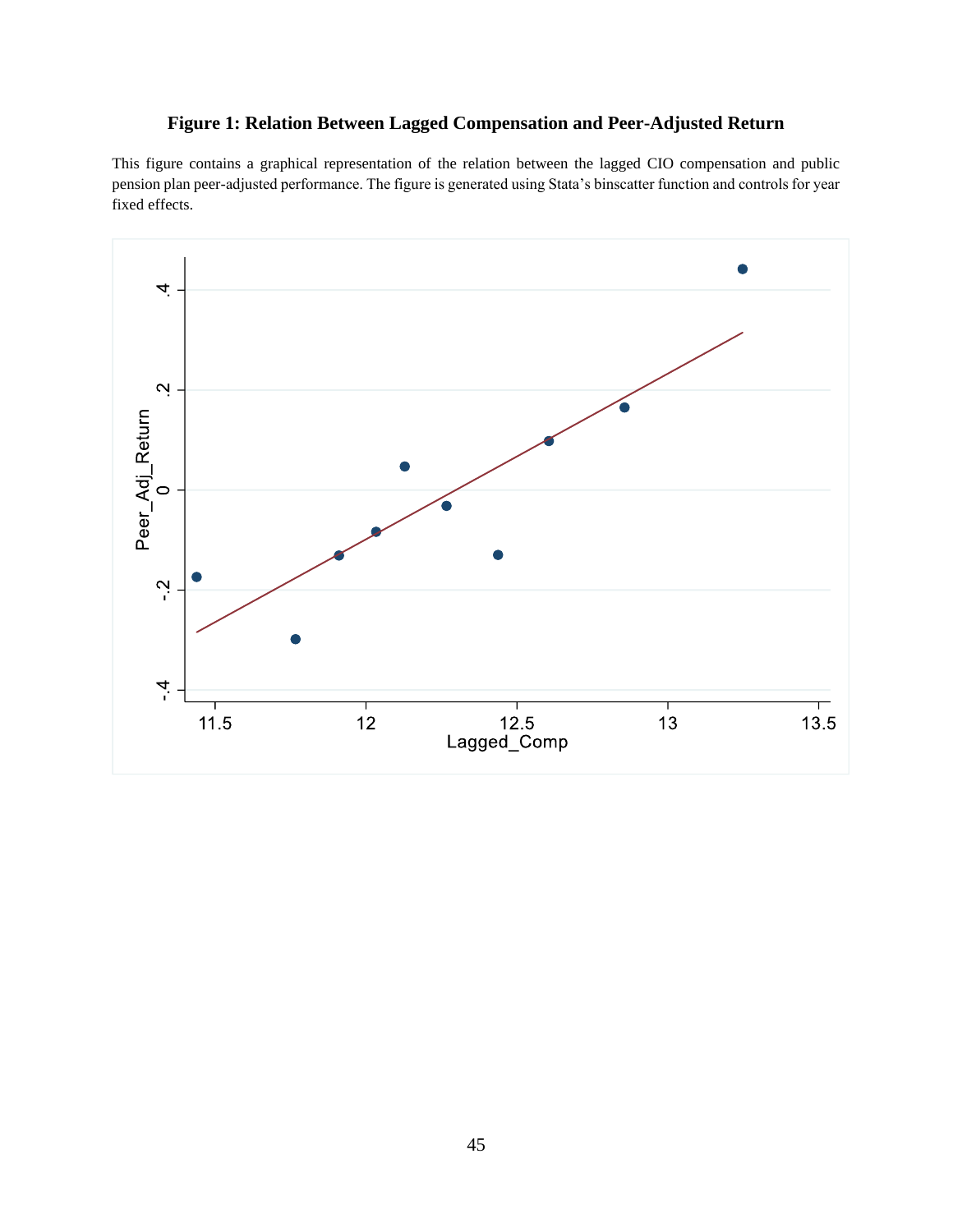#### **Table 1: Summary Statistics**

This table contains the summary statistics for the variables used in our study, all of which are tabulated at the plan-year level. Panel A of this table contains the summary statistics for the chief investment officer variables in our sample. Panel B contains the summary statistics of our pension fund variables. CIO Total Compensation is the sum of CIO Salary and CIO Bonus. CIO Local is an indicator variable equal to 1 if the CIO attended high school or college in the same state as the plan in which he works and 0 otherwise. CIO Institution SAT and CIO Institution Admit Rate are the average SAT score and the admission rate of the undergraduate university the CIO attended. CIO Poached is an indicator variable equal to 1 if the CIO departs his current plan to take a job in public pension plan or in a for-profit firm. Plan Size is the market value of the plan's assets. Funding ratio is the ratio of the plans assets to its liabilities. Separate Investment Board is an indicator variable equal to 1 if the plan has a separate board responsible for the investment function of a plan and 0 otherwise. Financial Center is an indicator variable equal to 1 if the plan is headquartered in the financial centers identified by Christoffersen and Sarkissian (2009) and 0 otherwise. % Allocations are the percentage of the plans' portfolios that are allocated to each asset class. The return variables are each individual asset class' return. All continuous variables are winsorized at the 1% and 99% levels.

|                                   |       |              |              |                  |                  | <b>Distribution</b> |              |              |
|-----------------------------------|-------|--------------|--------------|------------------|------------------|---------------------|--------------|--------------|
|                                   | N     | Mean         | Std. Dev     | 10 <sub>th</sub> | 25 <sub>th</sub> | 50th                | 75th         | 90th         |
| CIO Total Compensation            | 1,662 | \$263,191.90 | \$179,132.60 | \$105,000.00     | \$145,113.30     | \$207,422.80        | \$318,362.00 | \$504,854.80 |
| CIO Salary                        | 1,660 | \$237,207.90 | \$134,529.60 | \$104,844.10     | \$141,203.90     | \$200,000.00        | \$300,132.00 | \$408,983.20 |
| CIO Bonus                         | 1,660 | \$25,836.02  | \$82,285.41  | \$0.00           | \$0.00           | \$0.00              | \$0.00       | \$69,641.46  |
| $CIO$ Local $(0/1)$               | 1,653 | 0.52         | 0.50         | 0.00             | 0.00             | 1.00                | 1.00         | 1.00         |
| <b>CIO</b> Institution SAT        | 1,300 | 1,281.27     | 135.26       | 1,107.00         | 1,185.00         | 1,270.00            | 1,407.00     | 1,461.00     |
| <b>CIO</b> Institution Admit Rate | 1,332 | 0.53         | 0.26         | 0.15             | 0.28             | 0.59                | 0.77         | 0.82         |
| CIO Age                           | 1,653 | 51.17        | 8.68         | 39               | 45               | 51                  | 57           | 62           |
| CIO Tenure                        | 1,613 | 6.33         | 7.51         | $\overline{0}$   |                  | $\overline{4}$      | 8            | 15           |
| $CIO$ Fired $(0/1)$               | 1,612 | 0.011        | 0.105        | $\Omega$         | $\theta$         | $\theta$            | 0            | $\Omega$     |
| $CIO$ Poached $(0/1)$             | 1,613 | 0.060        | 0.237        | $\overline{0}$   | $\Omega$         | $\Omega$            | 0            | 0            |

*Panel A. Chief Investment Officer Variables*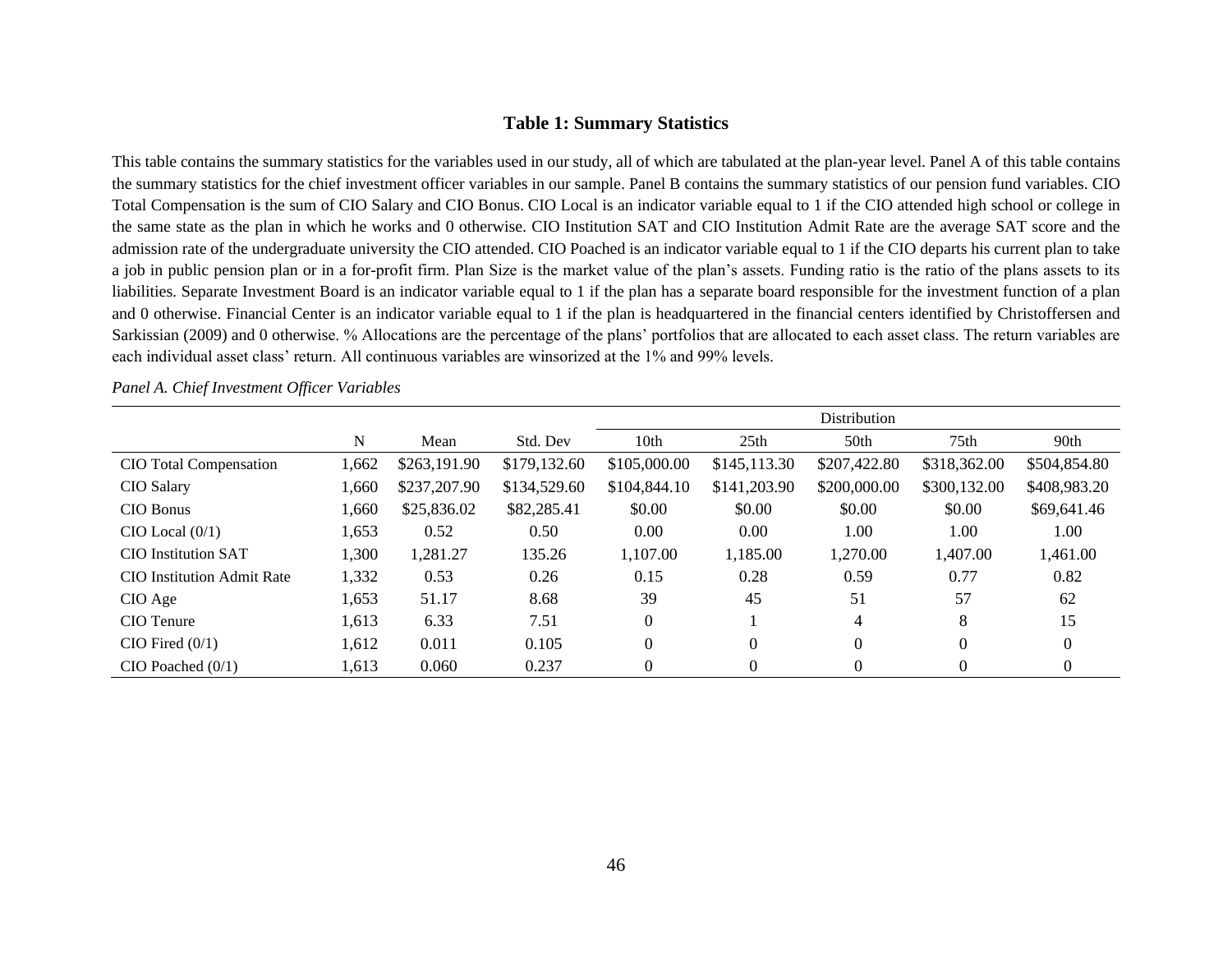## *Panel B. Pension Plan Variables*

|                                 |       |           |           |                  |              | Distribution |           |          |
|---------------------------------|-------|-----------|-----------|------------------|--------------|--------------|-----------|----------|
|                                 | N     | Mean      | Std. Dev  | 10th             | 25th         | 50th         | 75th      | 90th     |
| Plan Size (\$mill)              | 1,662 | 21,313.97 | 30,437.12 | 1,851.456        | 4,619.496    | 10,849.42    | 23,043.19 | 51,936.4 |
| Funding Ratio (%)               | 1,654 | 76.58     | 17.82     | 55.20            | 64.60        | 76.40        | 88.405    | 99.10    |
| <b>Annual Investment Return</b> | 1,662 | 6.96      | 9.97      | $-5.39$          | 1.10         | 9.28         | 13.91     | 17.80    |
| Separate Investment Board (0/1) | 1,655 | 0.26      | 0.44      | $\boldsymbol{0}$ | $\mathbf{0}$ | $\theta$     |           |          |
| Financial Center $(0/1)$        | 1,662 | 0.11      | 0.31      | $\boldsymbol{0}$ | $\theta$     | $\Omega$     | 0         |          |
| % Allocation Equity             | 1,608 | 51.82%    | 10.71%    | 37.10%           | 45.14%       | 53.40%       | 59.62%    | 64.30%   |
| % Allocation Fixed Income       | 1,608 | 26.29%    | 7.69%     | 17.10%           | 21.30%       | 25.20%       | 30.90%    | 36.3%    |
| % Allocation Private Equity     | 1,608 | 6.55%     | 5.88%     | 0.00%            | 0.20%        | 6.10%        | 9.92%     | 13.70%   |
| % Allocation Hedge Funds        | 1,608 | 4.34%     | 6.38%     | 0.00%            | 0.00%        | 0.57%        | 6.99%     | 13.40%   |
| % Allocation Real Estate        | 1,608 | 6.00%     | 4.48%     | 0.00%            | 1.90%        | 6.10%        | 9.00%     | 11.43%   |
| % Allocation Commodities        | 1,608 | 1.67%     | 3.09%     | 0.00%            | $0.00\%$     | 0.00%        | 2.04%     | 7.00%    |
| % Allocation Cash               | 1,608 | 1.77%     | 2.09%     | 0.00%            | 0.10%        | 1.00%        | 2.60%     | 5.00%    |
| <b>Equity Portfolio Return</b>  | 1,419 | 8.02%     | 15.73%    | $-12.37%$        | $-3.01%$     | 11.87%       | 19.80%    | 24.68%   |
| Fixed Income Portfolio Return   | 1,390 | 5.16%     | 4.50%     | $-0.10%$         | 1.62%        | 5.10%        | 7.60%     | 11.00%   |
| Private Equity Portfolio Return | 1,093 | 11.41%    | 12.28%    | $-4.40%$         | 7.17%        | 13.20%       | 18.91%    | 23.80%   |
| Hedge Fund Portfolio Return     | 732   | 4.70%     | 8.85%     | $-4.80\%$        | 0.43%        | 5.60%        | 9.30%     | 13.00%   |
| Real Estate Portfolio Return    | 1,172 | 8.97%     | 12.35%    | $-5.00\%$        | 7.10%        | 10.80%       | 14.60%    | 20.11%   |
| Commodities Portfolio Return    | 455   | 3.43%     | 12.16%    | $-10.66%$        | $-2.30%$     | 4.80%        | 10.56%    | 16.27%   |
| Cash Portfolio Return           | 710   | 1.76%     | 2.26%     | 0.10%            | 0.30%        | 1.00%        | 2.40%     | 5.17%    |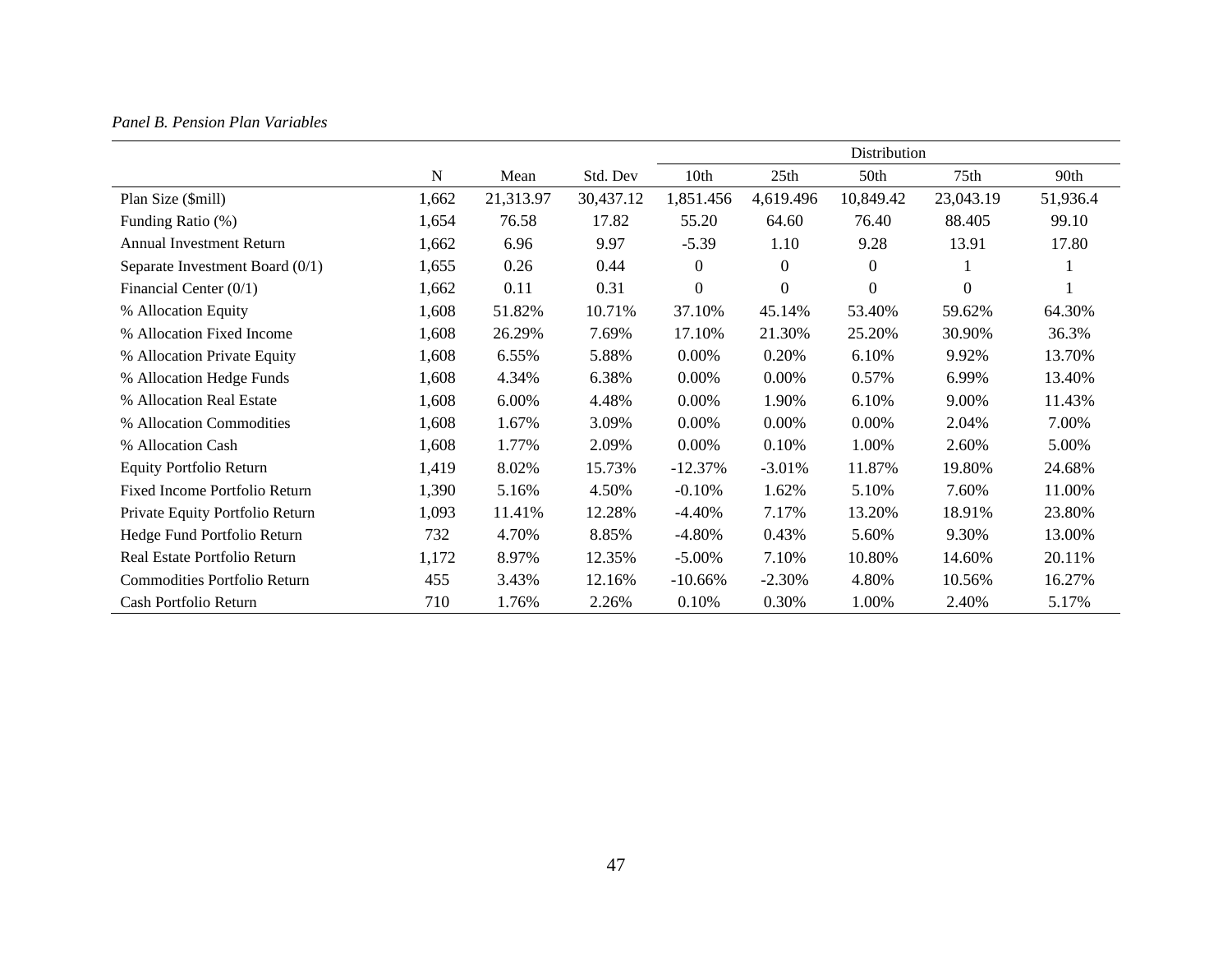#### **Table 2: Chief Investment Officer Compensation and Fund Performance**

This table reports results of tests that compare the returns of public pension plans based on the compensation of their chief investment officer (CIO). Plans are assigned to quartiles each year based on their CIO's compensation. The performance measure is *Peer-Adjusted Return* which is the difference of a plan's return and the average pension plan return each year. This table reports the results of univariate comparisons of the differences in compensation and peeradjusted returns for the top and bottom quartiles. *t*-statistics are reported below the coefficients in parentheses. Coefficients marked with \*\*\*, \*\*, and \* are significant at the 1%, 5%, and 10% level, respectively.

| Comp. Quartile $(t-1)$ | Log (Comp.) | Avg. Comp. (\$000s) | Peer-Adj. Return (t) |
|------------------------|-------------|---------------------|----------------------|
| 1                      | $11.73***$  | $131.5***$          | $-0.215\%$ **        |
|                        | (671.62)    | (57.69)             | $(-2.20)$            |
| 2                      | $12.10***$  | 188.59***           | $-0.028%$            |
|                        | (778.92)    | (66.58)             | $(-0.27)$            |
| 3                      | 12.44***    | 269.96***           | $-0.021%$            |
|                        | (648.87)    | (54.20)             | $(-0.20)$            |
| 4                      | $13.00***$  | 481.65***           | $0.251\%**$          |
|                        | (583.74)    | (47.78)             | (2.52)               |
| $4 - 1$                | $1.27***$   | 350.15***           | $0.466\%$ ***        |
|                        | (43.42)     | (27.56)             | (3.34)               |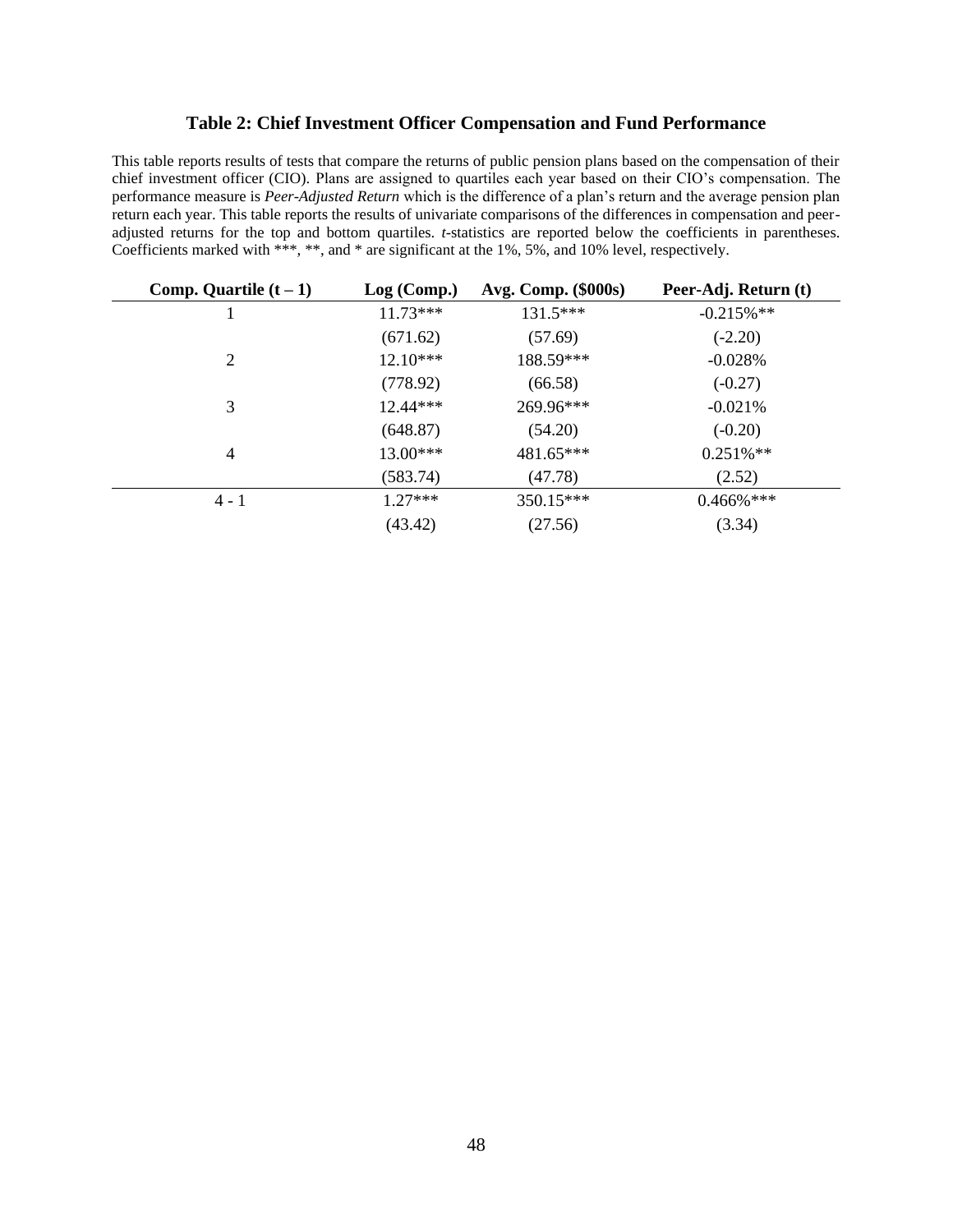### **Table 3: CIO Compensation and Fund Performance Regressions**

This table reports results of tests that regress the returns of public pension plans on the compensation of their chief investment officer (CIO). The performance measure is *Peer-Adjusted Return* which is the difference of a plan's return and the average pension plan return each year. Our main independent variable of interest is the natural logarithm of the CIO's total compensation, lagged one year. The other independent variables are as defined in Table 1. The standard errors are double clustered by plan and year. Coefficients marked with \*\*\*, \*\*, and \* are significant at the 1%, 5%, and 10% level, respectively.

|                                 |            |            | Peer-adjusted Return (t) |            |
|---------------------------------|------------|------------|--------------------------|------------|
| Log Compensation (t-1)          | $0.477**$  | $0.347*$   | $0.289***$               | $0.278***$ |
|                                 | (2.42)     | (1.89)     | (2.95)                   | (2.70)     |
| Peer-adjusted Return (t-1)      |            | 0.097      | 0.052                    | 0.045      |
|                                 |            | (1.38)     | (0.77)                   | (0.68)     |
| Log Plan Size (t-1)             |            | $0.094*$   | 0.012                    | 0.015      |
|                                 |            | (1.74)     | (0.22)                   | (0.27)     |
| Plan Funding % $(t - 1)$        |            | $-0.380$   | $-0.689$                 | $-0.657$   |
|                                 |            | $(-0.75)$  | $(-1.53)$                | $(-1.39)$  |
| % Private Equity Allocation     |            |            | $6.069**$                | $6.182**$  |
|                                 |            |            | (2.34)                   | (2.58)     |
| % Equity Allocation             |            |            | 5.369*                   | 5.881**    |
|                                 |            |            | (2.01)                   | (2.33)     |
| % Fixed Income Allocation       |            |            | 0.246                    | 0.898      |
|                                 |            |            | (0.06)                   | (0.24)     |
| % Hedge Fund Allocation         |            |            | 0.056                    | 0.458      |
|                                 |            |            | (0.02)                   | (0.15)     |
| % Real Estate Allocation        |            |            | 5.020                    | $6.043*$   |
|                                 |            |            | (1.45)                   | (1.88)     |
| % Commodities Allocation        |            |            | $-1.407$                 | $-0.127$   |
|                                 |            |            | $(-0.35)$                | $(-0.03)$  |
| % Alternatives Miscellaneous    |            |            | $6.361***$               | 7.223***   |
|                                 |            |            | (4.55)                   | (6.48)     |
| % Cash                          |            |            | 1.122                    | 2.126      |
|                                 |            |            | (0.27)                   | (0.55)     |
| Separate Investment Board (0/1) |            |            |                          | $0.211***$ |
|                                 |            |            |                          | (2.73)     |
| Top Quartile College (0/1)      |            |            |                          | 0.096      |
|                                 |            |            |                          | (0.72)     |
| Financial Center $(0/1)$        |            |            |                          | 0.260      |
|                                 |            |            |                          | (1.11)     |
| Year Fixed Effects              | <b>YES</b> | <b>YES</b> | <b>YES</b>               | <b>YES</b> |
| Number of Observations          | 1,141      | 1,141      | 1,141                    | 1,141      |
| Adj. R-squared                  | 0.045      | 0.058      | 0.115                    | 0.120      |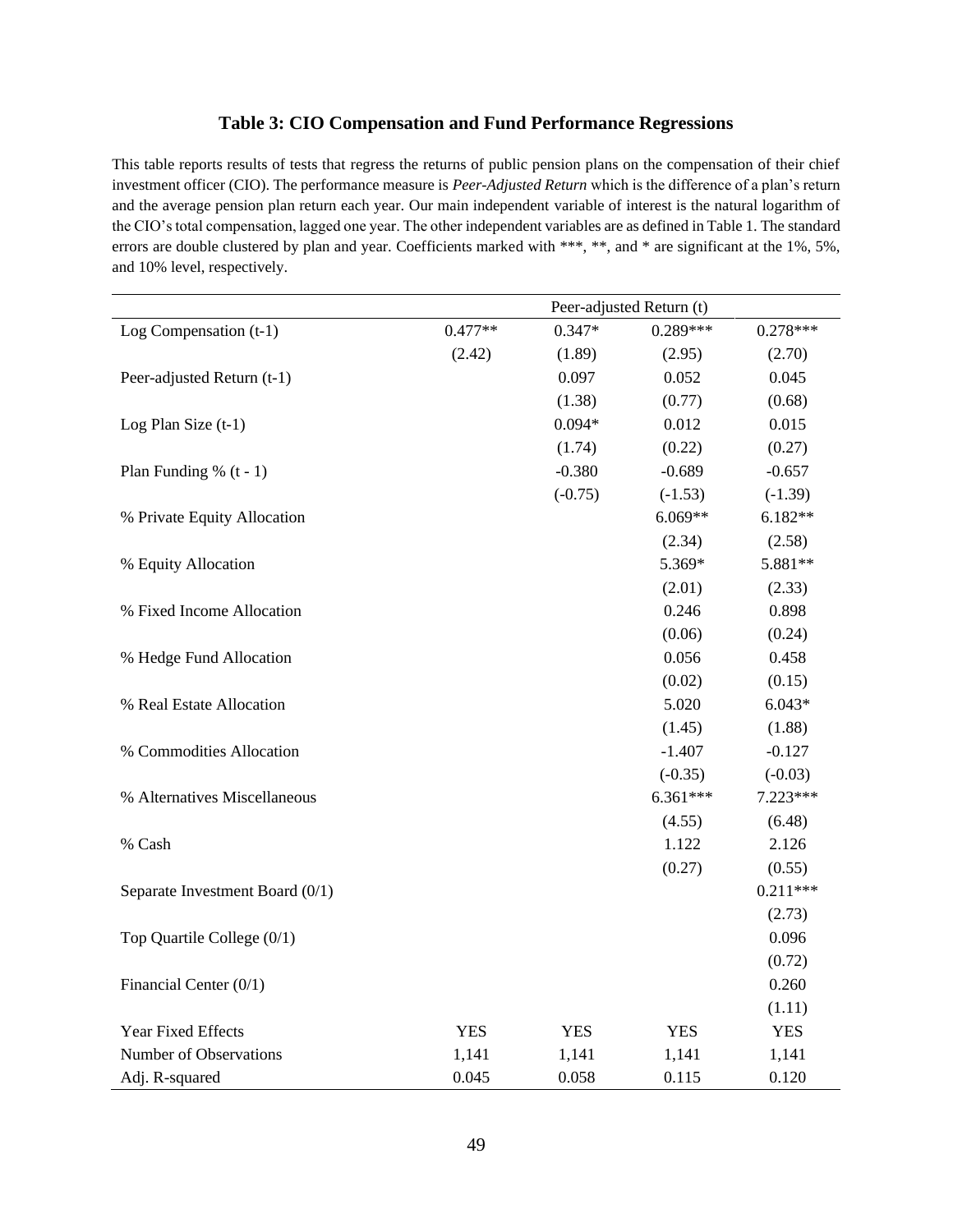## **Table 4: CIO Compensation and Asset Class Allocation and Performance**

This table reports results of tests that regress the asset class allocations and asset class returns of public pension plans on the compensation of their chief investment officer (CIO). The independent variable of interest is the natural logarithm of the CIO's total compensation, lagged one year. The dependent variables in Panel A are the percentages of the plan's assets allocated to various asset classes. The dependent variables in Panel B are the annual returns from investing in each asset class. The tests contain year fixed effects, and the standard errors are double clustered by plan and year. Coefficients marked with \*\*\*, \*\*, and \* are significant at the 1%, 5%, and 10% level, respectively.

|                          | % Private Equity | % Equity  | % Fixed Income | % Hedge Funds | % Real Estate | % Commodities | % Cash     |
|--------------------------|------------------|-----------|----------------|---------------|---------------|---------------|------------|
| Log Compensation $(t-1)$ | $0.027***$       | $-0.017$  | $-0.009$       | $-0.006$      | $0.019**$     | $-0.008*$     | $-0.003$   |
|                          | (3.04)           | $(-1.13)$ | $(-0.87)$      | (-0.69)       | (2.66)        | $(-1.98)$     | $(-1.38)$  |
|                          |                  |           |                |               |               |               |            |
| Year FE                  | YES              | YES       | YES            | YES           | <b>YES</b>    | YES           | <b>YES</b> |
| <b>Observations</b>      | .432             | 1,432     | 1.432          | 1.432         | 1,432         | l,432         | 1,432      |
| Adj. R-squared           | 0.196            | 0.162     | 0.215          | 0.183         | 0.162         | 0.131         | 0.049      |

*Panel A. Asset Class Allocations*

*Panel B. Asset Class Performance*

|                          | PE Return | Eq. Return | <b>FI</b> Return | HF Return | <b>RE</b> Return | Comm. Return | Cash Return |
|--------------------------|-----------|------------|------------------|-----------|------------------|--------------|-------------|
| Log Compensation $(t-1)$ | $0.016**$ | 0.001      | 0.001            | $-0.005$  | $0.009*$         | $-0.001$     | 0.001       |
|                          | (2.81)    | (0.41)     | (0.29)           | $(-0.71)$ | (1.86)           | $(-0.07)$    | (0.90)      |
|                          |           |            |                  |           |                  |              |             |
| Year FE                  | YES       | YES        | YES              | YES       | YES              | YES          | YES         |
| Observations             | 961       | 1,259      | 1,244            | 655       | 1,028            | 400          | 620         |
| Adj. R-squared           | 0.761     | 0.985      | 0.730            | 0.554     | 0.751            | 0.476        | 0.446       |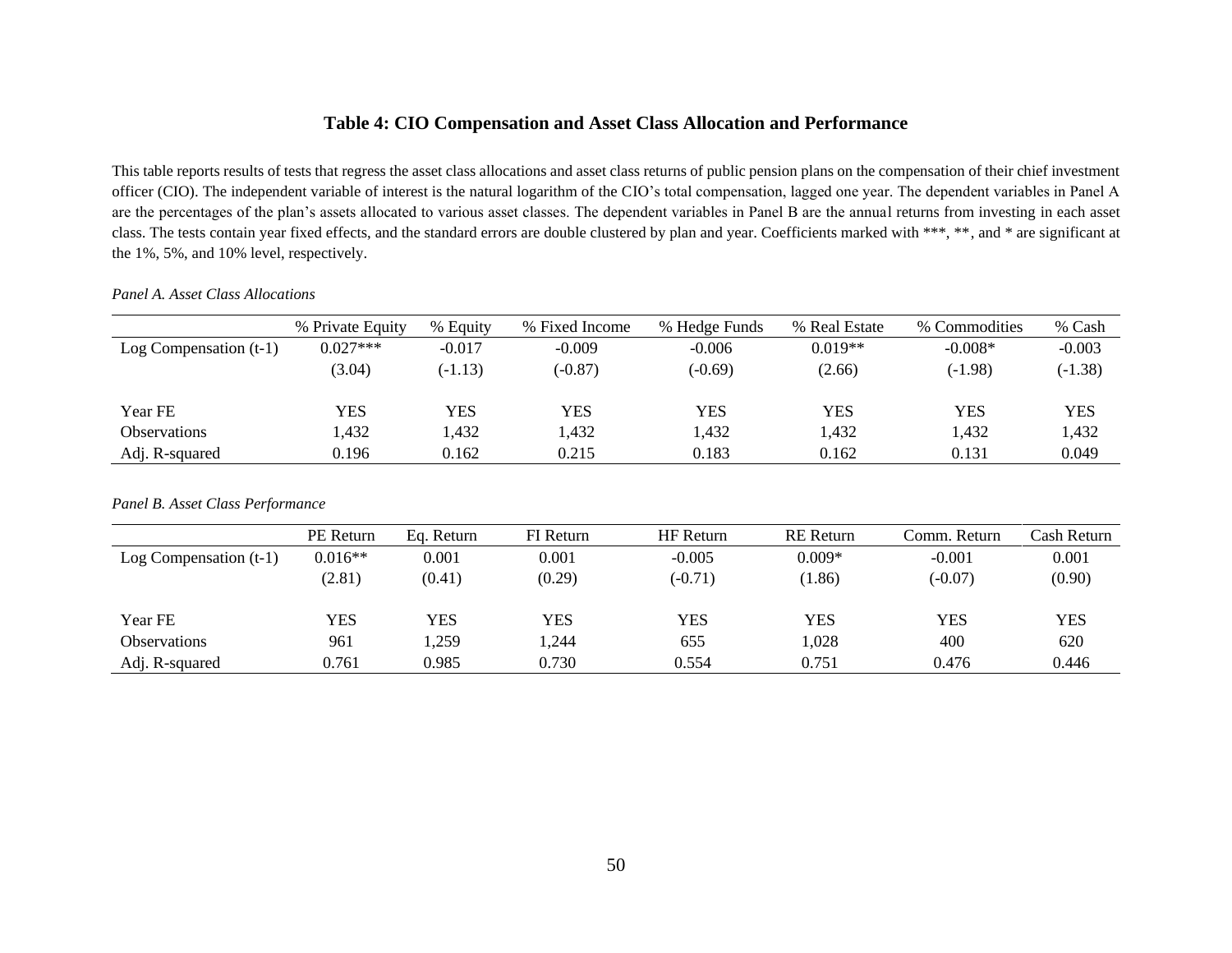#### **Table 5: Holdings-Based Evidence**

This table reports results of tests using the 13F filings of the pension plans in our sample. These tests first sort plans into quartiles based on their CIO's compensation each year and then compare the mean of variables calculated from the plans' equity holdings. *Turnover Ratio* is the turnover in the plan's equity portfolio following Barber and Odean (2000, 2001). *Disposition* is calculated following Odean (1998) and is equal to Percentage Gains Realized minus Percentage Losses Realized. *% Lottery Stocks Held* is the percentage of the plan's equity portfolio that is made up of stocks classified as lottery stocks using the Kumar (2009) definition. The parentheses below each mean value contain *t*-statistics and coefficients marked with \*\*\*, \*\*, and \* are significant at the 1%, 5%, and 10% level, respectively.

| Comp. Quartile (t-1) | <b>Turnover Ratio</b> | <b>Disposition Effect</b> | % Lottery Stocks Held |
|----------------------|-----------------------|---------------------------|-----------------------|
| 1                    | 31.89%                | $-0.091$                  | 6.41%                 |
|                      | (12.64)               | $(-2.30)$                 | (31.87)               |
| 2                    | 30.30%                | 0.045                     | 4.74%                 |
|                      | (11.08)               | (1.32)                    | (18.94)               |
| 3                    | 15.94%                | $-0.001$                  | 3.83%                 |
|                      | (7.08)                | $(-0.04)$                 | (40.74)               |
| $\overline{4}$       | 21.00%                | $-0.027$                  | 2.84%                 |
|                      | (9.60)                | $(-2.85)$                 | (22.51)               |
| $4 - 1$              | $-10.88\%$ ***        | $0.054**$                 | $-3.57\%$ ***         |
|                      | $(-3.26)$             | (2.08)                    | $(-9.74)$             |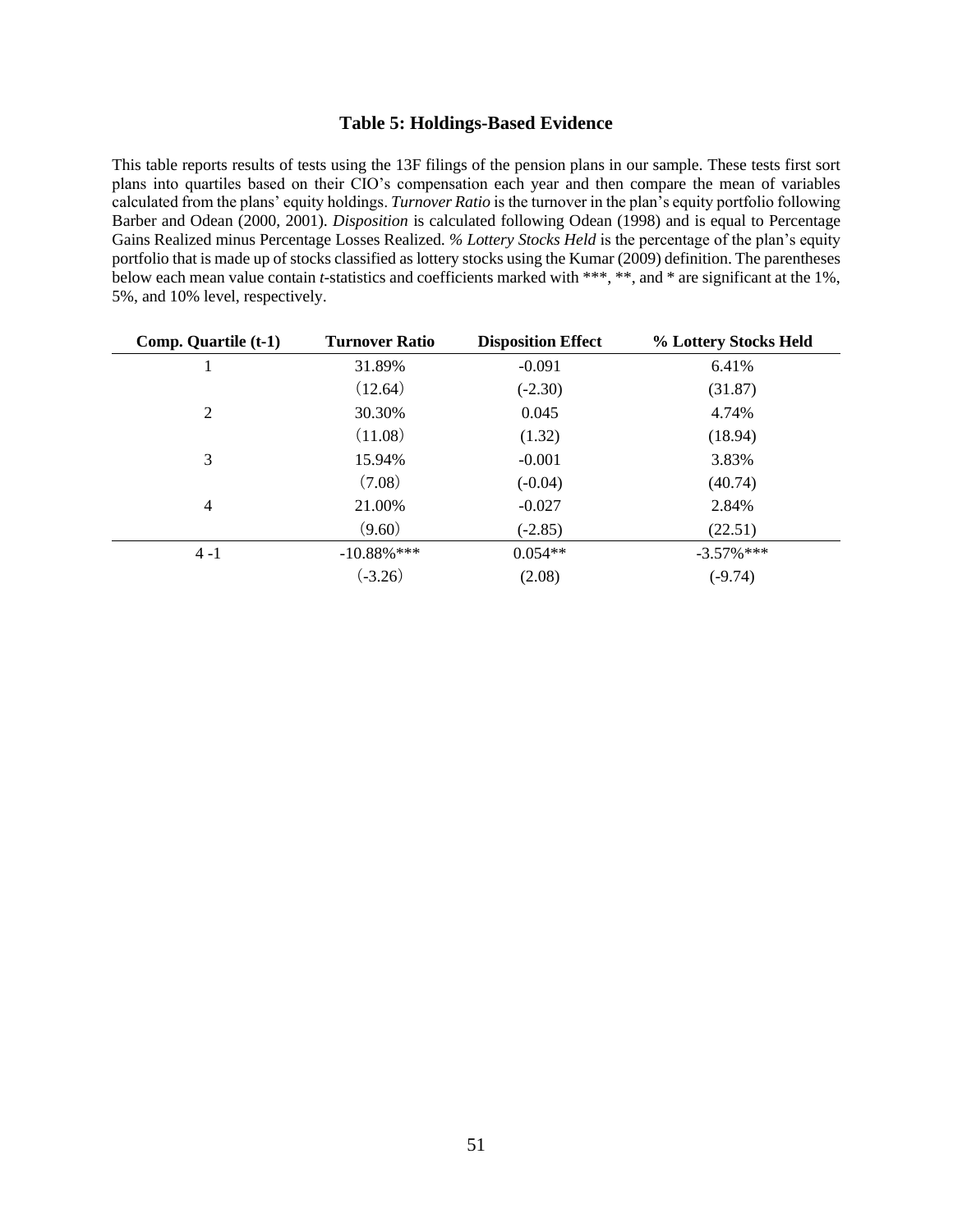#### **Table 6: CIO Compensation and Incentives**

This table explores the relation between CIO compensation and various types of incentives. Panel A contains results of linear probability models predicting a CIO's involuntary departure (e.g., firing). Panel B contains the results of regressions of plan performance on lagged CIO's total compensation, measures of incentive compensation, and various control variables as defined in Table 1. All models contain year fixed effects. Standard errors are adjusted for heteroscedasticity and clustered by plan and year, and *t*-statistics are reported below the coefficients in parentheses. Coefficients marked with \*\*\*, \*\*, and \* are significant at the 1%, 5%, and 10% level, respectively.

|                                | $CIO$ Fired = 1 |            |  |
|--------------------------------|-----------------|------------|--|
|                                | (1)             | (2)        |  |
| Log Compensation $(t-1)$       | 0.002           |            |  |
|                                | (0.29)          |            |  |
| Top Quartile Comp (t-1)        |                 | 0.016      |  |
|                                |                 | (0.51)     |  |
| Return, Past 3 years           | 0.442           | $-0.211$   |  |
|                                | (0.61)          | $(-0.92)$  |  |
| Compensation $\times$ Return   | $-0.059$        | $-0.273$   |  |
|                                | $(-1.07)$       | $(-0.85)$  |  |
| <b>Other Control Variables</b> | <b>YES</b>      | <b>YES</b> |  |
| <b>Year Fixed Effects</b>      | <b>YES</b>      | <b>YES</b> |  |
| <b>Observations</b>            | 1,297           | 1,288      |  |
| Adj. R-squared                 | 0.008           | 0.011      |  |

*Panel A. Are Higher Paid CIOs More Likely to Be Fired for Poor Performance?*

*Panel B. Does Incentive Compensation Explain the Outperformance of Higher Paid CIOs?*

|                           | Peer-Adj. Return (t) |            |  |
|---------------------------|----------------------|------------|--|
|                           | (1)                  | (2)        |  |
| Log Compensation $(t-1)$  | $0.333***$           | $0.212**$  |  |
|                           | (4.38)               | (2.19)     |  |
| 20% Bonus Dummy           | $-0.149$             |            |  |
|                           | $(-1.18)$            |            |  |
| PPS $(t-stat>=2)$         |                      | 0.200      |  |
|                           |                      | (1.30)     |  |
| <b>Control Variables</b>  | <b>YES</b>           | <b>YES</b> |  |
| <b>Year Fixed Effects</b> | <b>YES</b>           | <b>YES</b> |  |
| <b>Observations</b>       | 1,433                | 901        |  |
| Adj. R-squared            | 0.056                | 0.059      |  |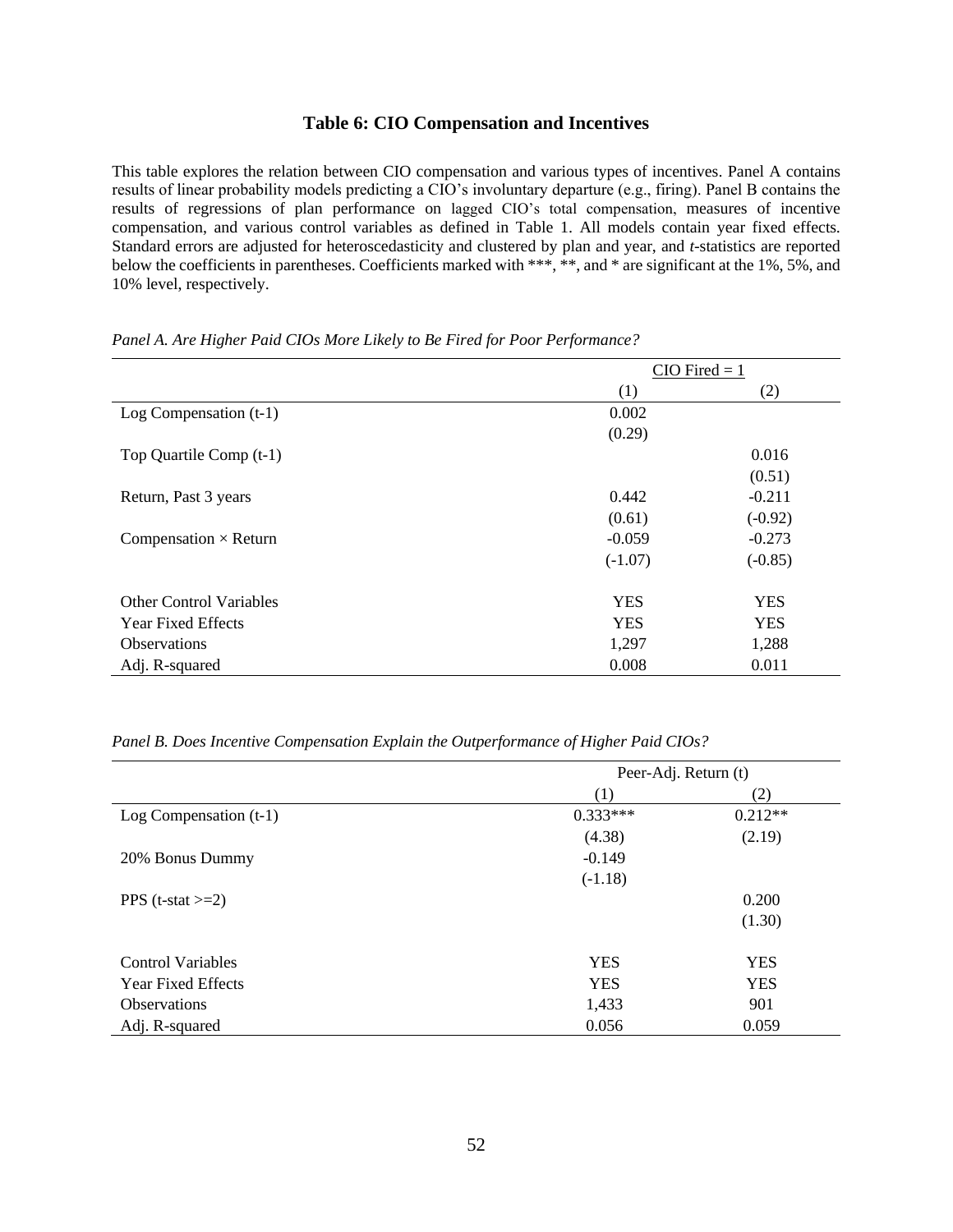#### **Table 7: CIO Compensation, Hiring, and Retention**

This table reports results of tests examining the relations between CIO compensation and a pension plan's ability to attract and retain talent. Panel A contains the results of univariate comparisons of the undergraduate institutions attended by managers in different compensation quartiles. *Bachelor Institution SAT Score* is the average SAT score for a CIO's undergraduate institution. *Bachelor Institution Admission Rate* is the admission rate for a CIO's undergraduate institution. Panel B contain the results of Cox proportional hazard models predicting a CIO being poached. The plan level control variables are defined in Table 1. Panel C contains regressions of plan performance on measures of talent or retention. The first two columns of Panel C regress *Peer-Adjusted Performance* on the two measures of undergraduate institution quality. Columns 3 and 4 regress *Peer-Adjusted Performance* on the predicted probability the CIO is poached, as calculated from the hazard models in Panel B. Columns 5 and 6 regress *Peer-Adjusted Performance* on *Turnover Dummy*, an indicator variable equal to 1 for observations that are in the 3-year period around a realized CIO turnover event, and *# CIO Turnovers*, the number of realized CIO turnovers since the beginning of our sample period (2001) until the current year. Standard errors for all regressions are adjusted for heteroscedasticity and clustered by plan and year, and *t*-statistics are reported below the coefficients in parentheses. Coefficients marked with \*\*\*, \*\*, and \* are significant at the 1%, 5%, and 10% level, respectively.

| <b>Compensation Quartile</b> | <b>Bachelor Institution SAT score</b>      |
|------------------------------|--------------------------------------------|
|                              | 1257.54                                    |
| 2                            | 1245.72                                    |
| 3                            | 1301.36                                    |
| 4                            | 1322.15                                    |
| $4 - 1$                      | 64.61***                                   |
|                              | (6.15)                                     |
|                              |                                            |
| <b>Compensation Quartile</b> | <b>Bachelor Institution Admission Rate</b> |
|                              | 0.613                                      |
| 2                            | 0.549                                      |
| 3                            | 0.486                                      |
| 4                            | 0.476                                      |
| $4 - 1$                      | $-0.138***$                                |
|                              | (6.44)                                     |

| $\alpha$ . The same state $\alpha$ is the state of $\alpha$            | $\mathbf{D}$ . I.I. $\mathbf{F}$ . $\mathbf{H}$ |
|------------------------------------------------------------------------|-------------------------------------------------|
| Panel A. Do Higher Paid Managers Attend More Prestigious Universities? |                                                 |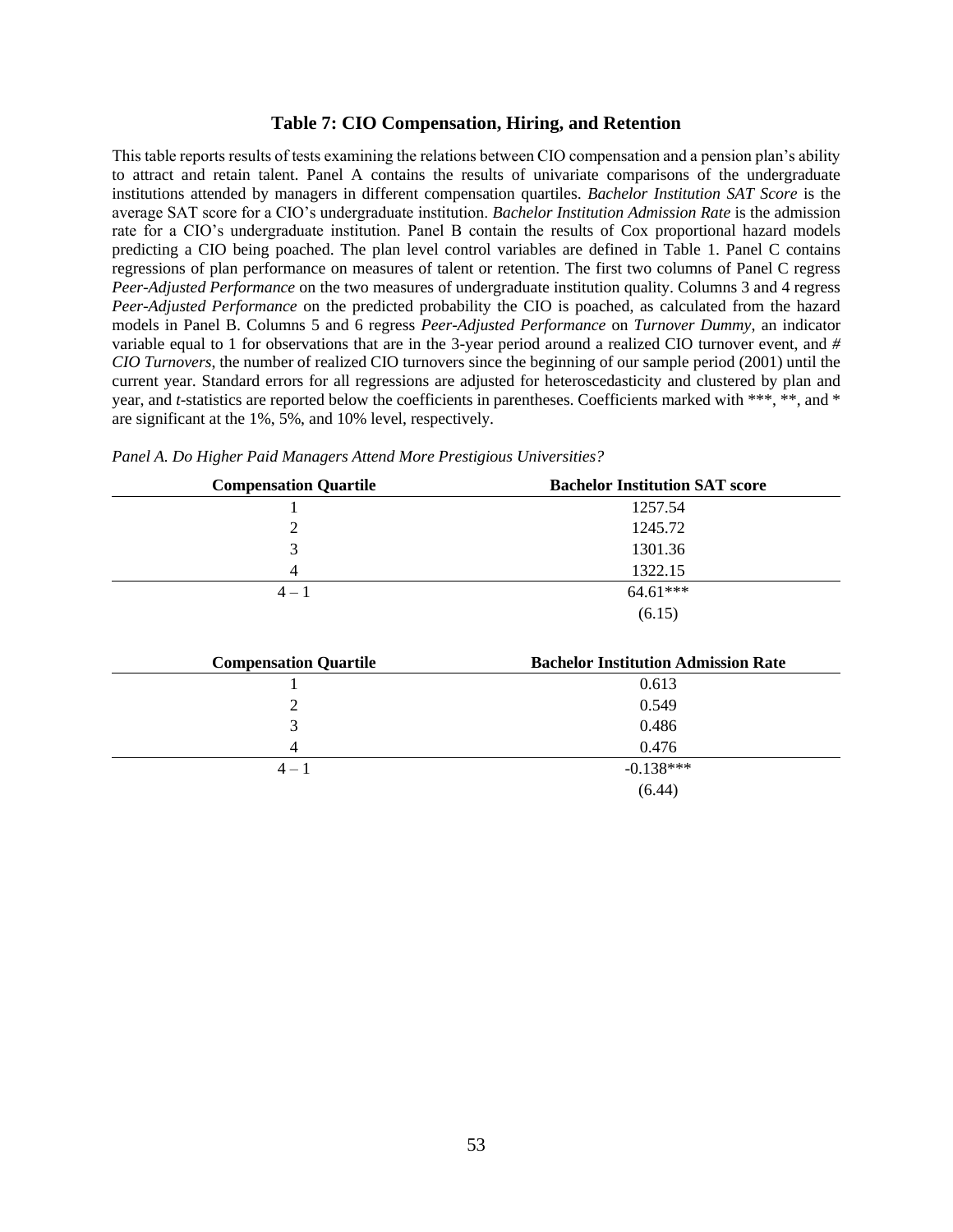|                                   |            | Failure = CIO Poach |
|-----------------------------------|------------|---------------------|
| Log Compensation $(t-1)$          | $0.608*$   |                     |
|                                   | (1.87)     |                     |
| Top Quartile Comp $(t-1)$         |            | $0.551**$           |
|                                   |            | (2.36)              |
| Peer-adjusted Return $(t-3, t-1)$ | $0.005***$ | $0.003***$          |
|                                   | (2.81)     | (3.14)              |
| Log Plan Size $(t-1)$             | $1.360***$ | $1.301***$          |
|                                   | (2.19)     | (2.74)              |
| Plan Funding % $(t-1)$            | $0.235**$  | $0.204**$           |
|                                   | (2.76)     | (2.31)              |
| $CIO$ Local $(0/1)$ $(t - 1)$     | 0.799      | 0.801               |
|                                   | (1.13)     | (1.12)              |
| Log CIO Age $(t - 1)$             | 2.001      | 1.798               |
|                                   | (0.86)     | (0.78)              |
| <b>Year Fixed Effects</b>         | <b>YES</b> | <b>YES</b>          |
| Observations                      | 886        | 855                 |
|                                   |            |                     |

*Panel B. Are Higher Paid Managers Less Likely to get Poached?* 

*Panel C. Regressions of Plan Performance on Measures of Talent and Retention*

|                                |            |            | Peer-adjusted Return (t) |             |            |            |  |
|--------------------------------|------------|------------|--------------------------|-------------|------------|------------|--|
| Top Quartile SAT $(t-1)$       | $0.263***$ |            |                          |             |            |            |  |
|                                | (2.86)     |            |                          |             |            |            |  |
| Top Quartile Admission $(t-1)$ |            | $0.211**$  |                          |             |            |            |  |
|                                |            | (2.23)     |                          |             |            |            |  |
| Predicted Prob (Model 1)       |            |            | $-2.323***$              |             |            |            |  |
|                                |            |            | $(-4.91)$                |             |            |            |  |
| Predicted Prob (Model 2)       |            |            |                          | $-0.018***$ |            |            |  |
|                                |            |            |                          | $(-3.12)$   |            |            |  |
| <b>Turnover Dummy</b>          |            |            |                          |             | $-0.268**$ |            |  |
|                                |            |            |                          |             | $(-2.76)$  |            |  |
| # CIO Turnovers                |            |            |                          |             |            | $-0.112**$ |  |
|                                |            |            |                          |             |            | $(-2.19)$  |  |
| <b>Control Variables</b>       | <b>YES</b> | <b>YES</b> | <b>YES</b>               | <b>YES</b>  | <b>YES</b> | <b>YES</b> |  |
| <b>Year Fixed Effects</b>      | <b>YES</b> | <b>YES</b> | <b>YES</b>               | <b>YES</b>  | <b>YES</b> | <b>YES</b> |  |
| <b>Observations</b>            | 1,668      | 2,105      | 800                      | 763         | 2,105      | 2,105      |  |
| Adj. R-squared                 | 0.061      | 0.048      | 0.051                    | 0.041       | 0.052      | 0.051      |  |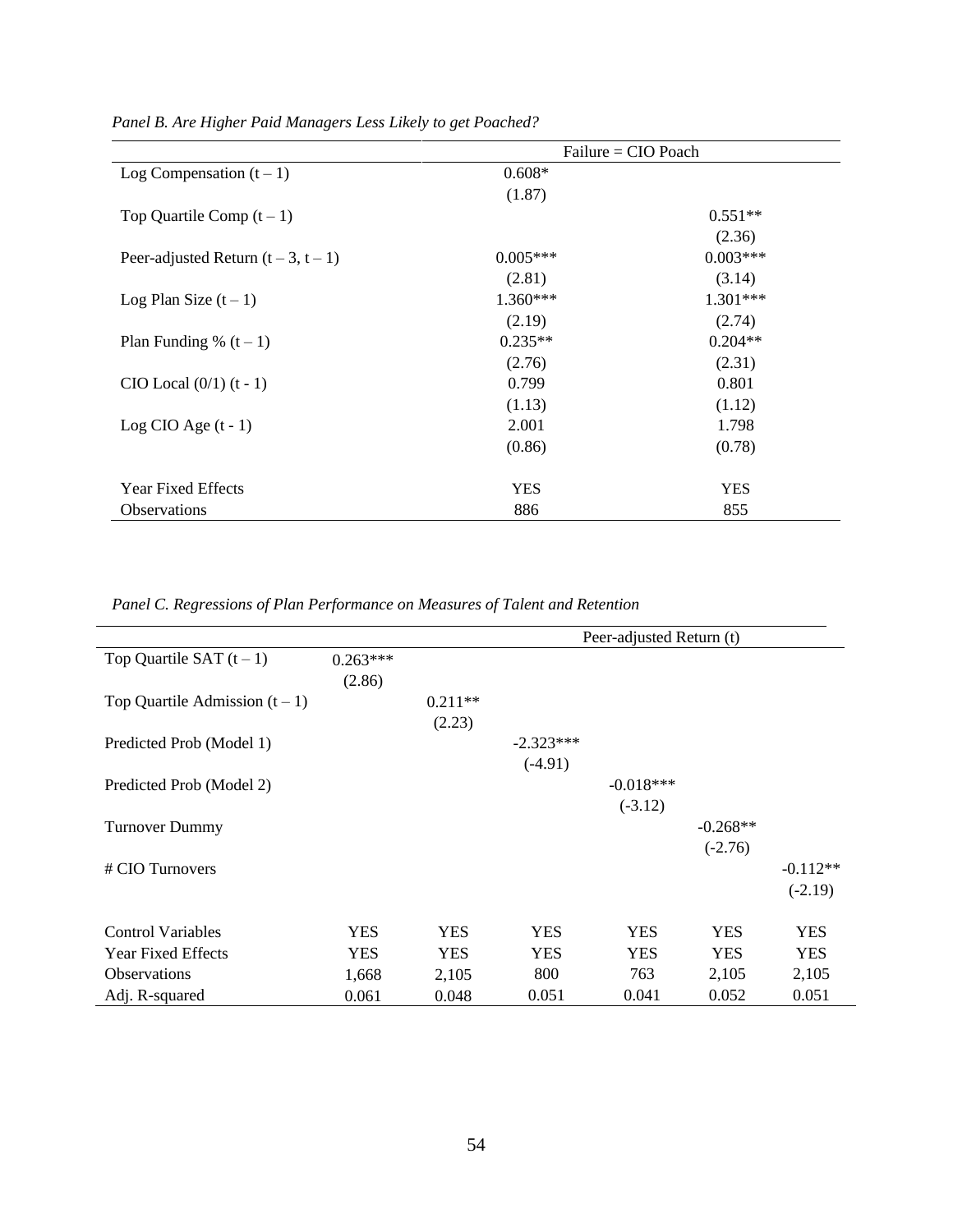### **Table 8: Determinants of CIO Compensation**

This table reports results of regressions of CIO compensation on plan-, location-, and CIO-level variables and year fixed effects. Plan characteristics include plan size, level of funding, the percentage of the plan's board made up of plan members, the presence of a separate investment board, average plan member salary, and the log of the average peer CIO's compensation. CIO characteristics include an indicator variable, *CIO Local*, equal to 1 for CIOs who are originally from the state in which the plan is located and 0 otherwise, the CIO's tenure, and the average SAT score of the undergraduate institution the CIO attended. Location-level variables include indicator variables equal to 1 for plans whose headquarter location are in the top quartiles of i) cost of living (*Top Quartile Cost of Living*), ii) population (*Top Quartile Population*), iii) Democratic vote share (*Top Quartile Democratic Vote Share*), iv) and public official corruption convictions (*Top Quartile Corruption*) from Corlis and Milyo (2016), or zero otherwise. Standard errors are adjusted for heteroscedasticity and clustered by plan and year, and *t*-statistics are reported below the coefficients in parentheses. Coefficients marked with \*\*\*, \*\*, and \* are significant at the 1%, 5%, and 10% level, respectively.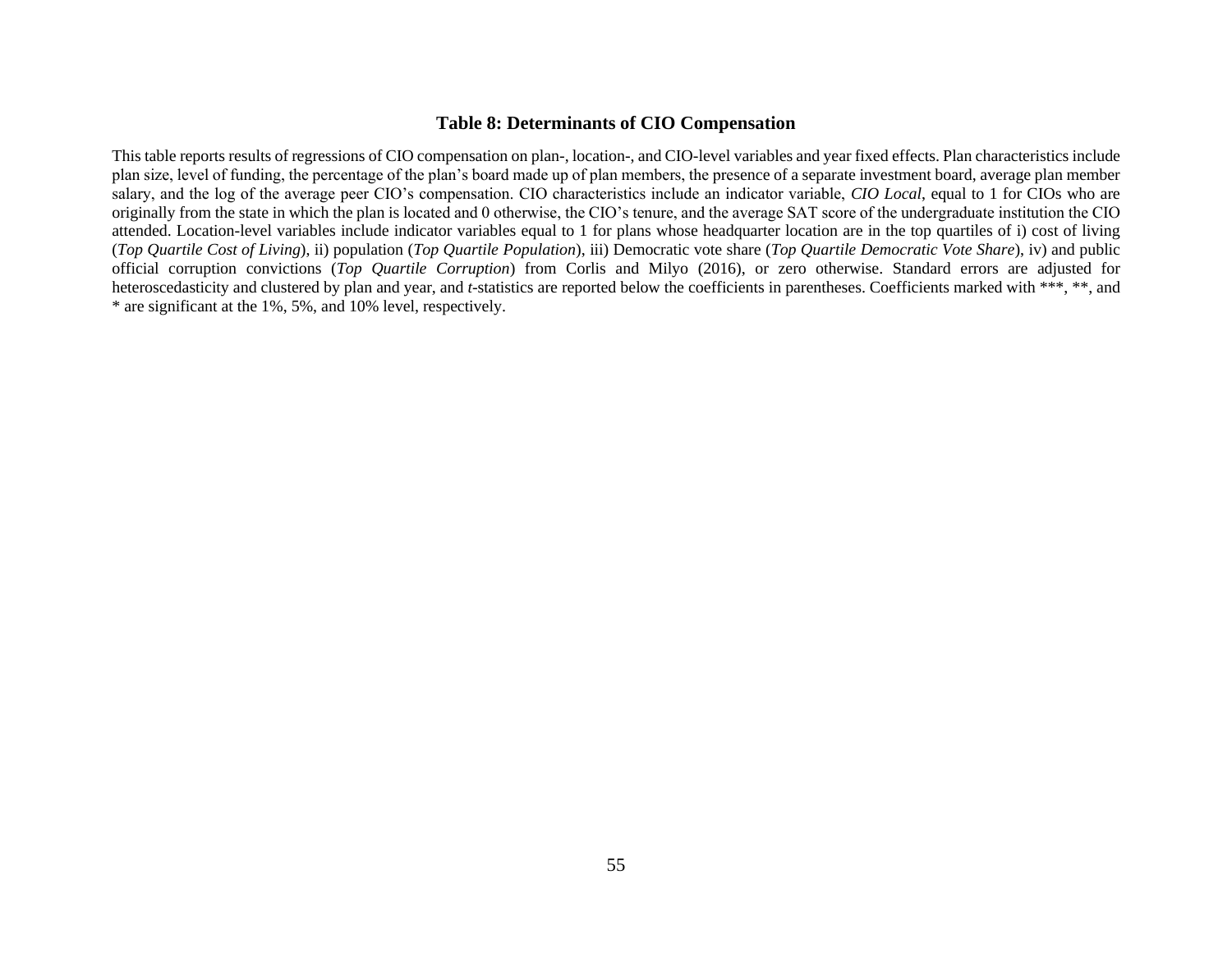|                                     | Log (Compensation) |                           |            |                   |            |             |            |                   |                            |
|-------------------------------------|--------------------|---------------------------|------------|-------------------|------------|-------------|------------|-------------------|----------------------------|
|                                     |                    | <b>Fixed Effects Only</b> |            | <b>Time Trend</b> |            | Plan Chars. | CIO Chars. | Geographic Chars. | $\underline{\mathrm{All}}$ |
| Time Trend                          |                    |                           |            | $0.056***$        |            |             |            |                   |                            |
|                                     |                    |                           |            | (16.17)           |            |             |            |                   |                            |
| Plan Size $(t - 1)$                 |                    |                           |            |                   | $0.193***$ | $0.098*$    |            |                   | $0.101**$                  |
|                                     |                    |                           |            |                   | (5.30)     | (2.08)      |            |                   | (2.65)                     |
| Plan Funding $(t - 1)$              |                    |                           |            |                   |            | $0.606***$  |            |                   | 0.127                      |
|                                     |                    |                           |            |                   |            | (3.36)      |            |                   | (0.76)                     |
| % Board Members = Plan Participants |                    |                           |            |                   |            | 0.248       |            |                   | 0.219                      |
|                                     |                    |                           |            |                   |            | (1.34)      |            |                   | (1.27)                     |
| Separate Investment Board (0/1)     |                    |                           |            |                   |            | 0.104       |            |                   | $0.217**$                  |
|                                     |                    |                           |            |                   |            | (1.09)      |            |                   | (2.45)                     |
| Average Plan Member Salary          |                    |                           |            |                   |            | $-0.042$    |            |                   | $-0.117*$                  |
|                                     |                    |                           |            |                   |            | $(-0.48)$   |            |                   | $(-1.80)$                  |
| Log (Peer Group Salary Average)     |                    |                           |            |                   |            | $0.451***$  |            |                   | $0.367***$                 |
|                                     |                    |                           |            |                   |            | (3.40)      |            |                   | (3.31)                     |
| $CIO$ Local $(0/1)$                 |                    |                           |            |                   |            |             | $-0.052$   |                   | 0.011                      |
|                                     |                    |                           |            |                   |            |             | $(-0.69)$  |                   | (0.18)                     |
| CIO Tenure                          |                    |                           |            |                   |            |             | $0.014**$  |                   | $0.009**$                  |
|                                     |                    |                           |            |                   |            |             | (2.31)     |                   | (2.22)                     |
| CIO Undergraduate Institution SAT   |                    |                           |            |                   |            |             | $0.101***$ |                   | $0.063***$                 |
|                                     |                    |                           |            |                   |            |             | (3.18)     |                   | (3.17)                     |
| Top Quartile Cost of Living (0/1)   |                    |                           |            |                   |            |             |            | $0.315**$         | $0.215***$                 |
|                                     |                    |                           |            |                   |            |             |            | (2.62)            | (2.97)                     |
| Top Quartile Population (0/1)       |                    |                           |            |                   |            |             |            | $-0.016$          | 0.137                      |
|                                     |                    |                           |            |                   |            |             |            | $(-0.11)$         | (1.03)                     |
| Top Quartile Dem. Vote Share (0/1)  |                    |                           |            |                   |            |             |            | $-0.247*$         | $-0.166*$                  |
|                                     |                    |                           |            |                   |            |             |            | $(-1.75)$         | $(-2.05)$                  |
| Top Quartile Corruption (0/1)       |                    |                           |            |                   |            |             |            | $-0.330***$       | $-0.302***$                |
|                                     |                    |                           |            |                   |            |             |            | $(-3.57)$         | $(-3.72)$                  |
| Year FE                             | <b>YES</b>         | $_{\rm NO}$               | <b>YES</b> | $\rm NO$          | <b>YES</b> | <b>YES</b>  | <b>YES</b> | <b>YES</b>        | <b>YES</b>                 |
| Plan FE                             | $_{\rm NO}$        | <b>YES</b>                | <b>YES</b> | <b>YES</b>        | NO         | $\rm NO$    | NO         | $\rm NO$          | $\rm NO$                   |
| Observations                        | 967                | 967                       | 967        | 967               | 967        | 967         | 967        | 967               | 967                        |
| R-squared                           | 0.235              | 0.747                     | 0.917      | 0.916             | 0.416      | 0.530       | 0.320      | 0.392             | 0.649                      |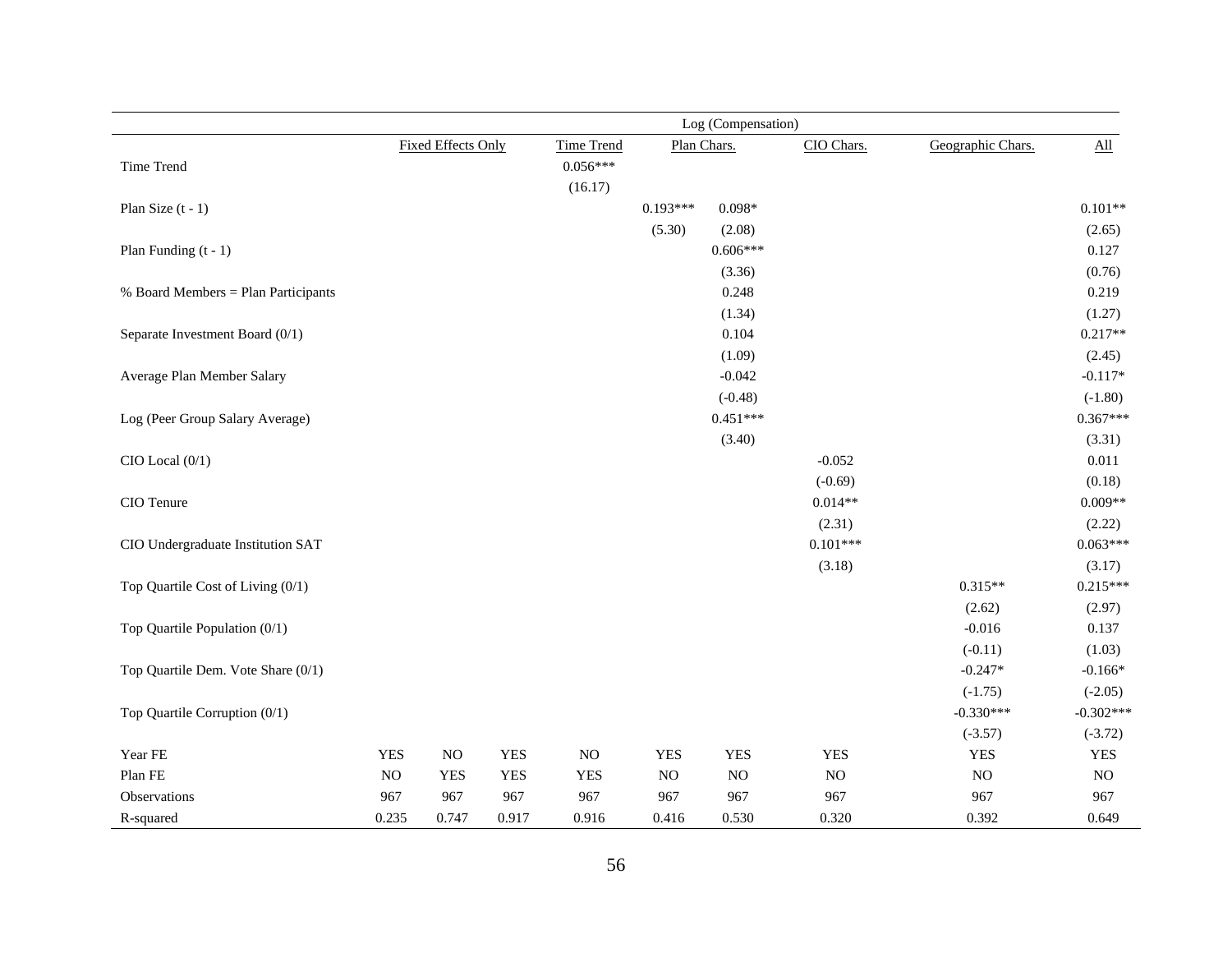### **Table 9: CIO Labor Market Dynamics**

This table reports results from tests examining the labor market dynamics of public pension plan CIOs. Panel A contains the comparison of the compensation the subsample of CIOs who move between public pension plans in our sample receive before and after their moves. Panel B contains the results of univariate *t*-tests comparing characteristics of the sample of CIOs who move to another plan in our sample versus those who do not. Standard errors are adjusted for heteroscedasticity and clustered by plan and year, and *t*-statistics are reported below the coefficients in parentheses. Coefficients marked with \*\*\*, \*\*, and \* are significant at the 1%, 5%, and 10% level, respectively.

#### *Panel A. CIO Compensation Before and After Job Changes*

|                        | <b>Before</b> | After       | % Change    |
|------------------------|---------------|-------------|-------------|
| CIO Total Compensation | \$167,847.4   | \$312,062.8 | $100.45***$ |
| Underpaid              | 0.77          | 0.46        | $0.31**$    |

#### *Panel B. Characteristics of Moving and Non-Moving CIOs*

|                             | <b>Movers</b> | <b>Non-Movers</b> | <b>Difference</b> |
|-----------------------------|---------------|-------------------|-------------------|
| Log CIO Compensation        | 11.99         | 12.30             | $-0.31***$        |
| Underpaid $(0/1)$           | 0.77          | 0.51              | $-0.26***$        |
| CIO Total Compensation (\$) | \$169,280     | \$264,946         | $-$ \$95,665***   |
| CIO Age                     | 47.63         | 50.95             | $-3.32**$         |
| CIO Tenure                  | 4.16          | 6.63              | $-2.47***$        |
| $CIO$ Local $(0/1)$         | 0.29          | 0.49              | $-0.20**$         |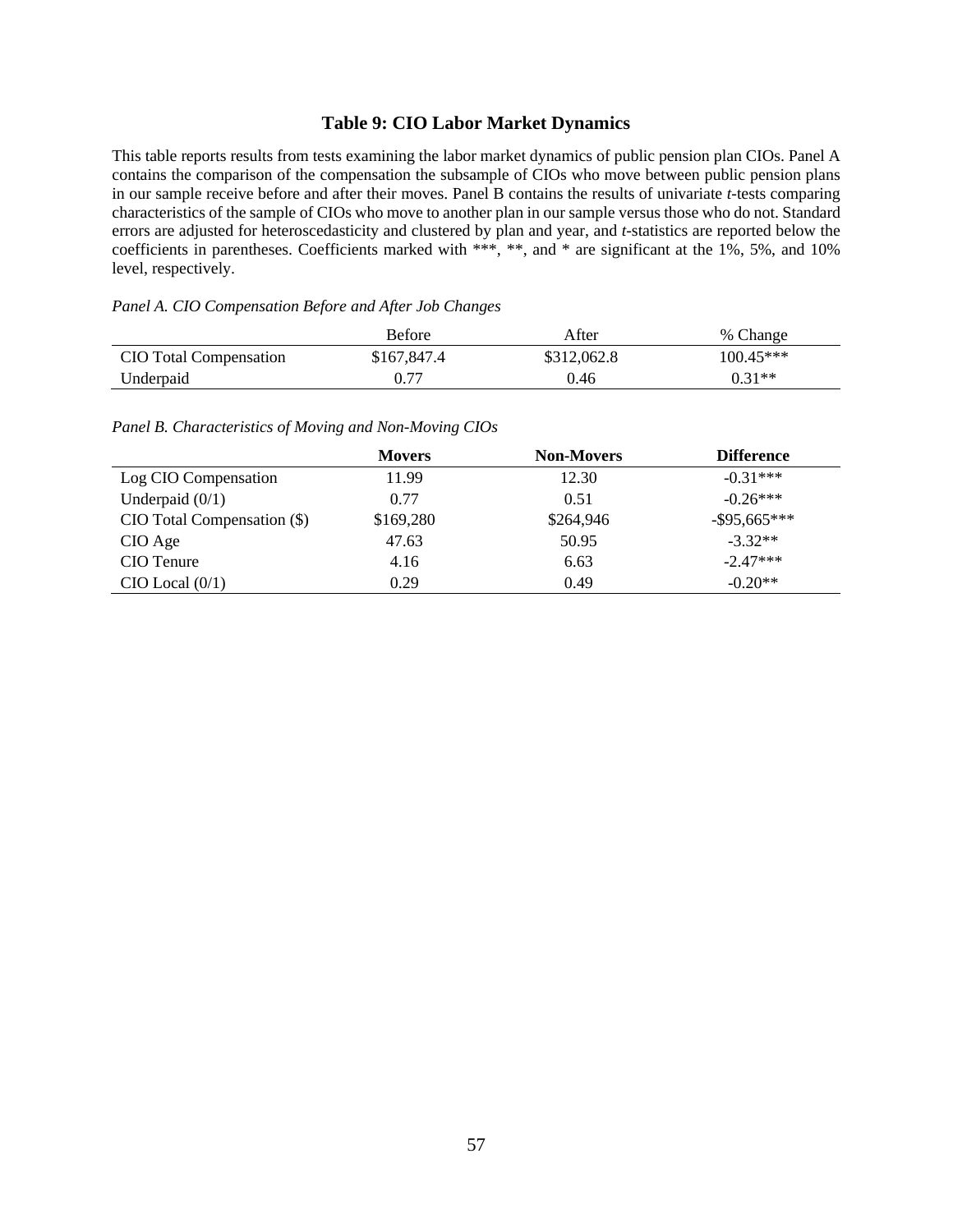# **Online Appendix: Paying for Performance in Public Pension Plans**

This appendix contains the following tables:

- 1. The specific plan-years that compose our sample.
- 2. Regressions that mitigate concerns about the specification of our models and reverse causality.
- 3. Regressions of various risk-taking measures on manager compensation
- 4. Regressions which include potential omitted variables added individually.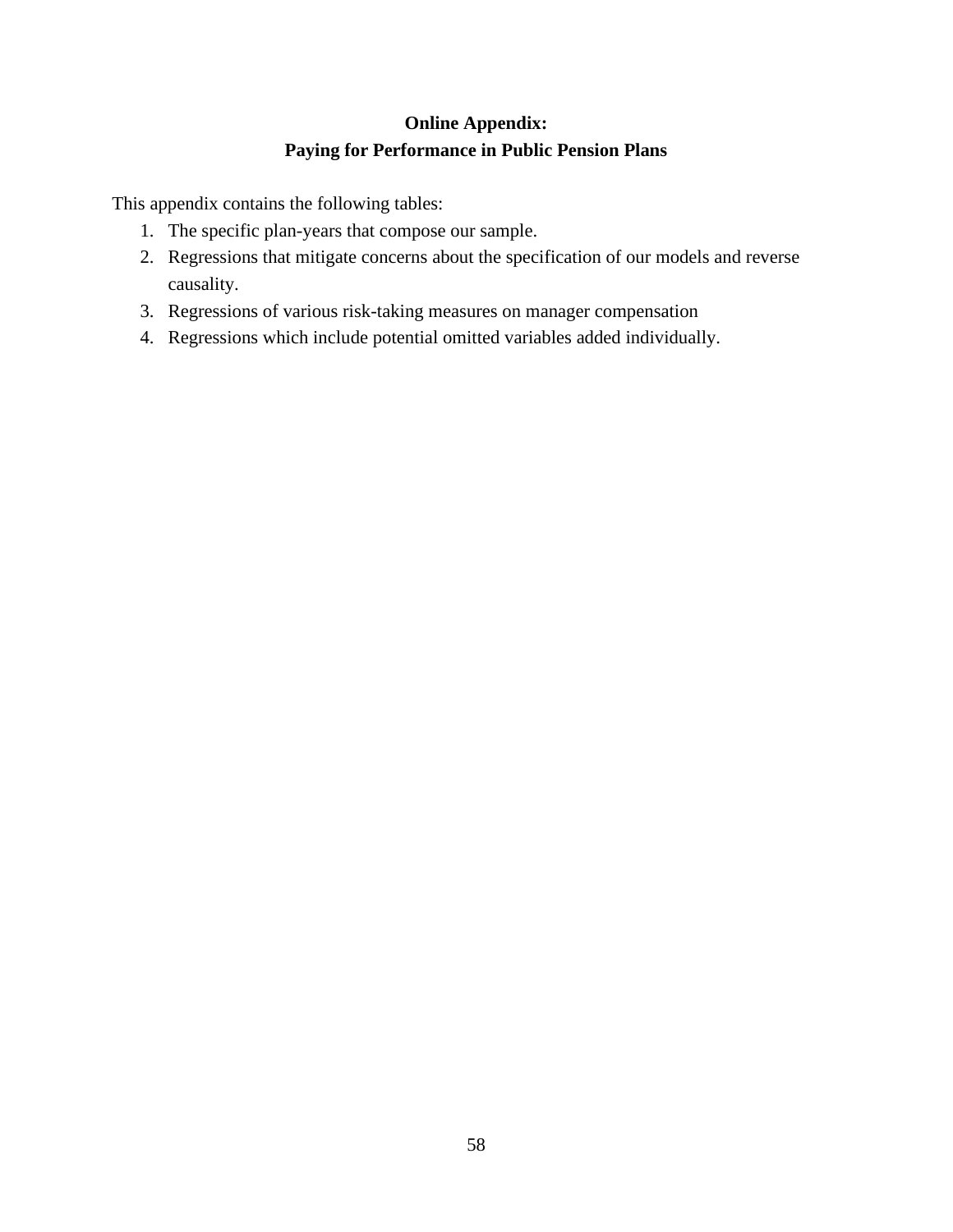# **Table A1: Sample Description.**

This table contains the list of pension plans for which we obtained CIO compensation data as well as the years for which we have this compensation information.

|                        |                                            |              | <b>State</b> | Plan                            | Years     |
|------------------------|--------------------------------------------|--------------|--------------|---------------------------------|-----------|
| <b>State</b>           | Plan                                       | <b>Years</b> | <b>CT</b>    | <b>Hartford MERF</b>            | 2001-2018 |
| AL                     | Alabama ERS/TRS                            | 2001-2018    | CT           | Connecticut SERS/TRS/Municipal  | 2003-2018 |
| AK                     | Alaska PERS/TRS                            | 2017-2018    | DE           | <b>Delaware State Employees</b> | 2008-2018 |
| AZ                     | Arizona Public Safety/Corrections Officers | 2013-2018    | DC           | DC Police & Fire/Teachers       | 2011-2017 |
| $\mathbf{A}\mathbf{Z}$ | Arizona SRS                                | 2001-2018    | FL           | Florida RS                      |           |
| AZ                     | Phoenix ERS                                | 2014-2018    | ${\rm FL}$   | Jacksonville ERS                |           |
| AR                     | <b>Arkansas PERS</b>                       |              | GA           | Georgia ERS/TRS                 | 2001-2018 |
| ${\sf AR}$             | Arkansas Teachers                          |              | H            | Hawaii ERS                      | 2001-2018 |
| CA                     | California PERF                            | 2001-2018    | ID           | <b>Idaho PERS</b>               | 2001-2018 |
| CA                     | California Teachers                        | 2001-2018    | IL           | <b>Illinois Teachers</b>        | 2001-2018 |
| <b>CA</b>              | Kern County ERS                            | 2001-2018    | $\mathbf{I}$ | Illinois Municipal              | 2005-2018 |
| CA                     | <b>Orange County ERS</b>                   | 2001-2018    | IL           | <b>Illinois Universities</b>    | 2006-2018 |
| CA                     | <b>Sacramento County ERS</b>               | 2001-2018    | IL           | Chicago Police                  | 2009-2018 |
| CA                     | San Francisco City & County ERS            | 2002-2018    | $\mathbf{I}$ | <b>Illinois SERS</b>            | 2014-2018 |
| <b>CA</b>              | <b>Alameda County ERS</b>                  | 2002-2018    | ${\rm IL}$   | Chicago Teachers                | 2016-2018 |
| <b>CA</b>              | Los Angeles Fire and Police                | 2004-2018    | $\mathbf{I}$ | Chicago Municipal               |           |
| CA                     | Los Angeles ERS                            | 2005-2018    | IL           | <b>Cook County ERS</b>          |           |
| CA                     | San Diego City ERS                         | 2009-2018    | IN           | <b>Indiana PERF</b>             | 2001-2018 |
| CA                     | Contra Costa ERA                           |              | IN           | <b>Indiana Teachers</b>         | 2001-2018 |
| <b>CA</b>              | <b>LA County ERS</b>                       |              | IA           | <b>Iowa PERS</b>                | 2001-2018 |
| CA                     | San Diego County                           |              | <b>KS</b>    | <b>Kansas PERS</b>              | 2001-2018 |
| CA                     | University of California                   | 2004-2018    | KY           | Kentucky ERS/County             | 2001-2018 |
| CA                     | Los Angeles Water and Power                |              | KY           | <b>Kentucky Teachers</b>        | 2001-2018 |
| $\rm CO$               | Denver Employees                           | 2001-2018    | LA           | Louisiana Teachers              | 2001-2018 |
| CO                     | Colorado PERA                              | 2005-2018    |              |                                 |           |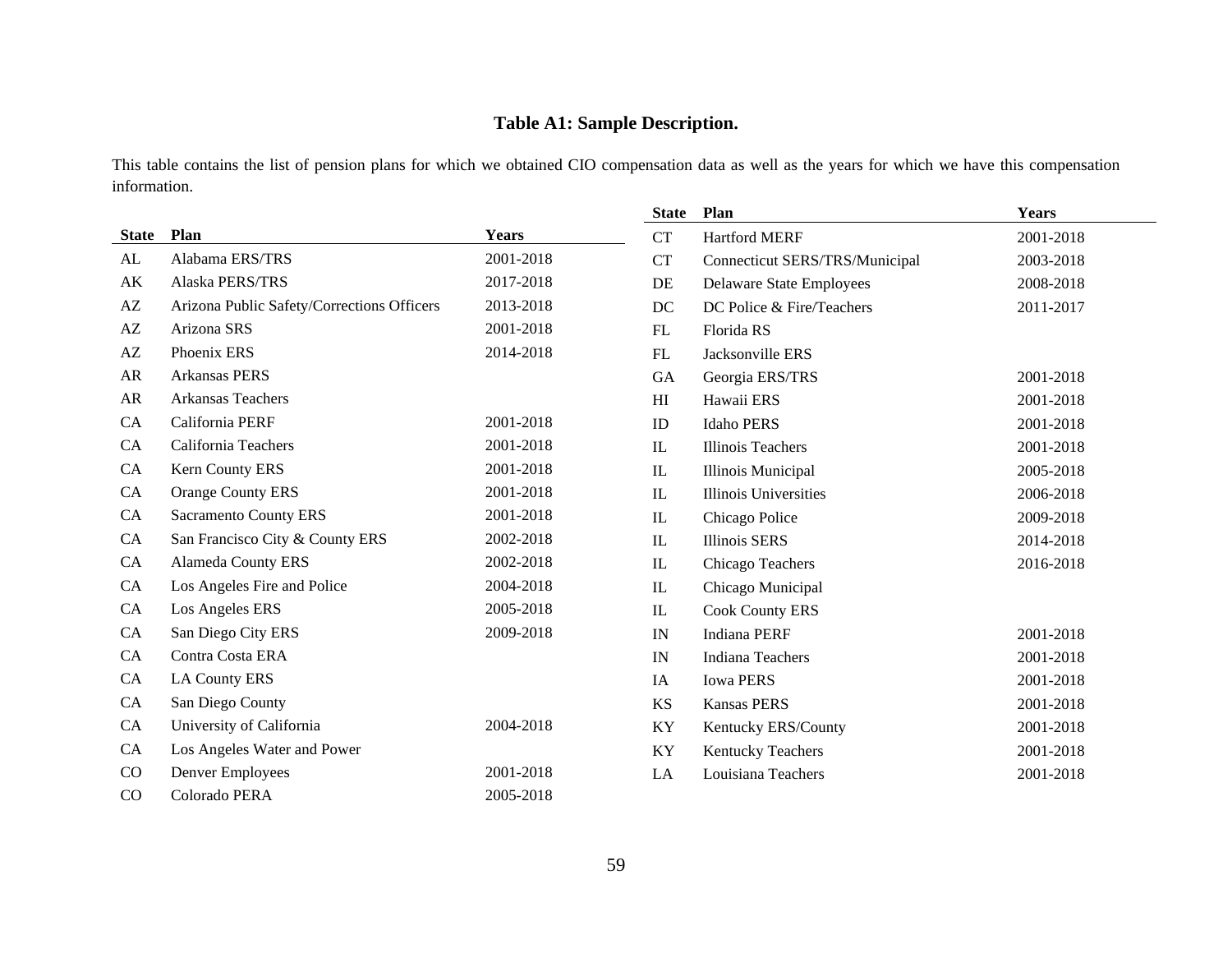| State                    | Plan                                   | <b>Years</b> | <b>State</b>             | Plan                                    | Years     |
|--------------------------|----------------------------------------|--------------|--------------------------|-----------------------------------------|-----------|
| LA                       | Louisiana Schools                      | 2001-2018    | ${\rm NY}$               | <b>NY State Teachers</b>                | 2004-2018 |
| LA                       | Louisiana SERS                         | 2001-2018    | ${\rm NY}$               | NYC TRS/Fire/Police/ERS                 | 2008-2018 |
| LA                       | Louisiana Municipal Police             |              | $\ensuremath{\text{NY}}$ | NY State & Local ERS/Police & Fire      |           |
| LA                       | Louisiana State Parochial Employees    | 2014-2018    | NC                       | North Carolina Local Govt/Teachers/SERS |           |
| LA                       | New Orleans ERS                        |              | ${\rm ND}$               | North Dakota PERS/TRS                   | 2001-2018 |
| <b>ME</b>                | Maine Local/State/Teachers             | 2001-2018    | OH                       | Ohio School Employees                   | 2012-2018 |
| <b>MD</b>                | Maryland PERS/TRS                      | 2005-2018    | OH                       | Ohio PERS                               | 2010-2018 |
| <b>MD</b>                | Montgomery County Maryland ERS         | 2014-2018    | OH                       | Ohio Teachers                           | 2014-2018 |
| MA                       | <b>Boston RS</b>                       | 2001-2018    | <b>OH</b>                | Ohio Police & Fire                      | 2013-2018 |
| MA                       | Massachusetts SRS/TRS                  | 2005-2018    | OK                       | Oklahoma PERS                           | 2001-2018 |
| MI                       | Michigan Municipal                     | 2001-2018    | OK                       | <b>Oklahoma Teachers</b>                | 2001-2018 |
| MI                       | Michigan Public Schools                | 2001-2018    | OK                       | Oklahoma Police                         | 2005-2018 |
| MI                       | Michigan SERS                          | 2001-2018    | <b>OR</b>                | Oregon PERS                             |           |
| MI                       | Detroit Police and Fire                |              | PA                       | Pennsylvania School Employees           | 2001-2018 |
| MI                       | Detroit General RS                     |              | PA                       | Pennsylvania State ERS                  | 2001-2018 |
| <b>MN</b>                | <b>Duluth Teachers</b>                 |              | PA                       | Pennsylvania Municipal                  | 2012-2018 |
| <b>MN</b>                | Minneapolis ERF                        | 2014-2018    | PA                       | Philadelphia Municipal                  | 2016-2018 |
| <b>MN</b>                | Minnesota GERF/Police & Fire/TRS/SERS  | 2014-2018    | RI                       | Rhode Island ERS/Municipal              | 2001-2018 |
| MS                       | Mississippi PERS                       | 2001-2018    | <b>SC</b>                | South Carolina Police & RS              | 2010-2018 |
| MO                       | Missouri SERS                          | 2001-2018    | <b>SD</b>                | South Dakota RS                         | 2019-2018 |
| <b>MO</b>                | Missouri DOT and Highway               | 2006-2018    | <b>TN</b>                | Tennessee Political/State & Teachers    |           |
| <b>MO</b>                | Missouri Local                         |              | TN                       | Nashville-Davidson ERS                  |           |
| M <sub>O</sub>           | <b>Missouri PEERS/TRS</b>              |              | TX                       | <b>Austin ERS</b>                       | 2001-2018 |
| MT                       | Montana PERS/TRS                       |              | TX                       | Texas County & District                 | 2001-2018 |
| $\rm NE$                 | Nebraska Schools                       | 2011-2018    | <b>TX</b>                | <b>Texas Teachers</b>                   | 2001-2018 |
| NE                       | Omaha Police and Fire                  | 2017-2018    | TX                       | <b>Texas Municipal</b>                  | 2003-2018 |
| $\ensuremath{\text{NV}}$ | Nevada Police & Fire/Regular Employees | 2001-2018    | TX                       | <b>Texas ERS</b>                        | 2006-2018 |
| NH                       | New Hampshire RS                       | 2001-2018    | <b>TX</b>                | <b>Texas LECOS</b>                      | 2006-2018 |
| NJ                       | New Jersey PERS/Police & Fire/TRS      | 2001-2018    | <b>TX</b>                | <b>Houston Firefighters</b>             | 2008-2018 |
| <b>NM</b>                | New Mexico Educational                 | 2011-2018    | <b>TX</b>                | Dallas Police and Fire                  |           |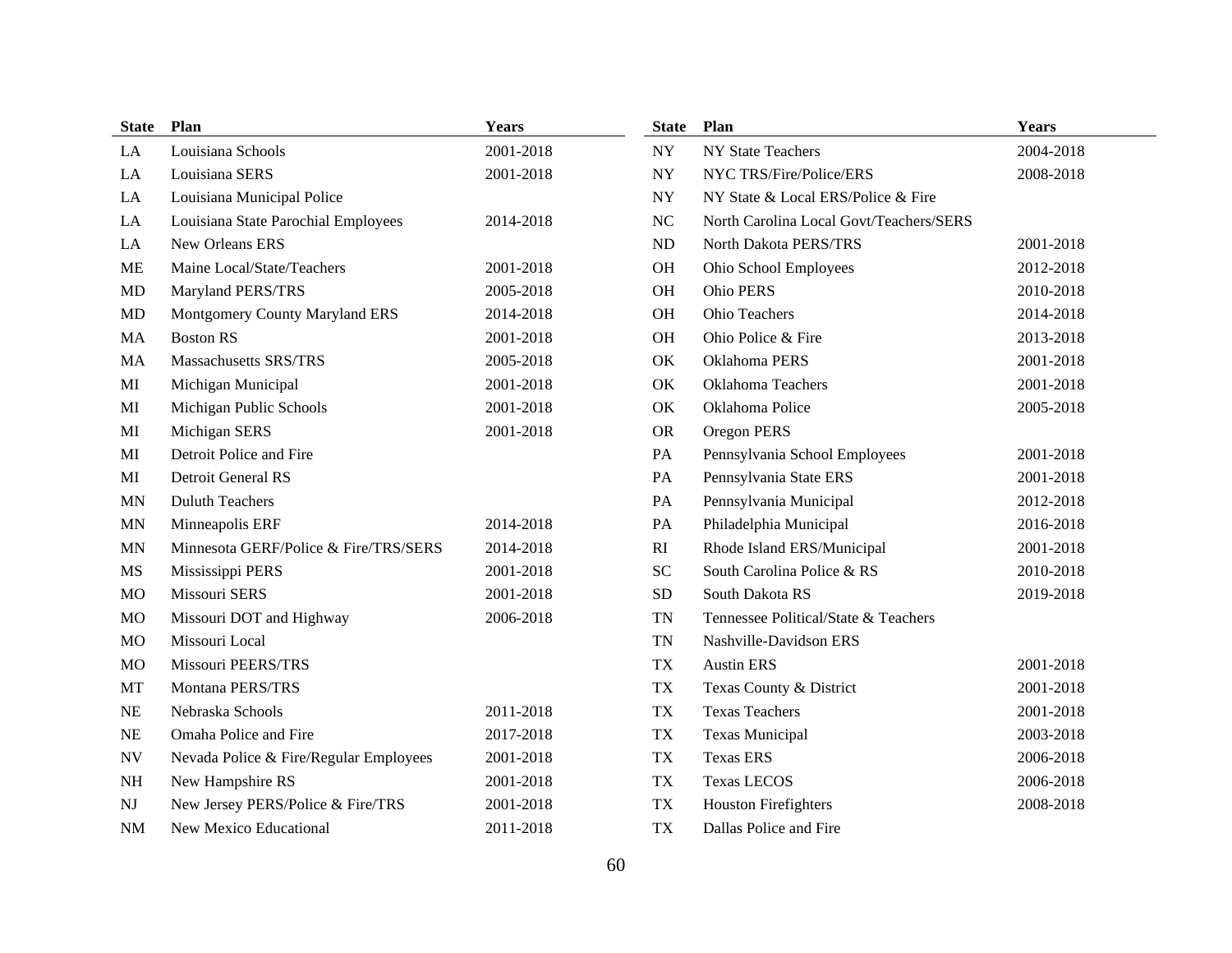| <b>State</b> | Plan                               | Years     |
|--------------|------------------------------------|-----------|
| UT           | Utah Noncontributory/Public Safety | 2016-2018 |
| VT.          | Vermont State Employees/Teachers   | 2015-2017 |
| VA.          | <b>Fairfax County Schools</b>      |           |
| VA.          | Virginia RS                        |           |
| <b>WA</b>    | <b>Seattle ERS</b>                 | 2001-2018 |
|              | Washington Law                     |           |
| <b>WA</b>    | Enforcement/PERS/SERS/TRS          | 2006-2018 |
| WV           | West Virginia PERS/Teachers        | 2001-2018 |
| WI           | Wisconsin RS                       | 2001-2018 |
| WI           | Milwaukee City ERS                 | 2001-2018 |
| WY           | <b>Wyoming Public Employees</b>    | 2010-2018 |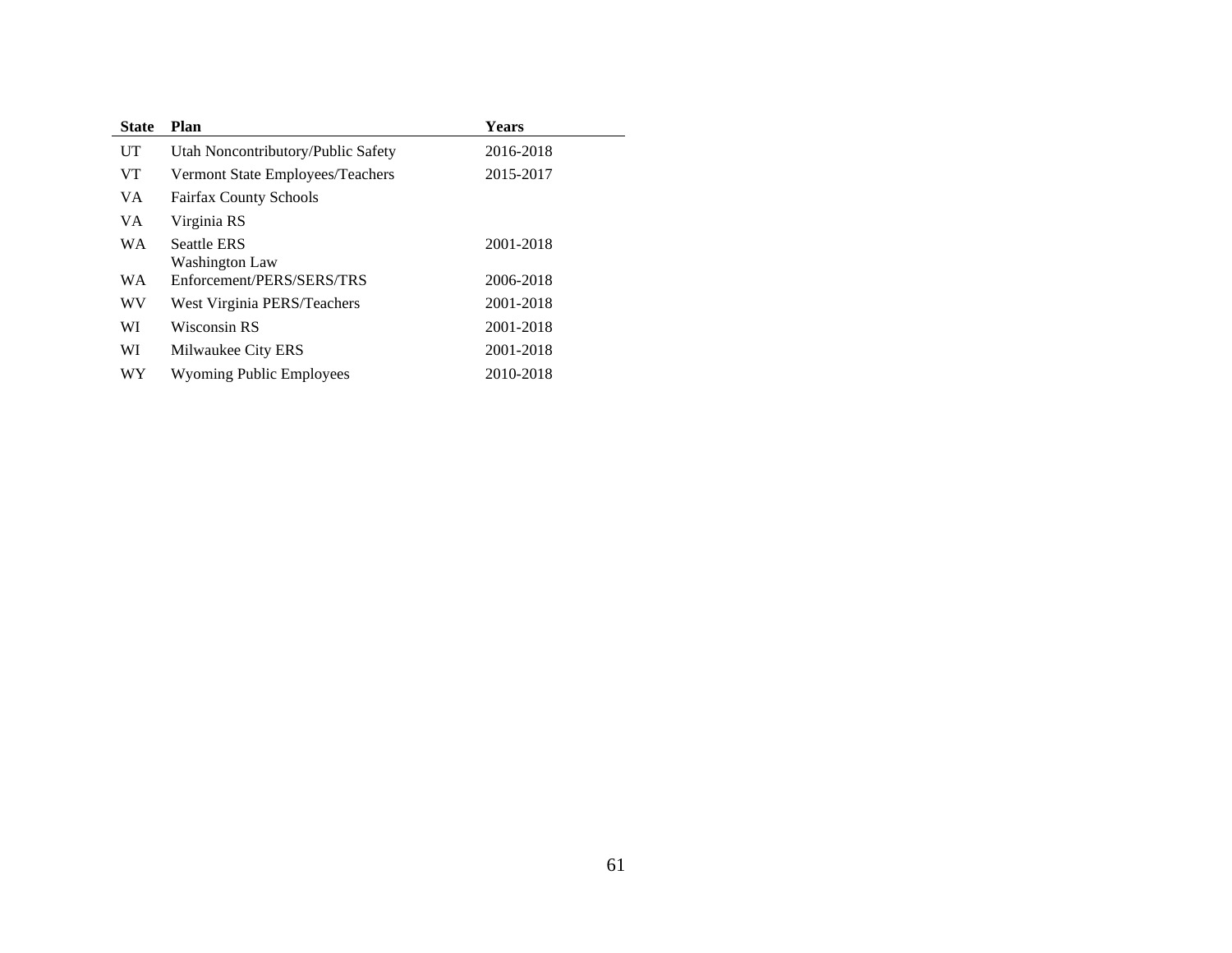#### **Table A2: Alternate Specifications & Reverse Causality**

This table reports results of regressions which use alternative versions of CIO compensation as our main independent variables of interest. The dependent variable for all regressions is *Peer-Adjusted Return*. In Panel A, we use indicator variables for each compensation quartile or an above or below median compensation indicator variable instead of the continuous compensation variable. Panel B contains regressions of various return measures on compensation lagged two years to mitigate concerns that future performance explains current compensation. The parentheses below each coefficient contain *t*-statistics computed from standard errors that are double clustered by plan and year. Coefficients marked with \*\*\*, \*\*, and \* are significant at the 1%, 5%, and 10% level, respectively.

|                                       | Peer-Adjusted Return (t) | Raw Return (t) | Sharpe (t to $t + 3$ ) |
|---------------------------------------|--------------------------|----------------|------------------------|
| Log Compensation $(t-2)$              | $0.216**$                | $0.210**$      | $0.100**$              |
|                                       | (2.32)                   | (2.07)         | (2.13)                 |
| Peer-adjusted Return $(t - 1)$        | 0.035                    | 0.055          | $-0.002$               |
|                                       | (0.53)                   | (0.91)         | $(-0.24)$              |
| Log Plan Size $(t-1)$                 | 0.042                    | $0.076***$     | $-0.010$               |
|                                       | (1.14)                   | (3.39)         | $(-0.37)$              |
| Plan Funding % $(t-1)$                | $-0.580$                 | $-0.537$       | $-0.039$               |
|                                       | $(-1.61)$                | $(-1.04)$      | $(-0.33)$              |
| % Equity Allocation $(t-1)$           | 1.506                    | 1.026          | 0.023                  |
|                                       | (0.62)                   | (0.35)         | (0.08)                 |
| % Fixed Income Allocation $(t-1)$     | $-3.401$                 | $-1.446$       | $0.640*$               |
|                                       | $(-1.16)$                | $(-0.49)$      | (2.13)                 |
| % Private Equity Allocation $(t - 1)$ | 0.481                    | $-0.037$       | 1.235**                |
|                                       | (0.79)                   | $(-0.03)$      | (2.26)                 |
| % Hedge Fund Allocation $(t-1)$       | $-3.922*$                | $-3.477$       | $-0.583$               |
|                                       | $(-1.73)$                | $(-1.43)$      | $(-1.38)$              |
| % Real Estate Allocation $(t-1)$      | 0.880                    | 0.619          | $-0.500$               |
|                                       | (0.32)                   | (0.22)         | $(-0.58)$              |
|                                       |                          |                |                        |
| Year FE                               | <b>YES</b>               | <b>YES</b>     | <b>YES</b>             |
| Observations                          | 1,035                    | 1,031          | 740                    |
| R-squared                             | 0.061                    | 0.951          | 0.819                  |

*Panel A. Reverse Causality, Compensation Lagged Two Years*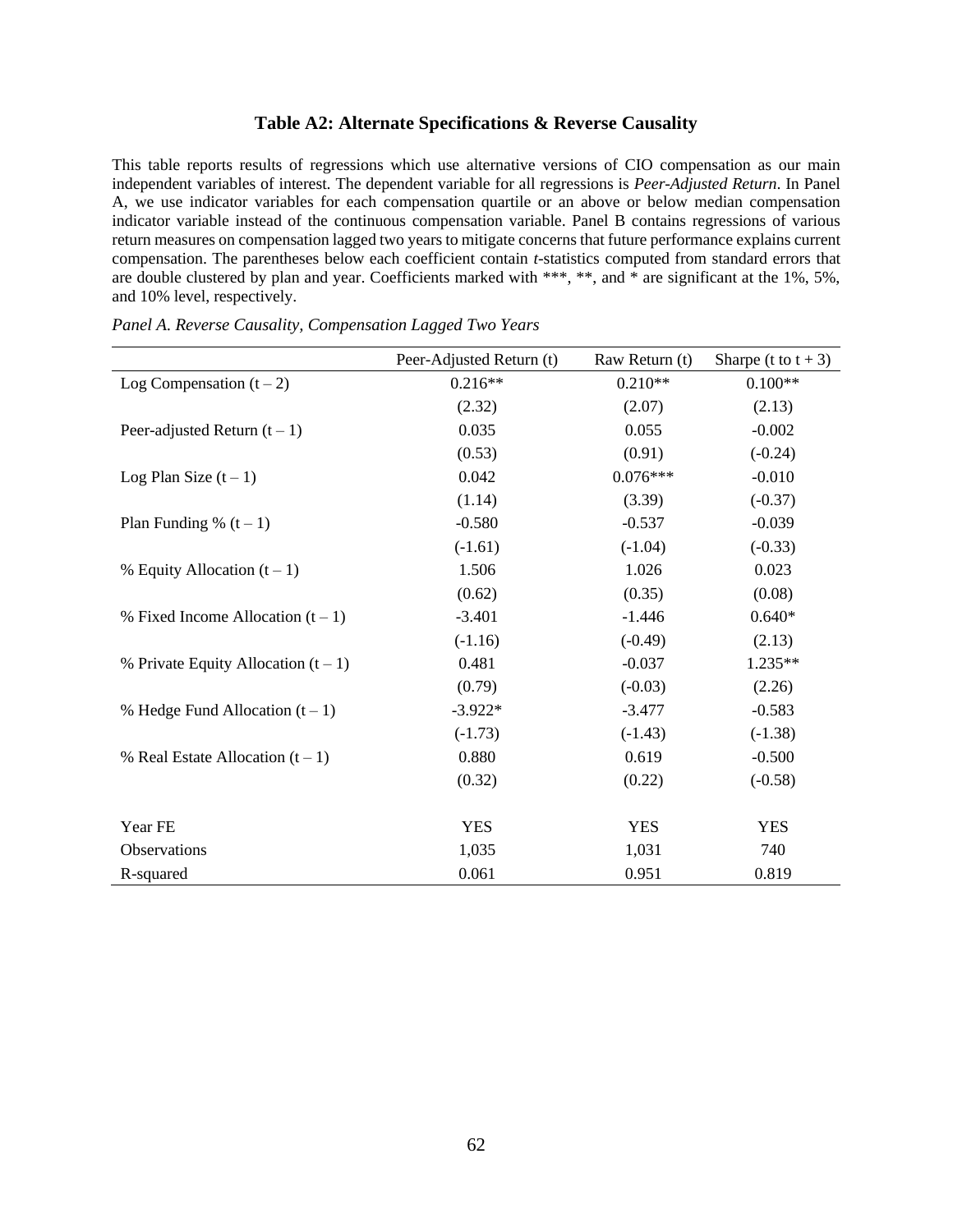|                             | Raw Return | Sharpe Ratio (t to $t + 3$ ) |
|-----------------------------|------------|------------------------------|
|                             | (1)        | (2)                          |
| Log Compensation $(t-1)$    | $0.327***$ | $0.073*$                     |
|                             | (3.34)     | (1.81)                       |
| Peer-adjusted Return (t-1)  | 0.069      | 0.000                        |
|                             | (0.89)     | (0.02)                       |
| Log Fund Size $(t-1)$       | 0.049      | $-0.003$                     |
|                             | (1.58)     | $(-0.13)$                    |
| Plan Funding % $(t - 1)$    | $-0.767*$  | 0.000                        |
|                             | $(-1.80)$  | (0.00)                       |
| % Equity Allocation         | 2.192      | $-0.067$                     |
|                             | (0.92)     | $(-0.24)$                    |
| % Fixed Income Allocation   | $-0.540$   | 0.462                        |
|                             | $(-0.20)$  | (1.63)                       |
| % Private Equity Allocation | 1.712*     | 0.949                        |
|                             | (2.06)     | (1.71)                       |
| % Hedge Fund Allocation     | $-3.552$   | $-0.598$                     |
|                             | $(-1.55)$  | $(-1.49)$                    |
| % Real Estate Allocation    | 1.996      | 0.052                        |
|                             | (0.93)     | (0.09)                       |
| <b>Year Fixed Effects</b>   | <b>YES</b> | <b>YES</b>                   |
| Number of Observations      | 1,428      | 1,061                        |
| Adj. R-squared              | 0.955      | 0.823                        |

*Panel B. Alternative Performance Measures*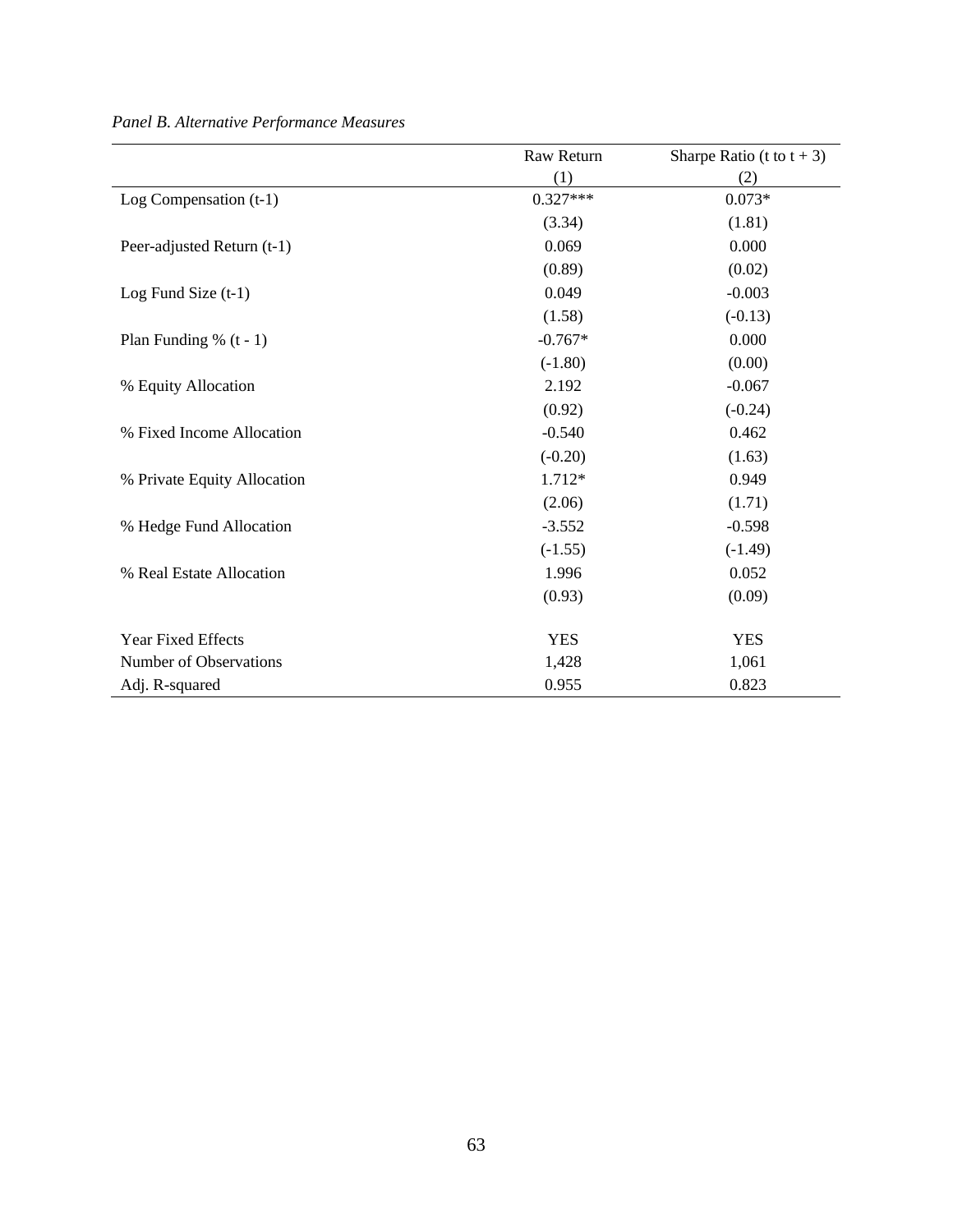|                                       | Peer-Adjusted Return |            |            |  |  |
|---------------------------------------|----------------------|------------|------------|--|--|
| 2nd Quartile Comp $(t-1)$             | 0.120                |            |            |  |  |
|                                       | (1.43)               |            |            |  |  |
| 3rd Quartile Comp $(t-1)$             | $0.247**$            |            |            |  |  |
|                                       | (2.42)               |            |            |  |  |
| Top Quartile Comp $(t-1)$             | $0.411***$           | $0.257**$  |            |  |  |
|                                       | (4.19)               | (2.65)     |            |  |  |
| Above Median Comp $(t-1)$             |                      |            | $0.254**$  |  |  |
|                                       |                      |            | (2.76)     |  |  |
| Peer-adjusted Return $(t - 1)$        | 0.069                | 0.071      | 0.070      |  |  |
|                                       | (0.95)               | (0.97)     | (0.97)     |  |  |
| Log Plan Size $(t-1)$                 | 0.040                | $0.062*$   | $0.051*$   |  |  |
|                                       | (1.31)               | (1.76)     | (1.89)     |  |  |
| Plan Funding % $(t-1)$                | $-0.775*$            | $-0.698*$  | $-0.725*$  |  |  |
|                                       | $(-2.01)$            | $(-1.79)$  | $(-1.87)$  |  |  |
| % Equity Allocation $(t-1)$           | 1.787                | 1.680      | 1.704      |  |  |
|                                       | (0.87)               | (0.83)     | (0.84)     |  |  |
| % Fixed Income Allocation $(t-1)$     | $-1.558$             | $-1.571$   | $-1.656$   |  |  |
|                                       | $(-0.67)$            | $(-0.68)$  | $(-0.71)$  |  |  |
| % Private Equity Allocation $(t - 1)$ | 0.998                | 1.139*     | 0.929      |  |  |
|                                       | (1.62)               | (1.95)     | (1.49)     |  |  |
| % Hedge Fund Allocation $(t-1)$       | $-3.837*$            | $-3.871*$  | $-3.991*$  |  |  |
|                                       | $(-1.87)$            | $(-1.89)$  | $(-1.95)$  |  |  |
| % Real Estate Allocation $(t-1)$      | 2.255                | 2.332      | 2.342      |  |  |
|                                       | (1.00)               | (1.03)     | (1.05)     |  |  |
| Year Fixed Effects                    | <b>YES</b>           | <b>YES</b> | <b>YES</b> |  |  |
| Number of Observations                | 1,423                | 1,423      | 1,423      |  |  |
| Adj. R-squared                        | 0.051                | 0.051      | 0.052      |  |  |

*Panel C. Alternative Regression Specifications*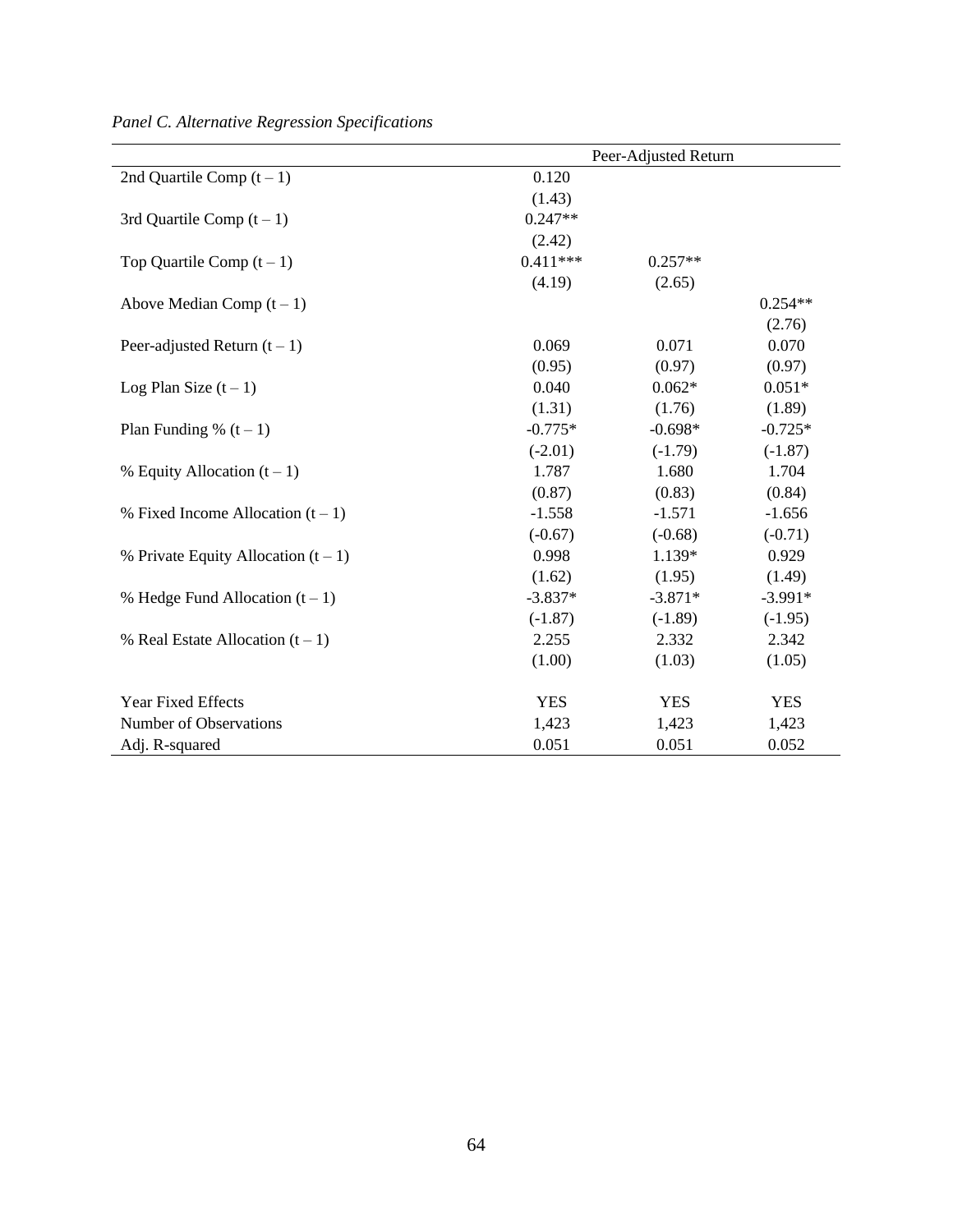#### **Table A3: Holdings-Based Evidence on Risk-Taking**

This table reports results of tests using the 13F filings of the pension plans in our sample. These tests first sort plans into quartiles based on their CIO's compensation and then compare mean differences of measures of risk calculated using the plan's equity holdings. Specifically, for each plan that files Form 13F, we use the plan's portfolio holdings to infer its daily, or monthly, returns. We then regress these inferred returns on the risk and behavioral factors listed below. Lastly, we regress the betas from these regressions on the log of CIO compensation, lagged one year as well as plan size, funding, and past performance. Panel A contains measures of volatility or economic policy risk. VIX and VXO are computed following . CATFIN is from Allen, Bali, and Tang (2012). MACRO is from Bali, Brown, and Caglayan (2014). POLICY is the economic policy uncertainty index of Baker, Bloom, and Davis (2016). Panel B contains measures of tail risk or behavioral factors. VaR is the value at risk factor, calculated by . CoVaR is the conditional value-at-risk measure, calculated by . PEAD and FIN are the behavior factors of Daniel, Hirshleifer, and Sun (2020). Panel C contains measures of mispricing. MAX and IVOL are from . *Mispricing Score* is the stock-level measure of mispricing from Stambaugh, Yu, and Yuan (2015). Finally, we compute *Total Volatility* and *Sharpe Ratio* using the daily portfolio returns inferred from a plan's equity holdings. The parentheses below each coefficient contain *t*-statistics computed from standard errors that are double clustered by plan and year. Coefficients marked with \*\*\*, \*\*, and \* are significant at the 1%, 5%, and 10% level, respectively.

|                               | VIX        | VXO        | <b>CATFIN</b> | <b>MACRO</b> | <b>POLICY</b> |
|-------------------------------|------------|------------|---------------|--------------|---------------|
| Log Compensation $(t-1)$      | $-0.025**$ | $-0.024*$  | $-0.029***$   | $-0.022***$  | $-0.003*$     |
|                               | $(-2.08)$  | $(-1.83)$  | $(-2.88)$     | $(-4.99)$    | $(-1.93)$     |
|                               |            |            |               |              |               |
| <b>Plan Control Variables</b> | <b>YES</b> | YES        | <b>YES</b>    | YES          | YES           |
| <b>Year Fixed Effects</b>     | <b>YES</b> | <b>YES</b> | <b>YES</b>    | <b>YES</b>   | <b>YES</b>    |
| R-squared                     | 0.168      | 0.114      | 0.644         | 0.442        | 0.509         |
| Number of Observations        | 1084       | 1084       | 263           | 263          | 263           |

*Panel A. Volatility and Economic Policy Risk*

*Panel B. Tail Risk and Behavioral Factors*

|                               | VaR         | CoVaR       | <b>PEAD</b> | <b>FIN</b>  |
|-------------------------------|-------------|-------------|-------------|-------------|
| Log Compensation $(t-1)$      | $-0.004***$ | $-0.005***$ | $-0.029***$ | $-0.004***$ |
|                               | $(-3.65)$   | $(-3.33)$   | $(-2.88)$   | $(-3.65)$   |
|                               |             |             |             |             |
| <b>Plan Control Variables</b> | <b>YES</b>  | YES         | YES         | <b>YES</b>  |
| <b>Year Fixed Effects</b>     | <b>YES</b>  | YES         | <b>YES</b>  | <b>YES</b>  |
| R-squared                     | 0.510       | 0.486       | 0.644       | 0.510       |
| N                             | 1084        | 1084        | 263         | 1084        |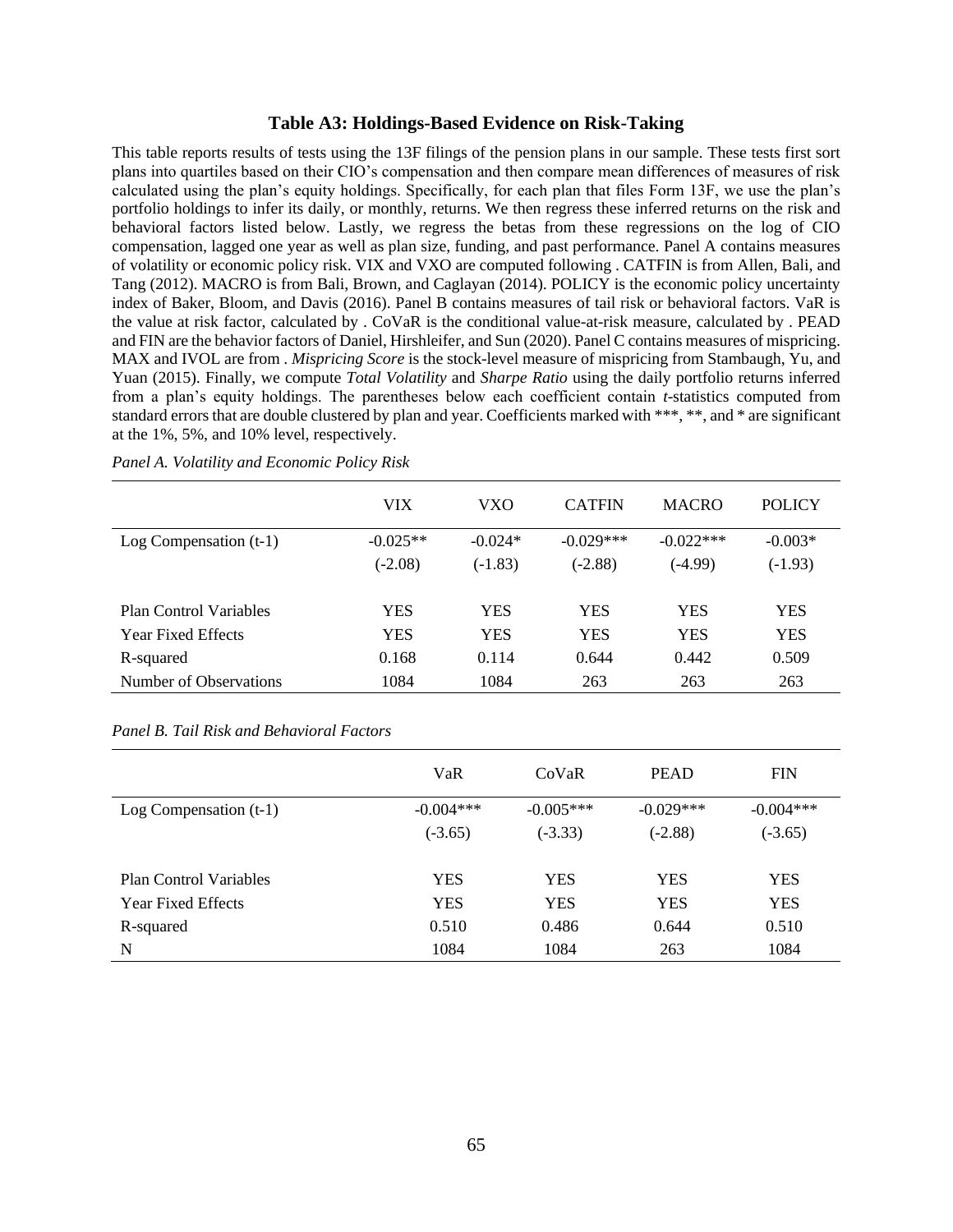|                               | <b>MAX</b>  | <b>IVol</b> | Mispricing<br>Score | Total<br>Volatility | <b>Sharpe Ratio</b> |
|-------------------------------|-------------|-------------|---------------------|---------------------|---------------------|
| Log Compensation $(t-1)$      | $-0.081***$ | $-2.096*$   | $-0.028$            | $-0.005**$          | $3.281***$          |
|                               | $(-4.43)$   | $(-1.86)$   | $(-1.69)$           | $(-2.11)$           | (3.06)              |
|                               |             |             |                     |                     |                     |
| <b>Plan Control Variables</b> | <b>YES</b>  | <b>YES</b>  | <b>YES</b>          | <b>YES</b>          | <b>YES</b>          |
| <b>Year Fixed Effects</b>     | <b>YES</b>  | <b>YES</b>  | <b>YES</b>          | <b>YES</b>          | <b>YES</b>          |
| R-squared                     | 0.293       | 0.376       | 0.143               | 0.464               | 0.348               |
| N                             | 1084        | 1084        | 1084                | 1084                | 1084                |

*Panel C. Risk/Behavior/Mispricing Factors*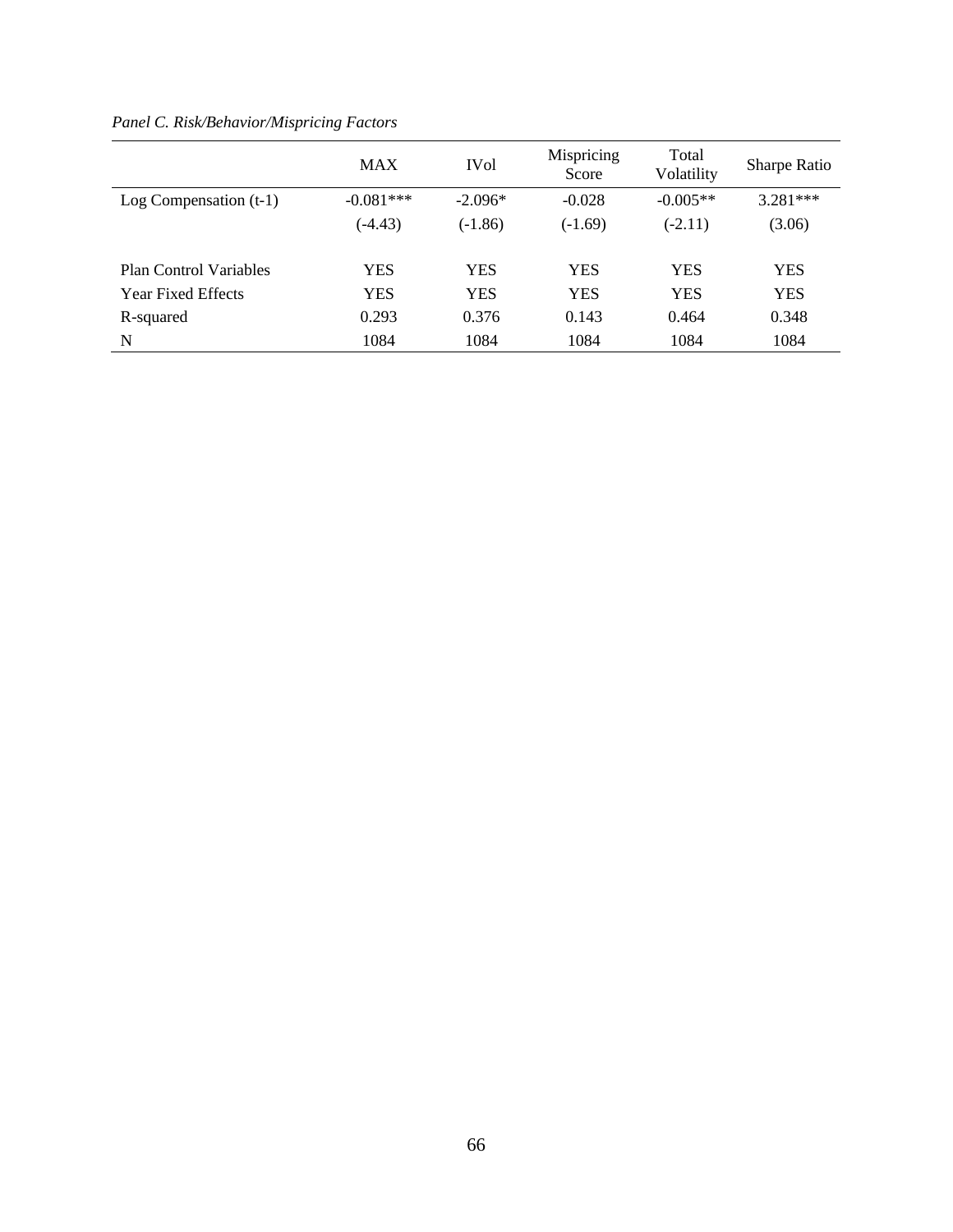#### **Table A4: Omitted Variables**

This table reports results of regressions which control for various omitted variables. The dependent variable for all regressions is *Peer-Adjusted Return*. In Panel A, we control for plan culture using *Separate Investment Board*, an indicator variable equal to 1 for plans which have a separate board tasked with overseeing the CIO's investments. In Panel B, we control for plan location using *Financial Center*, an indicator variable equal to 1 if the plan is headquartered in one of the 6 financial centers used in Christofferson and Sarkissian (2009). *Top Quartile MSA* is an indicator variable equal to 1 if the pension plan is headquartered in a MSA that is the top quartile of our sample. For each variable, we estimate regressions in which we control for the variable as well as split our sample based on each variable and estimate our main regression for each subsample. The parentheses below each coefficient contain *t*-statistics computed from standard errors that are double clustered by plan and year. Coefficients marked with \*\*\*, \*\*, and \* are significant at the 1%, 5%, and 10% level, respectively.

|                                   |            | Peer-Adjusted Return (t) |                        |  |
|-----------------------------------|------------|--------------------------|------------------------|--|
|                                   |            | Sep. Invt. Board $= 1$   | Sep. Invt. Board = $0$ |  |
| Log Compensation $(t-1)$          | $0.307***$ | $0.689**$                | $0.221**$              |  |
|                                   | (5.57)     | (2.88)                   | (2.62)                 |  |
| Separate Investment Board $(0/1)$ | $0.235**$  |                          |                        |  |
|                                   | (2.17)     |                          |                        |  |
| Control Variables                 | YES        | YES                      | <b>YES</b>             |  |
| <b>Year Fixed Effects</b>         | YES        | <b>YES</b>               | <b>YES</b>             |  |
| Adj. R-Squared                    | 0.055      | 0.067                    | 0.049                  |  |
| Number of Observations            | 1,428      | 361                      | 1,067                  |  |

*Panel A. Separate Investment Board/Fund Culture*

|                           |            | Peer-Adjusted Return (t) |                   |  |
|---------------------------|------------|--------------------------|-------------------|--|
|                           |            | Fin. Center $= 1$        | Fin. Center $= 0$ |  |
| Log Compensation $(t-1)$  | $0.321***$ | $1.425**$                | $0.271**$         |  |
|                           | (5.29)     | (2.66)                   | (4.90)            |  |
| Financial Center $(0/1)$  | 0.176      |                          |                   |  |
|                           | (1.08)     |                          |                   |  |
| <b>Control Variables</b>  | YES        | <b>YES</b>               | <b>YES</b>        |  |
| <b>Year Fixed Effects</b> | <b>YES</b> | <b>YES</b>               | <b>YES</b>        |  |
| Adj. R-Squared            | 0.053      | 0.151                    | 0.069             |  |
| Number of Observations    | 1.433      | 159                      | 1,274             |  |

#### *Panel B. Financial Center/Plan Location*